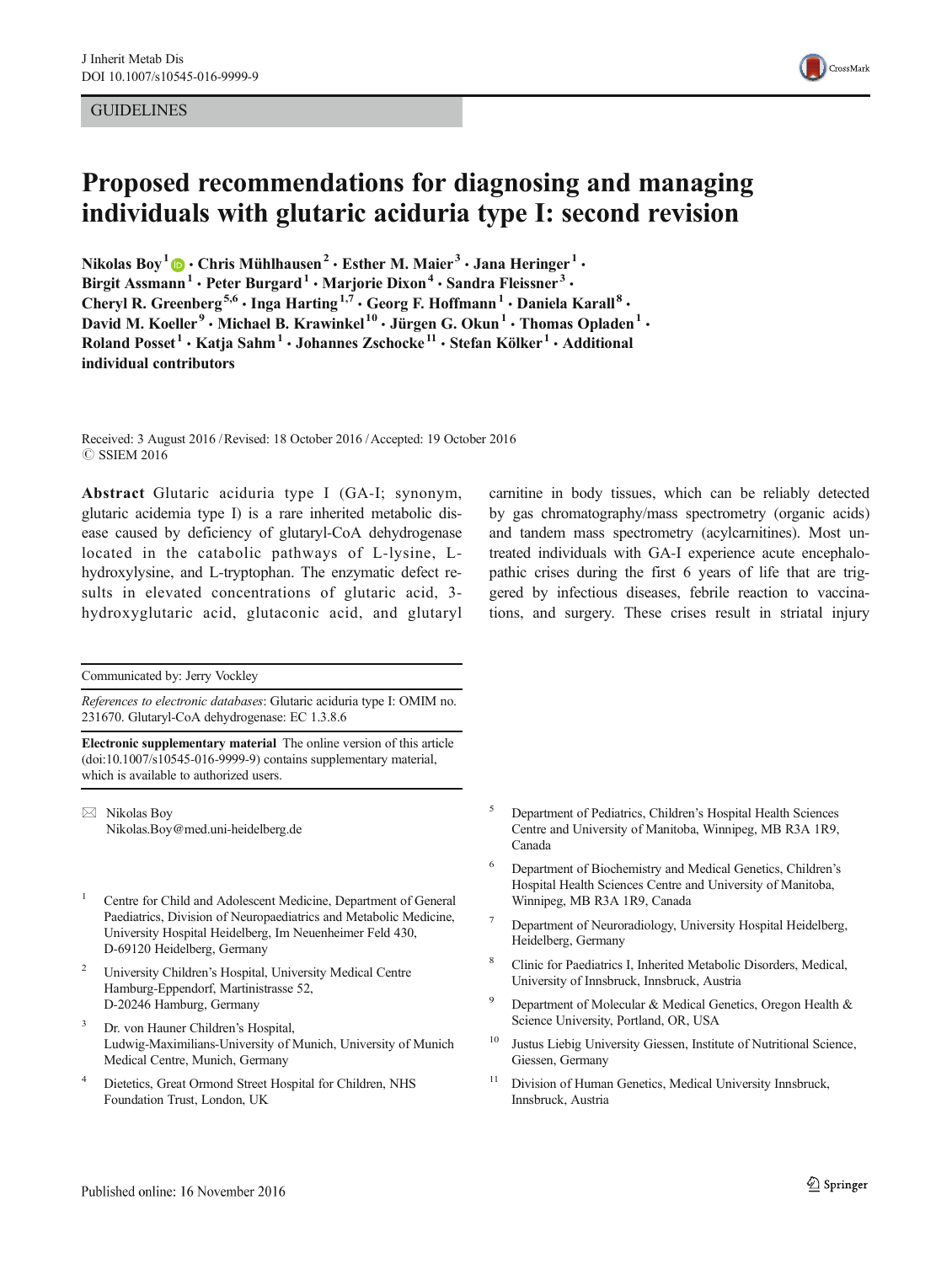and consequent dystonic movement disorder; thus, significant mortality and morbidity results. In some patients, neurologic disease may also develop without clinically apparent crises at any age. Neonatal screening for GA-I us being used in a growing number of countries worldwide and is cost effective. Metabolic treatment, consisting of low lysine diet, carnitine supplementation, and intensified emergency treatment during catabolism, is effective treatment and improves neurologic outcome in those individuals diagnosed early; treatment after symptom onset, however, is less effective. Dietary treatment is relaxed after age 6 years and should be supervised by specialized metabolic centers. The major aim of this second revision of proposed recommendations is to re-evaluate the previous recommendations (Kölker et al. J Inherit Metab Dis 30:5- 22, 2007b; J Inherit Metab Dis 34:677-694, 2011) and add new research findings, relevant clinical aspects, and the perspective of affected individuals.

#### Abbreviations

| AA                            | Amino acids                                 |
|-------------------------------|---------------------------------------------|
| AAM                           | Amino acid mixture                          |
| C <sub>5</sub> D <sub>C</sub> | Glutarylcarnitine                           |
| <b>DBS</b>                    | Dried blood spots                           |
| GA                            | Glutaric acid                               |
| $GA-I$                        | Glutaric aciduria type I                    |
| <b>GCDH</b>                   | Glutaryl-CoA dehydrogenase                  |
| GC/MS                         | Gas chromatography/mass spectrometry        |
| <b>GRADE</b>                  | Grading of recommendations, assessment,     |
|                               | development and evaluation                  |
| GDG                           | Guideline development group                 |
| ΠJ                            | International unit                          |
| <b>MRI</b>                    | Magnetic resonance imaging                  |
| MS/MS                         | Tandem mass spectrometry                    |
| <b>NBS</b>                    | Newborn screening                           |
| $3-OH-GA$                     | 3-Hydroxyglutaric acid                      |
| <b>SDH</b>                    | Subdural hemorrhage                         |
| SIGN                          | Scottish intercollegiate guidelines network |
|                               |                                             |

# Introduction

Glutaric aciduria type I (GA-I, OMIM no. 231670) is an autosomal recessive metabolic disorder of lysine metabolism with an estimated worldwide incidence of 1:110.000 (Lindner et al. [2004;](#page-24-0) Kölker et al. [2007a](#page-24-0)). Primarily a neurologic disorder GA-I is considered a cerebral organic aciduria caused by deficiency of glutaryl-CoA dehydrogenase (GCDH, EC 1.3.8.6). Recent publications, however, have challenged this view, demonstrating that the peripheral nervous system (Herskovitz et al. [2013\)](#page-24-0) and kidneys might also be involved in the long-term disease course (Kölker et al. [2015b\)](#page-24-0). The GCDH gene is mapped to chromosome 19p13.2 and encodes a flavin adenine dinucleotidedependent mitochondrial matrix protein that is involved in degradation of L-lysine, L-hydroxylysine, and L-tryptophan (Fu et al. [2004;](#page-23-0) Greenberg et al. [1995\)](#page-23-0). So far, 187 (confirmed or likely) pathogenic mutations have been published and are listed in the Human Gene Mutation Database (data drawn on 18 April 2016; Goodman et al. [1998;](#page-23-0) Zschocke et al. [2000\)](#page-26-0). Biochemically, GA-I is characterized by accumulation of glutaric acid (GA), 3-hydroxyglutaric acid (3-OH-GA), glutaconic acid, and glutarylcarnitine (C5DC). These metabolites can be detected in body fluids [urine, plasma, cerebrospinal fluid (CSF)] and tissues using gas chromatography/ mass spectrometry (GC/MS) or electrospray-ionization tandem mass spectrometry (ESI-MS/MS; Baric et al. [1999;](#page-22-0) Chace et al. [2003](#page-22-0)). Two arbitrarily defined biochemical subgroups of individuals have been described based on urinary metabolite excretion of GA: low and high (Baric et al. [1999\)](#page-22-0). Low excreters mostly carry missense mutations on at least one GCDH allele, resulting in a residual enzyme activity of up to 30 % (Busquets et al. [2000](#page-22-0); Goodman et al. [1998\)](#page-23-0). Both subtypes show a similar clinical course and a high risk of developing striatal injury if untreated (Christensen et al. [2004;](#page-23-0) Kölker et al. [2006\)](#page-24-0). A recent neuroradiologic study revealed a high frequency of white-matter abnormalities progressing with age and increased intracerebral concentrations of GA and 3-OH-GA detected in vivo by proton magnetic resonance spectroscopy [<sup>1</sup>H-MRS] in high excreters (Harting et al. [2015\)](#page-23-0). However, clinical relevance of these observations remains to be determined.

Since the description of two index patients in 1975 (Goodman et al. [1975](#page-23-0)), more than 500 individuals with GA-I have been reported worldwide. Five genetic isolates are known showing a high carrier frequency (up to 1:10) and incidence (up to 1:250): the Amish Community in Lancaster County, PA, USA (Morton et al. [1991](#page-25-0)), the Oji-Cree First Nations in Manitoba and Western Ontario, Canada (Haworth et al. [1991\)](#page-23-0), the Irish Travellers in the Republic of Ireland and UK (Naughten et al. [2004](#page-25-0)), the Lumbee Indian Tribe in North Carolina, USA (Basinger et al. [2006](#page-22-0)), and the Xhosa and other subgroups of the South African black population (van der Watt et al. [2010\)](#page-26-0).

In neonates and infants, unspecific neurologic symptoms such as muscular hypotonia and delayed motor development occur in about half of all individuals with GA-I, whereas others are asymptomatic. Macrocephaly is a frequent (75 %) but nonspecific finding and is present at or shortly after birth (Bjugstad et al. [2000](#page-22-0); Renaud [2012\)](#page-25-0). Considering a 3 % frequency of macrocephalic individuals in the general population, the positive predictive value (PPV) of macrocephaly for GA-I is low. Untreated, 80-90 % of infants will develop neurologic disease during a vulnerable period of brain development (mostly between ages 3 and 36 months, with individual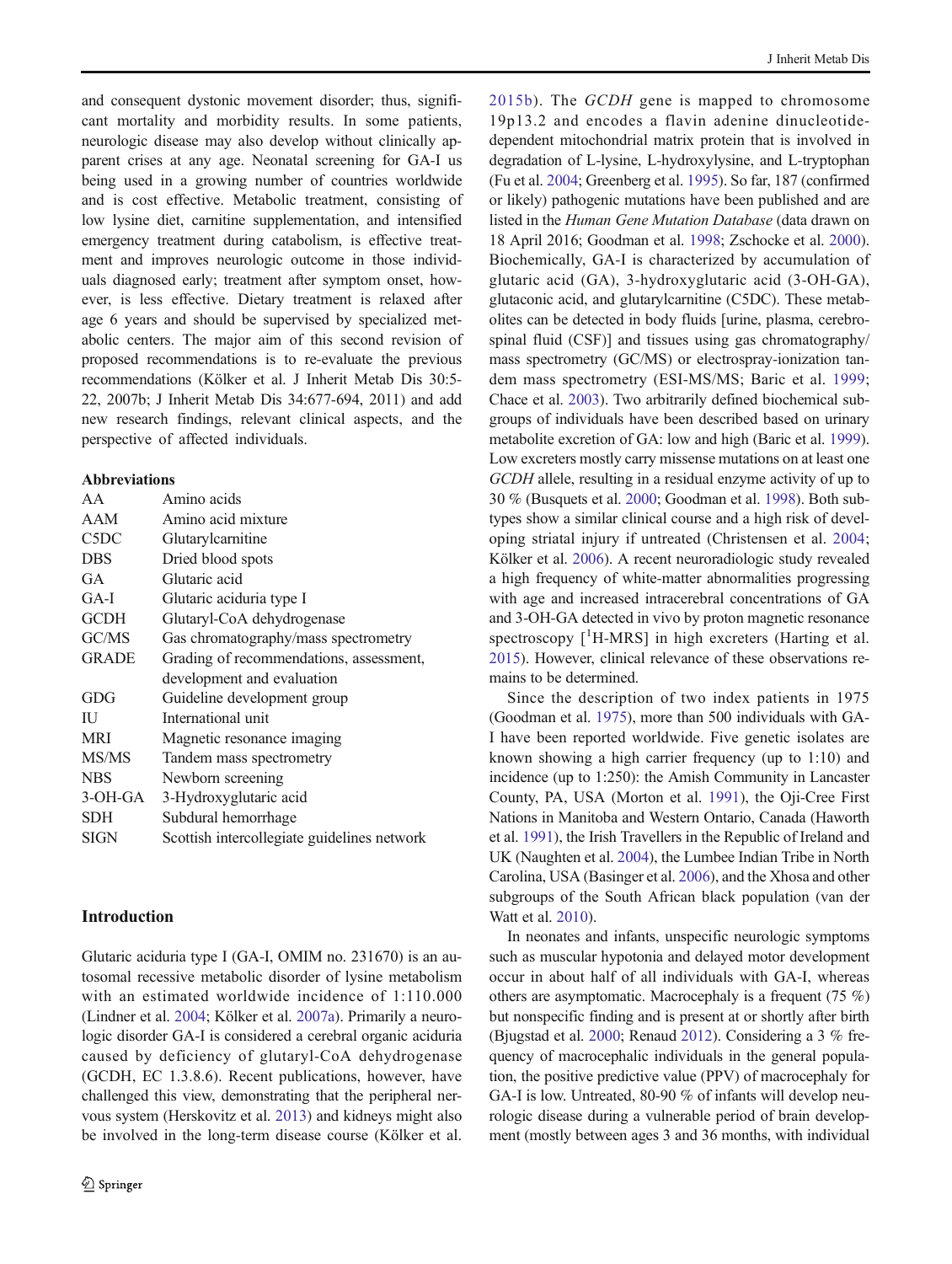reports until age 72 months) following an acute encephalopathic crisis. Such crisis is often precipitated by intercurrent febrile illness, febrile reaction to vaccinations, or surgical intervention (Hoffmann et al. [1991](#page-24-0); Kölker et al. [2006\)](#page-24-0). The characteristic neurologic sequela of these crises is acute bilateral striatal injury and, subsequently, a complex movement disorder. Morbidity and mortality is high in these individuals (Kyllerman et al. [2004;](#page-24-0) Kölker et al. [2006\)](#page-24-0). In contrast, longterm prognosis for individuals diagnosed early is promising, although mortality rates are not yet available, as newborn screening only began in the late 1990s.

Two further clinical-onset types have been described: individuals with insidious onset type develop neurologic disease and striatal injury in the absence of encephalopathic crises (Busquets et al. [2000;](#page-22-0) Hoffmann et al. [1996\)](#page-24-0). Although the frequency of this disease variant is supposed to be about 10–20 % of symptomatic individuals (Kölker et al. [2006\)](#page-24-0), studies demonstrate higher frequencies in some populations (Busquets et al. [2000](#page-22-0); Strauss et al. [2007](#page-25-0)). Furthermore, insidious onset in newborn screening cohorts has been observed in individuals not adhering to current dietary recommendations (Heringer et al. [2010](#page-23-0)). Notably, insidious onset in one of the five genetic cohorts has vanished following improvement of dietary management (Strauss et al. [2011;](#page-25-0) Kölker et al. [2012](#page-24-0)). Individuals with late onset form can present with nonspecific neurologic symptoms such as headaches, vertigo, transient ataxic gait, reduced fine motor skills, or fainting after exercise but do not develop striatal injury. Periventricular white-matter changes are the prominent finding on brain magnetic resonance imaging (MRI) (Bähr et al. [2002;](#page-22-0) Külkens et al. [2005\)](#page-24-0). However, it remains unclear whether this proposed subgroup should be regarded as its own entity. Of note, single cases of neoplastic brain lesions in untreated individuals with late-onset disease (Herskovitz et al. [2013;](#page-24-0) Korman et al. [2007;](#page-24-0) Pierson et al. [2015](#page-25-0)) and in one adult (Burlina et al. [2012\)](#page-22-0) have been reported. However, whether these findings are coincidental or whether adults with GA-I have an increased risk of (brain) neoplasms—as in L-2-hydroxyglutaric aciduria, another cerebral organic aciduria (Patay et al. [2012\)](#page-25-0)—has not been clarified. Frequency of epilepsy is increased in patients with GA-I, and seizures might even be the initial clinical presentation (Kölker et al. [2015a;](#page-24-0) McClelland et al. [2009](#page-25-0); Young-Lin et al. [2013;](#page-26-0) Zaki et al. [2014](#page-26-0)). As a first extracerebral manifestation, a recent study reported an increased frequency of chronic renal failure in affected adults (Kölker et al. [2015b](#page-24-0)), which has also been demonstrated in a mouse model for GA-I (Thies et al. [2013\)](#page-25-0).

During the last three decades, therapeutic goals have been established and optimized. Analogous to other organic acidurias, dietary treatment in combination with supplementation orally of L-carnitine (maintenance treatment) and an intensified emergency treatment during episodes of intercurrent illness, are the mainstay of treatment and have considerably reduced the frequency of acute encephalopathic crises and movement disorders (now 10–20 % from 80–90 %) and, subsequently, morbidity and mortality in individuals who are diagnosed early (Boy et al. [2013](#page-22-0); Couce et al. [2013;](#page-23-0) Heringer et al. [2010](#page-23-0); Kölker et al. [2006](#page-24-0), [2007a;](#page-24-0) Monavari and Naughten [2000;](#page-25-0) Strauss et al. [2003,](#page-25-0) [2007,](#page-25-0) [2011](#page-25-0); Viau et al. [2012](#page-26-0)).

GA-I is therefore considered to be a treatable condition. However, no characteristic or pathognomonic sign or symptoms occurring before encephalopathic crisis are known, making early clinical diagnosis difficult. Since C5DC can be detected in dried blood spots (DBS) by MS/MS-based newborn screening (NBS) and early therapy is effective, GA-I has been included in many national NBS panels (Loeber et al. [2012](#page-24-0)) which has been proven to be a cost-effective diagnostic strategy (Pfeil et al. [2013\)](#page-25-0).

Although outcome in GA-I has improved over the last two decades, differences still exist in disease diagnosis and management. The major aim of this second revision of recommendations is to re-evaluate previous guideline recommendations (Kölker et al. [2007b,](#page-24-0) [2011\)](#page-24-0) and formulate revised and–for new topics–new recommendations for diagnosis and management based on the best evidence available, relevant clinical experience, and perspectives of affected individuals.

# Methods

#### Guideline development

The guideline development process was initiated in 2003 and first published in 2007 (Kölker et al. [2007b\)](#page-24-0). The first guideline revision was published 4 years later (Kölker et al. [2011](#page-24-0)) based on results of a prospective follow-up study evaluating the clinical impact of guideline recommendations. It has been shown that adherence to therapeutic recommendations significantly improves the outcome in individuals with GA-I diagnosed by NBS (Heringer et al. [2010\)](#page-23-0), a positive result confirmed in another cohort (Strauss et al. [2011](#page-25-0)). This second revision is based on result of a guideline development group (GDG) meeting on 27 November 2015 in Heidelberg, Participation comprised 15 international experts in metabolic medicine, neuropediatrics, clinical biochemistry, nutrition, neuroradiology, and psychology, as well as one representative of a support group for affected individuals (Glutarazidurie e.V.). In addition, the GDG received feedback from international external experts. An overview of all 17 recommendations and statements of this second revision is given in Table [1.](#page-3-0)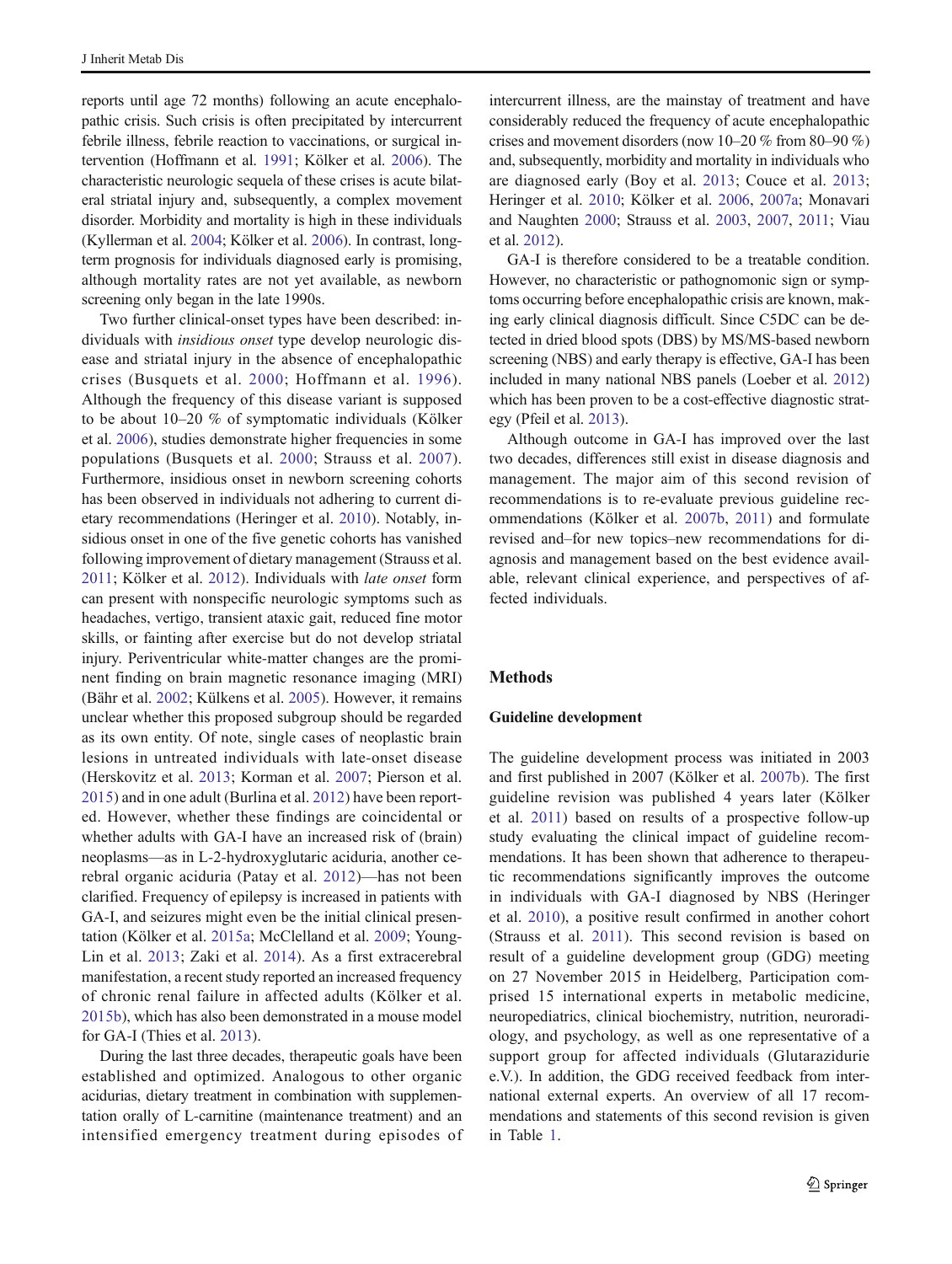# <span id="page-3-0"></span>Table 1 Summary of second-revision recommendations and statements

Recommendation (R)/Statement (S) Level of recommendation

according to  $\rm{SIGN}^a$ 

| Diagnostic procedures    |                                                                                                                                                                                                                                                                                                                                                                   |                             |
|--------------------------|-------------------------------------------------------------------------------------------------------------------------------------------------------------------------------------------------------------------------------------------------------------------------------------------------------------------------------------------------------------------|-----------------------------|
| R1                       | When GA-I is suspected, diagnostic workup, development of treatment<br>plans, appropriate information, and training for affected individuals and<br>their families should take place in a specialized metabolic center. Affected<br>individuals should be transferred to such centers without delay.                                                              | Strong recommendation for   |
| R <sub>2</sub>           | Positive NBS result and suggestive clinical, biochemical, and/or<br>neuroradiologic signs should be confirmed by diagnostic workup<br>including quantitative analysis of GA and 3-OH-GA in urine and/or<br>blood and mutation analysis of GCDH gene and/or GCDH enzyme<br>analysis in leukoyctes or fibroblasts (Fig. 1).                                         | Strong recommendation for   |
| S1                       | Maternal GA-I should be included in the differential diagnoses if NBS<br>shows: (1) decreased free carnitine or (2) increased C5DC but diagnostic<br>confirmation in the child is negative or no other adequate explanation for<br>initially abnormal screening results can be found.                                                                             |                             |
| R <sub>3</sub>           | In children with SDH (including suspicion of shaken baby syndrome) and/or<br>bitemporal fluid collections suggesting frontotemporal hypoplasia and/or<br>arachnoid cysts, a diagnostic workup using the algorithm for targeted<br>diagnostic workup (Fig. 1) is strongly recommended.                                                                             | Strong recommendation for   |
| S2                       | SDH is usually found in combination with other neuroradiologic abnormalities<br>characteristic for GA-I (i.e., frontotemporal hypoplasia, enlarged CSF spaces,<br>etc., Suppl. Table 3). Isolated SDH without these characteristic abnormalities<br>per se is not suggestive of GA-I and should not result in targeted diagnostic<br>workup.                      |                             |
|                          | Metabolic maintenance treatment                                                                                                                                                                                                                                                                                                                                   |                             |
| R4                       | Metabolic treatment and regular follow-up monitoring should be implemented<br>by an interdisciplinary team in a specialized metabolic center.                                                                                                                                                                                                                     | Strong recommendation for   |
| S3                       | There is no evidence for a clinical benefit of high-dose arginine<br>supplementation orally for maintenance treatment or for the use of arginine<br>IV for emergency treatment. For this reason, arginine intake should only be<br>provided by lysine-free, tryptophan-reduced, arginine-containing AAM and<br>natural protein within a balanced low-lysine diet. |                             |
| R <sub>5</sub>           | Low-lysine diet with additional administration of lysine-free,<br>tryptophan-reduced mixtures containing essential amino acids is strongly<br>recommended for dietary treatment up to age 6 years.                                                                                                                                                                | Strong recommendation for   |
| R6                       | After age 6 years, dietary treatment should follow an age-adapted,<br>protein-controlled protocol based on safe levels for protein intake. Dietary<br>changes should be accompanied by regular dietary advice.                                                                                                                                                    | Recommendation for          |
| R7                       | L-carnitine should be supplemented lifelong aiming to maintain normal plasma<br>concentration of free L-carnitine.                                                                                                                                                                                                                                                | Recommendation for          |
| Emergency treatment      |                                                                                                                                                                                                                                                                                                                                                                   |                             |
| R <sub>8</sub>           | It is strongly recommended to start emergency treatment without delay and to<br>perform it aggressively during febrile illness, febrile reactions to<br>vaccinations, or perioperative management within the vulnerable period for<br>striatal injury (up to age 6 years).                                                                                        | Strong recommendation for   |
| R9                       | Emergency treatment in children after age 6 years should be considered during<br>severe illness or perioperative management and performed similarly to that in<br>the age group 0–6 years with individual adaptation.                                                                                                                                             | Recommendation for research |
| Neurologic complications |                                                                                                                                                                                                                                                                                                                                                                   |                             |
| R10                      | Neurologic (i.e., epilepsy, movement disorder) or neurosurgical (SDH)<br>complications should be managed by a neuropediatrician (later neurologist)<br>and/or neurosurgeon in close cooperation with the metabolic specialist.                                                                                                                                    | Strong recommendation for   |
| Monitoring               |                                                                                                                                                                                                                                                                                                                                                                   |                             |
| R <sub>11</sub>          | Therapeutic effectiveness should be monitored by regular follow-up and<br>intensified at any age if symptoms progress, new symptoms manifest<br>(disease- or therapy-related), or nonadherence to treatment recommendations<br>is suspected. For clinical endpoints of monitoring, see recommendations<br>$13 - 17$ .                                             | Strong recommendation for   |
| R <sub>12</sub>          | Individuals with GA-I should be admitted to a hospital and closely monitored<br>after head trauma.                                                                                                                                                                                                                                                                | Recommendation for          |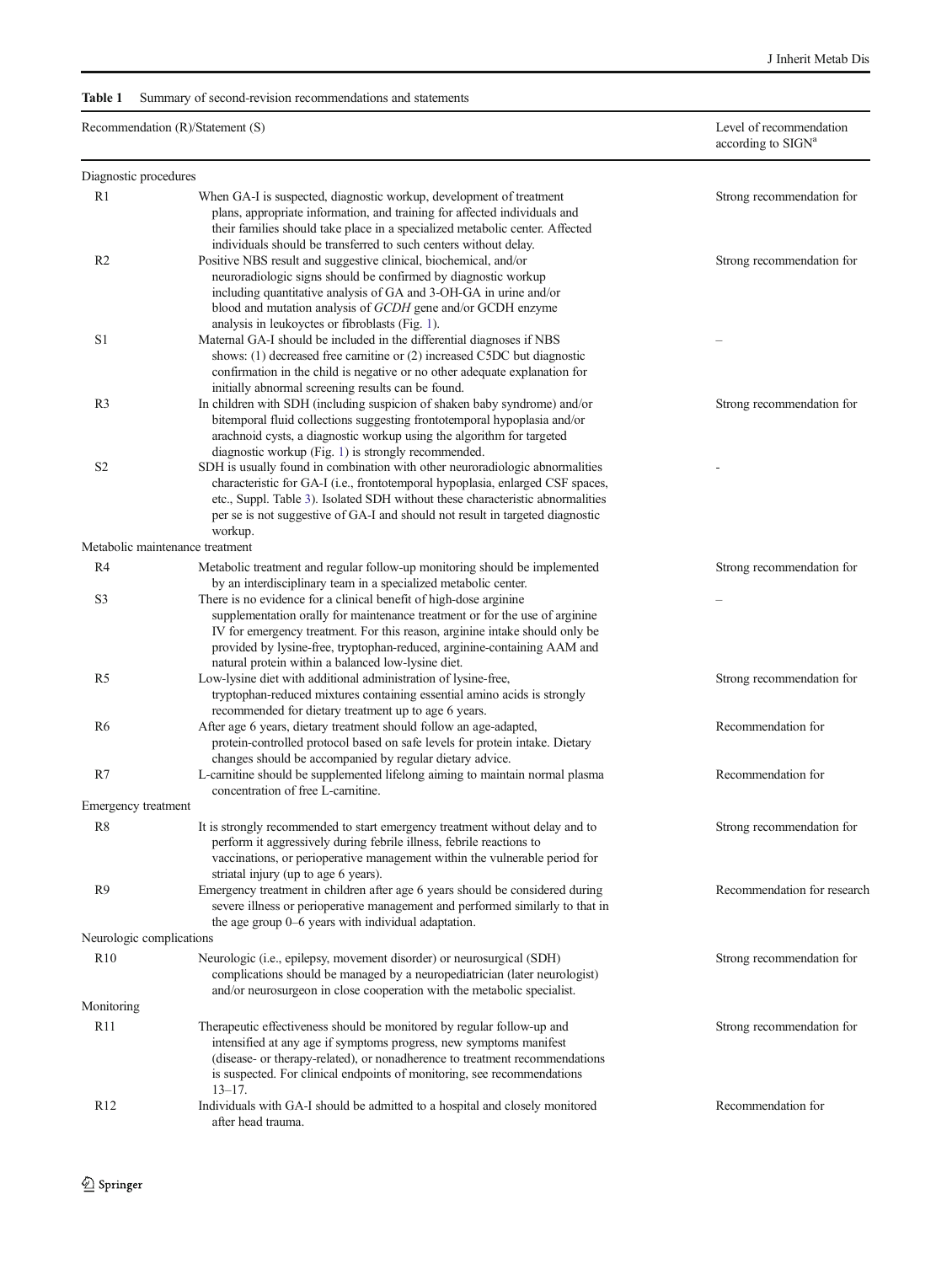#### Table 1 (continued)

| Recommendation (R)/Statement (S) |                                                                                                                                                                                                                                                   | Level of recommendation<br>according to $SIGNa$ |
|----------------------------------|---------------------------------------------------------------------------------------------------------------------------------------------------------------------------------------------------------------------------------------------------|-------------------------------------------------|
| R13                              | Analysis of urinary concentrations of GA and 3-OH-GA should not be used for<br>treatment monitoring.                                                                                                                                              | Recommendation for                              |
| R <sub>14</sub>                  | Infants and children on a low lysine diet should have amino acids in plasma<br>(ideally 3–4 h postprandially) quantified regularly. Concentrations of lysine<br>and other essential amino acids should be maintained within the normal range.     | Strong recommendation for                       |
| R <sub>15</sub>                  | Carnitine level in plasma should be monitored regularly in all individuals with GA-I.                                                                                                                                                             | Recommendation for                              |
| R <sub>16</sub>                  | Neuroradiological investigation should be performed if signs of neurologic<br>deteroriation occur.                                                                                                                                                | Recommendation for                              |
| R17                              | Neuropsychologic functions, <i>i.e.</i> , intelligence/developmental quotient, motor<br>functions, and language should be evaluated regularly to detect specific deficits<br>early and allow for initiation of appropriate intervention services. | Recommendation for                              |
| S <sub>4</sub>                   | Psychosocial effects of diagnosis and treatment of GA-I should be assessed in<br>both affected individuals and their families as part of routine monitoring.                                                                                      |                                                 |

SIGN Scottish Intercollegiate Guidelines Network, C5DC glutarylcarnitine, GCDH glutaryl-CoA dehydrogenase, CSF cerebral spinal fluid, SDH subdural hemorrage, AAM amino acid mixture, GA glutaric acid, 3-OH-GA3-hydroxyglutaric acid, GA-I glutaric aciduria type I

<sup>a</sup> Level of recommendation is only provided for recommendations (R); evidence base for statements (S) is limited, but the guideline development group considered them essential to good clinical practice

#### Consensus procedure

Relevant key questions were identified by interdisciplinary consensus procedure comprising the recommendations of the first revision (Kölker et al. [2011](#page-24-0)) and new key questions arising since then. To achieve formal consensus, a structured consensus process with neutral moderation was chosen. All key questions were systematically discussed by the GDG. For each recommendation, the level of achieved consensus (and of recommendation) included: (1) specific formulation of the recommendation and (2) content of associated tables. Consensus was achieved for all recommendations.

## Systematic literature review

The evidence base for this guideline followed the methodology by used by the Scottish Intercollegiate Guideline Network (SIGN; URL: [http://www.sign.ac.uk\)](http://www.sign.ac.uk/) and Grading of Recommendations, Assessment, Development and Evaluation (GRADE; Guyatt et al. [2011](#page-23-0)). Literature from 1975 to 2010 was used to for the first review, re-evaluation, and revision of the guidelines (Kölker et al. [2011](#page-24-0)). Literature from 2011 to 2015 was used in a systematic review using MEdlINE, Embase, the Cochrane Library, Medlink, and Orphanet. Internet searches were also performed on various websites, including international and national societies for inborn errors of metabolism and support groups. Each working group selected and evaluated the literature before conclusions were considered as evidence (Supplementary Tables 1 and 2).

### Grading of recommendations

Methodologies of SIGN and GRADE consider:

- 1. Level of evidence
- 2. Clinical relevance and experience
- 3. Balance of benefits and harms
- 4. General preferences and perspectives of affected individuals, resulting in recommendations likely to be implemented and acceptable

Accordingly, the GDG first graded levels of evidence as high, moderate, low, or very low, then subsequently graded recommendations by:

- 1. Consistency of evidence
- 2. Clinical relevance of endpoints
- 3. Clinical experience
- 4. Balancing benefits and harms
- 5. Preferences of affected individuals
- 6. Ethical, legal, and economic considerations
- 7. General practicability

For maximum transparency, information on level of evidence, consistency of evidence, and clinical relevance that have been taken into account when arriving at a conclusion are provided for each recommendation. For details, see evidence table of systematic literature review (Supplementary Table 2).

# Levels of recommendations (according to SIGN and GRADE)

Strong recommendation for/against Undesirable consequences clearly outweigh/do not outweigh desirable consequences: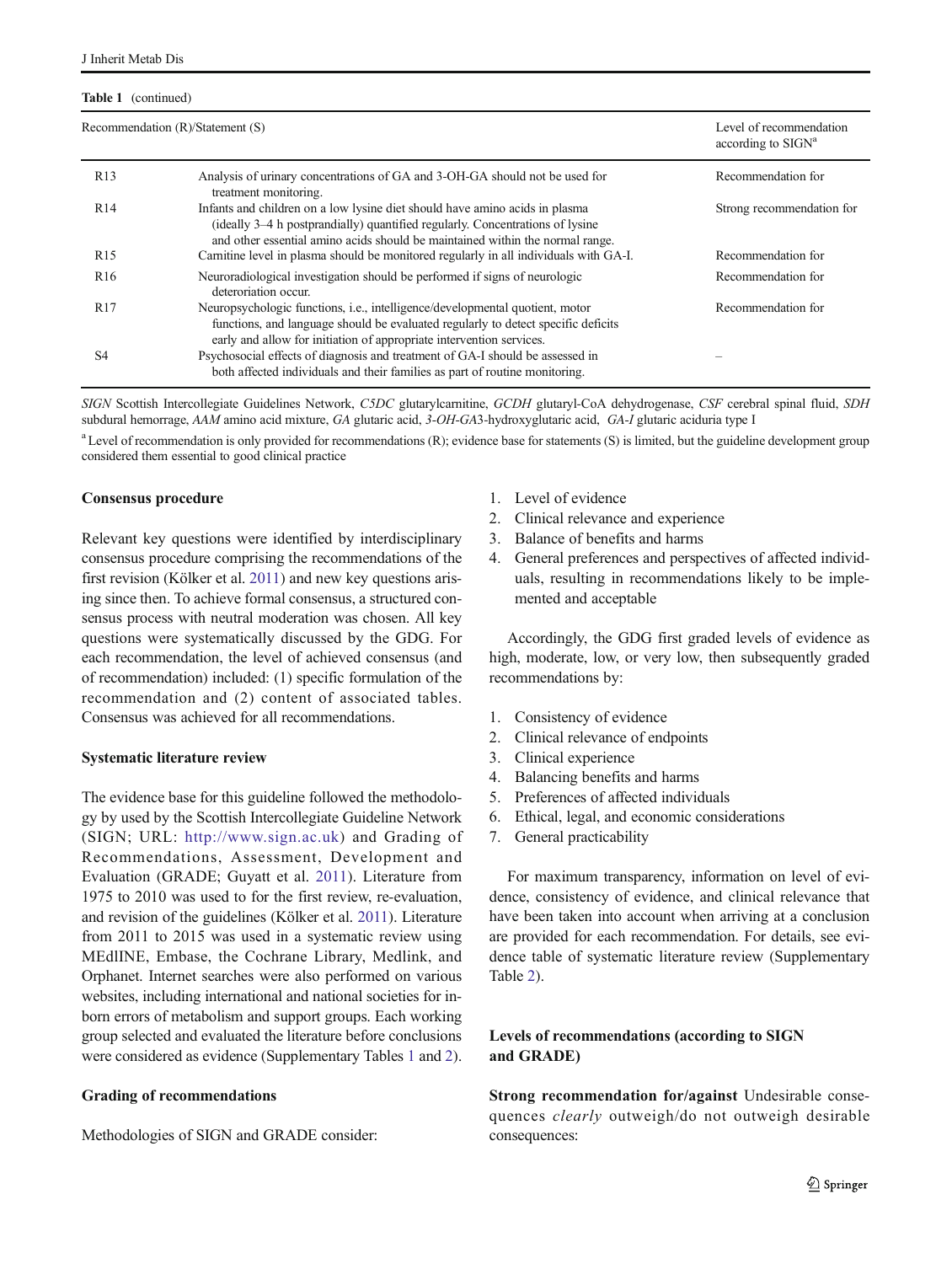- 1. Evidence is of high quality
- 2. High degree of certainty that effects will be achieved in practice
- 3. Only few side effects of therapy
- 4. A a high degree of acceptance among affected individuals

In some cases, strong recommendations were made based on only moderate or low levels of evidence but with high clinical relevance or benefit for affected individuals.

Conditional recommendation for/against Undesirable consequences *probably* outweigh/do not outweigh desirable consequences:

- 1. Weaknesses in the evidence base
- 2. Degree of doubt about the size of the effect that can be expected in practice
- 3. Need to balance desirable and undesirable effects of therapy
- 4. Varying degrees of acceptance among affected individuals

Recommendation for research or conditional recommendation for use restricted to trials Balance between desirable and undesirable consequences is closely balanced or uncertain.

# Recommendations and statements

Recommendations support specific interventions based on a certain level of evidence and/or clinical factors, whereas statements provide short pieces of advice that may not have an evidence base but are seen as essential to good clinical practice.

# Disclaimer

The proposed recommendations are not intended to serve as a standard of management and care for affected individuals. Standards of care are formulated on the basis of all clinical data available and are influenced by scientific progress. Adherence to these recommendations will not ensure correct diagnosis and beneficial outcome in all affected individuals. Final clinical assessments must be made by experienced healthcare professional(s) and should include discussions of diagnostic and therapeutic options with affected individuals and their families. However, the recommendations will provide a

rational basis for decisions in clinical management of GA-I.

# Alterations since the first revision in 2011

To the best of our knowledge, none of the recommendations in the previously published guideline (Kölker et al. [2011](#page-24-0)) has been proven invalid. However, changes of recommendations grades have been made based on new evidence, integration of clinical relevance and experience, the perspective of affected individuals, and other aspects of the SIGN and GRADE methodology. Two recommendations (nos. 12 and 17),and five statements have been added to the guideline. Previous recommendations nos. 11, 12, 13, and 16 have been merged into one summarizing recommendation (no. 10), and previous recommendations nos. 2 and 3 have been summarized in Recommendation no. 2, resulting in a reduced total number of recommendations from 21 to 17.

# Diagnostic procedures

# Differential diagnoses

Diagnosis of GA-I is confirmed by significantly reduced enzyme activity and/or detection of disease-causing mutations on both GCDH alleles. All other signs, symptoms, and laboratory abnormalities found in affected individuals are suggestive but not confirming. These nonspecific signs include macrocephaly, encephalopathy, basal ganglia injury, white matter disease, movement disorders such as dystonia and chorea, subdural and retinal hemorrhages, and elevated concentrations of GA, 3-OH-GA, and C5DC in body fluids.

Phenotypic differential diagnoses of GA-I include:

- 1. Benign familiar macrocephaly, communicating hydrocephalus,
- 2. Metabolic diseases associated with macrocephaly (e.g., Canavan disease),
- 3. Metabolic encephalopathies leading to basal ganglia injury (e.g., Leigh syndrome in mitochondrial disorders),
- 4. Metabolic stroke in classic organic acidurias, urea cycle defects, and mitochondrial disorders [e.g., myopathy, encephalopathy, lactic acidosis, strokelike episodes (MELAS) syndrome,
- 5. nonmetabolic causes of striatal injury (e.g., infections caused by Mycoplasma pneumoniae),
- 6. Nonmetabolic encephalopathies (encephalitis, meningitis, intoxication),
- 7. Infantile cerebral palsy or child abuse.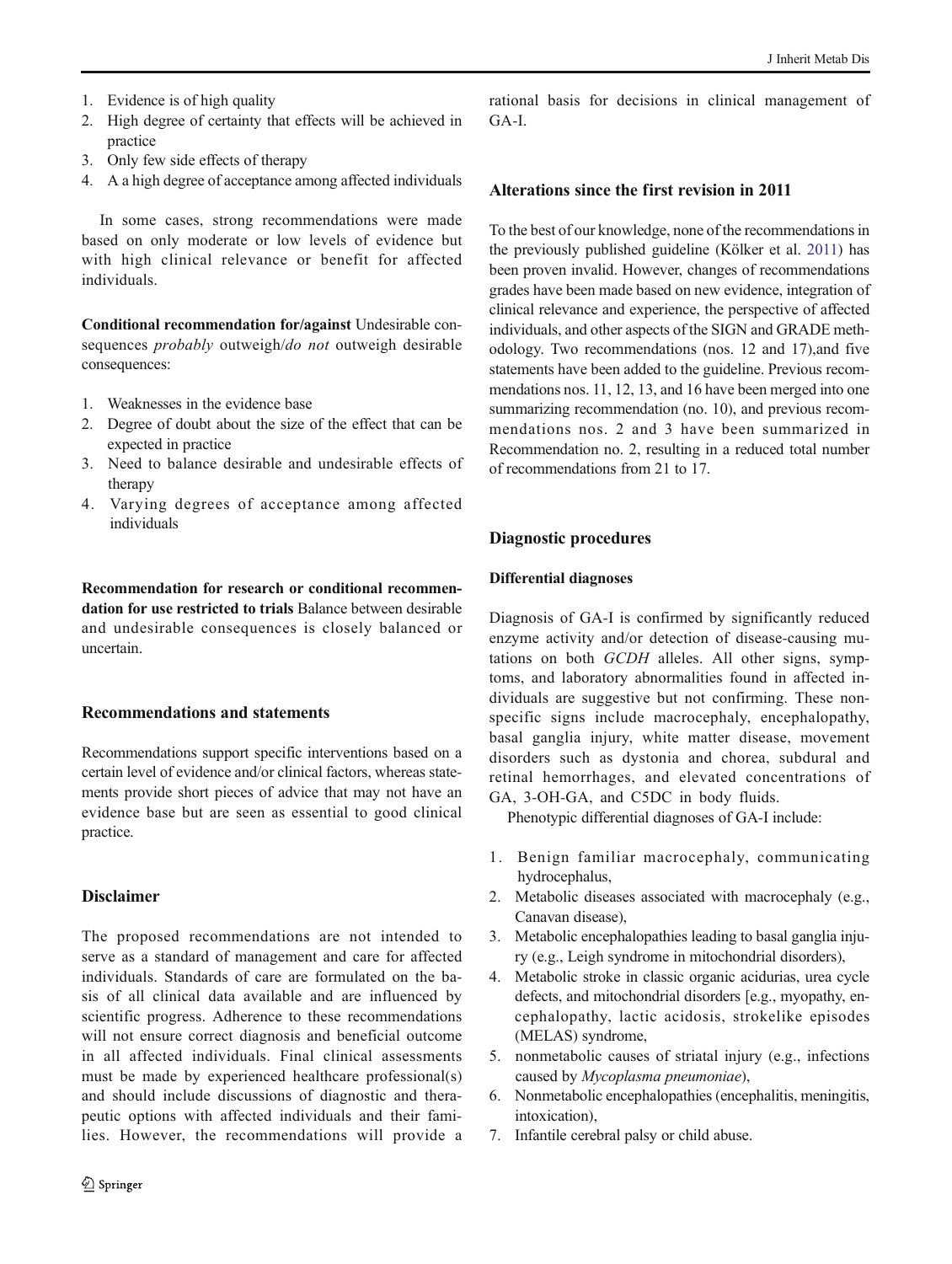Biochemical differential diagnoses of elevated concentrations of GA and 3-OH-GA are summarized in Supplemental Table 4.h

|                           | Recommendation no. 1                                                                                                                                                                                                                                                                                           |
|---------------------------|----------------------------------------------------------------------------------------------------------------------------------------------------------------------------------------------------------------------------------------------------------------------------------------------------------------|
| Strong recommendation for | When GA-I is suspected, diagnostic<br>workup, development of treatment<br>plans, appropriate information and<br>training of affected individuals and<br>their families should take place in a<br>specialized metabolic center. Affected<br>individuals should be transferred to<br>such centers without delay. |
| Level of evidence         | One study (SIGN level $2++$ ) has<br>demonstrated positive effect of<br>supervision by a metabolic center<br>(Heringer et al. 2010).                                                                                                                                                                           |
| Clinical relevance        | High.                                                                                                                                                                                                                                                                                                          |

# Newborn screening

GA-I is a reasonable candidate for NBS (Thomason et al. [1998;](#page-25-0) Watson et al. [2006\)](#page-26-0) and has been included in the disease panels of MS/MS-based NBS in many countries worldwide (Loeber et al. [2012](#page-24-0)).

Major aims Neonatal diagnosis and start of treatment increase probability for an asymptomatic disease course (Bijarnia et al. [2008](#page-22-0); Boneh et al. [2008](#page-22-0); Couce et al. [2013](#page-23-0); Heringer et al. [2010](#page-23-0); Hoffmann et al. [1996](#page-24-0); Kölker et al. [2006,](#page-24-0) [2007a;](#page-24-0) Lee et al. [2013;](#page-24-0) Naughten et al. [2004;](#page-25-0) Strauss et al. [2003,](#page-25-0) [2007](#page-25-0), [2011](#page-25-0); Viau et al. [2012\)](#page-26-0). The aim of NBS is to reduce the risk of irreversible neurologic disease following striatal damage.

Definitions Population-wide newborn mass screening for GA-I is performed by MS/MS analysis of acylcarnitines in DBS, whereas high-risk screening is performed in neonates with a known increased a priori risk.

MS/MS The diagnostic metabolite in GA-I is C5DC in DBS. Some laboratories also use ratios to other measured acylcarnitines as secondary parameters (Lindner et al. [2006\)](#page-24-0). Introduction of multiple reaction monitoring (MRM) to MS/ MS analysis has increased sensitivity and reduced the rate of false-positive results (Screening reports of German Society for Newborn Screening [2015\)](#page-23-0).

Cutoff levels A C5DC value above the cutoff is considered a positive screening result and requires follow-up. Each laboratory has to define a cutoff level for C5DC based on its own methodology and patient population. Controlled studies defining pathological values (of acylcarnitines and/or GA and 3-OH-GA) do not exist.

Diagnostic pitfalls NBS does not reliably identify all patients, especially low excreters with a normal or only slightly increased C5DC concentration in DBS (Gallagher et al. [2005](#page-23-0); Heringer et al. [2010;](#page-23-0) Smith et al. [2001;](#page-25-0) Treacy et al. [2003](#page-26-0); Wilcken et al. [2003](#page-26-0)). Sensitivity for C5DC screening was 95 % in one study (Heringer et al. [2010\)](#page-23-0). Thus, a negative NBS result does not unambiguously exclude the diagnosis of GA-I. New analytical methods have been developed to improve detection of low excreters (Estrella et al. [2014;](#page-23-0) Moore et al. [2012](#page-25-0)). Differential diagnosis of increased C5DC concentration comprises multiple acyl-CoA dehydrogenase deficiency, renal insufficiency (Hennermann et al. [2009](#page-23-0)), and maternal GA-I (see below).

Maternal GA-I In several cases, diagnosis of maternal GA-I followed diagnostic workup of an initially decreased concentration of free carnitine or increased C5DC in NBS of the child. Biochemical parameters in these children normalized during the following weeks (Crombez et al. [2008](#page-23-0); Garcia et al. [2008](#page-23-0); Vilarinho et al. [2010\)](#page-26-0).

Statement 1: Maternal GA-I should be included in the differential diagnoses if NBS shows (1) decreased free carnitine or (2) increased C5DC but diagnostic confirmation in the child is negative or no other adequate explanation for initial abnormal screening results can be found.

For diagnostic workup in subpopulations from genetic isolates with a high carrier frequency and incidence of GA-I, alternative diagnostic procedures have been recommended (Kölker et al. [2011](#page-24-0)), i.e., direct mutation detection in addition to MS/MS NBS in at-risk babies from most known populations with low-excreter GA-I (Greenberg et al. [2002](#page-23-0)).

### Confirmation of a positive screening result

Pathological NBS results should be repeated on the same DBS (and if possible by the same laboratory) and confirmed by one or more alternative techniques, including quantitative analysis of GA and 3-OH-GA in urine and/or blood with GC/MS (Al-Dirbashi et al. [2005;](#page-22-0) Baric et al. [1999;](#page-22-0) Shigematsu et al. [2005\)](#page-25-0), mutation analysis of the GCDH gene (Goodman et al. [1998;](#page-23-0) Zschocke et al. [2000\)](#page-26-0), and/or GCDH enzyme analysis in leukocytes or fibroblasts (Baric et al. [1999](#page-22-0); Christensen [1983;](#page-22-0) Goodman et al. [1998](#page-23-0)).

Normal urine or blood 3-OH-GA level is not suggestive for GA-I but does not definitely exclude it, since some low excreters intermittently present with normal concentrations. In contrast, elevated levels of 3-OH-GA are highly suggestive for GA-I. Pitfalls for abnormal results of organic acid analysis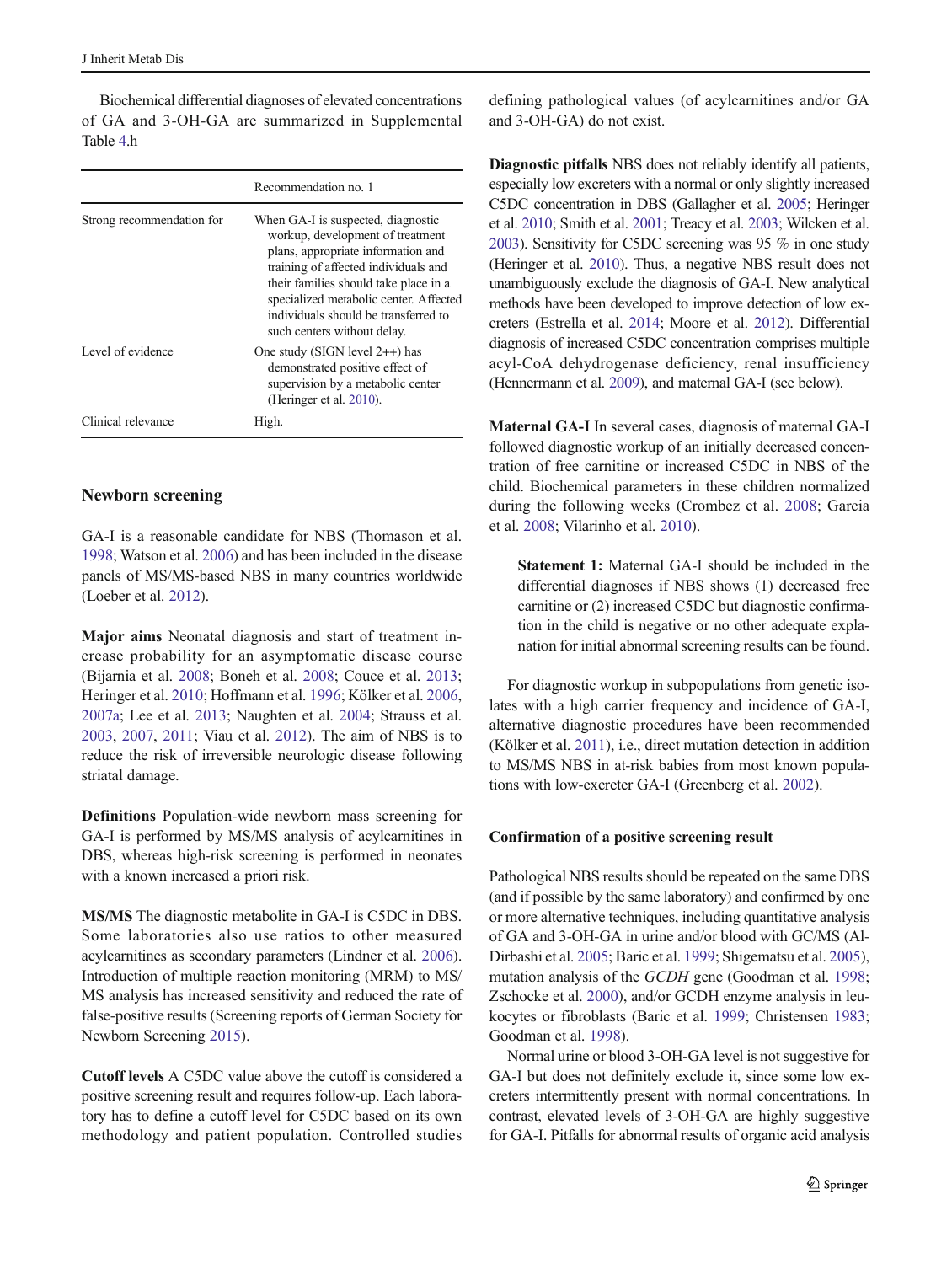<span id="page-7-0"></span>in urine should always be considered (Supplementary Table 4).

Specific therapy should be immediately initiated if suggestive biochemical results are present, i.e., before molecular genetic and/or enzymatic analysis confirms the diagnosis (Fig. 1). Detection of an (assured or likely) disease-causing genotype confirms the diagnosis. Sensitivity of genetic analysis is 98– 99 % (Zschocke et al. [2000\)](#page-26-0). There is evidence for a correlation of the genotype with biochemical parameters and residual enzyme activity but not with clinical phenotype (Christensen et al. [2004;](#page-23-0) Goodman et al. [1998;](#page-23-0) Kölker et al. [2006](#page-24-0)). Therefore, all diagnosed individuals should receive the same



Fig. 1 Diagnostic algorithm for glutaric aciduria type I (GA-I). Newborn screening is performed using tandem mass spectroscopy (MS/MS) analyzing glutarylcarnitine (C5DC) concentration in dried blood spots (DBS). Diagnostic workup includes quantitative analysis of GA and 3 hydroxyglutaric acid (3-OH-GA) in urine and/or blood, molecular genetic analysis of GCDH gene, and glutaryl-CoA dehydrogenase (GCDH) enzyme analysis. Targeted diagnostic workup due to suggestive clinical, biochemical, and/or neuroradiological signs starts with quantitative analysis of GA and 3-OH-GA in urine and/or blood and is performed in analogy to the described diagnostic workup procedure. \*Low-excreters may show (intermittently) normal concentrations of 3-OH-GA (and GA) in urine or blood. If highly suspicious signs and symptoms for GA-I are

present, further diagnostic studies should be considered, but the decision should be made based on the individual circumstance. \*\*If individuals in this group show suggestive clinical symptoms, diagnostic workup according to targeted diagnostic workup is recommended. Comment on mutation and enzyme analysis: Since GCDH gene analysis is more broadly available than GCDH enzyme analysis, and since the identification of two disease-causing mutations not only confirms the diagnosis but also enables accurate genetic counselling and prenatal diagnosis, we recommend starting with GCDH gene analysis. However, depending on local availability and experience, GCDH enzyme analysis could be performed first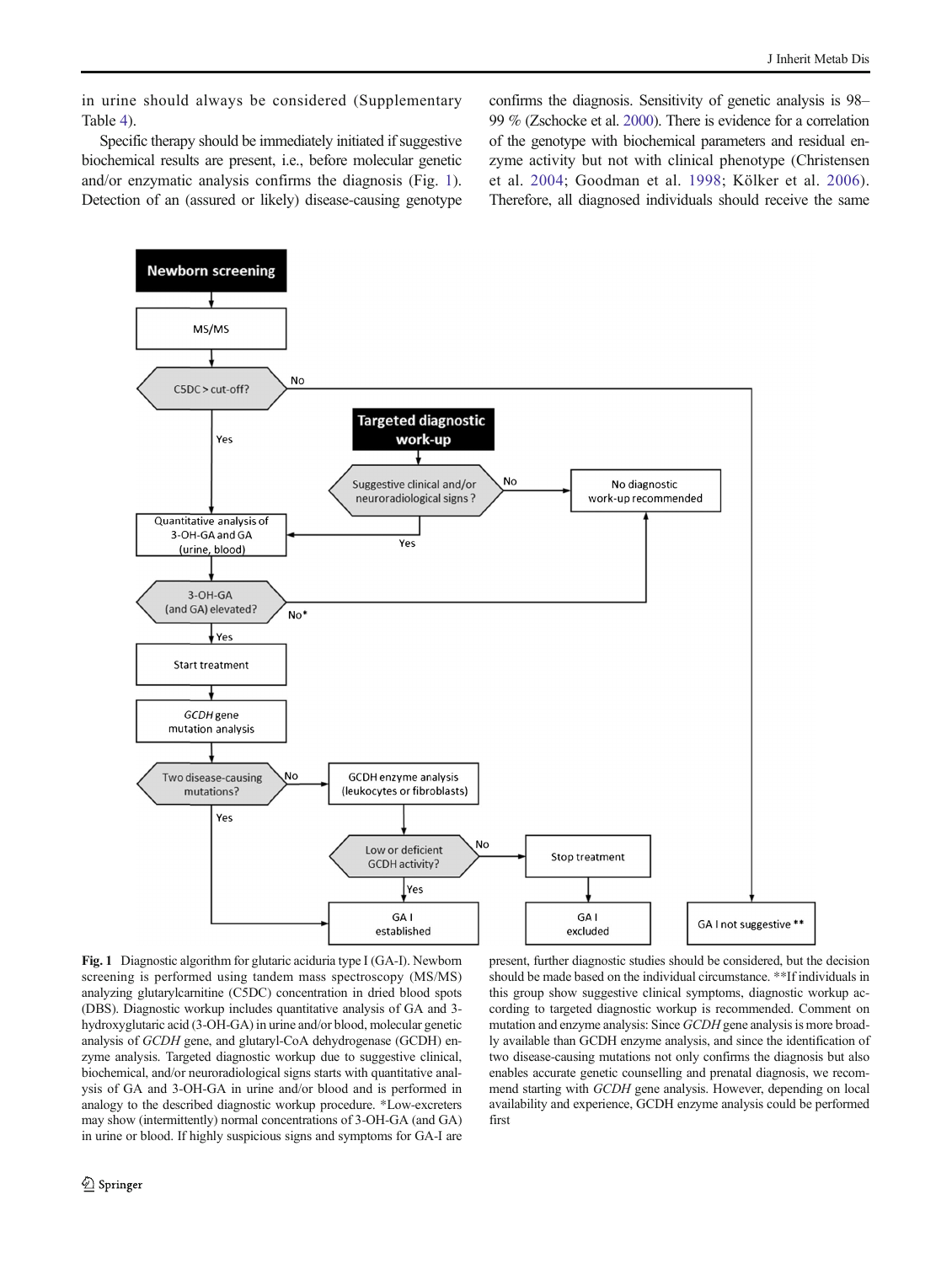form of treatment. Figure [1](#page-7-0) summarizes the diagnostic algorithm for GA-I.

A special GCDH variant with dominant negative effect and abnormal NBS result has been reported in one family. Residual enzyme activity was 10–20 % (significantly lower than other heterozygous individuals and in the range of symptomatic GA-I subjects), and no clinical or neuroradiologic abnormalities were observed (Bross et al. [2012](#page-22-0)). At present, it is unclear whether treatment is indicated in such individuals. In general, however, heterozygous carrier status is not considered as being pathologic, since heterozygous individuals remain asymptomatic without treatment.

If only one (or no) known disease-causing mutation can be detected but other clinical biochemical and/or neuroradiologic features suggestive for GA-I are found, GCDH activity should be determined in leukocytes or fibroblasts. Significantly reduced activity will confirm the diagnosis, while normal activity (or values in the range of heterozygous carriers) will exclude it. In symptomatic individuals, residual enzyme activities of up to 30 % have been reported (Christensen et al. [2004](#page-23-0); Kölker et al. [2006](#page-24-0)). GCDH enzyme studies may also be determined prior to genetic studies according to local availability.

# Targeted diagnostic workup due to suggestive clinical signs

Targeted diagnostic workup has become less important since the initiation of NBS programs but is still relevant for individuals born before this era, in countries without screening programs, and for low excreters who may have been missed by NBS. If a patient shows suggestive clinical signs or symptoms and/or neuroradiologic findings (Supplementary Table 3), or if specific biochemical abnormalities have been detected, a targeted diagnostic workup should always be performed, even if NBS was normal. In addition, GA-I should be specifically excluded by biochemical and/or genetic analyzes in siblings of individuals with GA-I. Suggestive clinical signs include acute neurologic symptoms occuring during febrile illness or other catabolic states, such as acute or chronic onset of movement disorder (dystonia, chorea, etc.), epilepsy, truncal muscular hypotonia, or dysarthria (Badve et al. [2015;](#page-22-0) Fraidakis et al. [2015;](#page-23-0) Gupta et al. [2015;](#page-23-0) Kamate et al. [2012](#page-24-0); Kölker et al. [2015a,](#page-24-0) [b;](#page-24-0) Ma et al. [2013a,](#page-24-0) [b;](#page-24-0) Wang et al. [2014;](#page-26-0) Zaki et al. [2014\)](#page-26-0). Individuals with a late-onset form might present with nonspecific neurologic signs such as polyneuropathy, incontinence, headache, early-onset dementia, or tremor (Herskovitz et al. [2013;](#page-24-0) Külkens et al. [2005;](#page-24-0) Pierson et al. [2015](#page-25-0)). Neuroradiologic abnormalities occur frequently (Brismar and Ozand [1995](#page-22-0); Doraiswamy et al. [2015;](#page-23-0) Garbade et al. [2014;](#page-23-0) Harting et al. [2009;](#page-23-0) Mohammad et al. [2015;](#page-25-0) Strauss et al. [2007](#page-25-0); Singh et al. [2011;](#page-25-0) Vester et al. [2015\)](#page-26-0) and are summarized in Supplementary Table 3.

Methods Targeted diagnostic workup uses the same methods as confirmatory diagnostic workup of abnormal NBS results, i.e., quantitative analysis of GA and 3-OH-GA in urine and/or blood by GC/MS, molecular genetic analysis of GCDH gene and GCDH enzyme analysis in leukocytes or fibroblasts (Fig. [1\)](#page-7-0). In individuals with secondary carnitine depletion and low excreters, sensitivity of MS/MS analysis of acylcarnitines in DBS or plasma is reduced. Analysis of urinary C5DC is an alternative method but with low availability (Tortorelli et al. [2005](#page-25-0)) and lower sensitivity than quantitative analysis of 3-OH-GA in urine by GC/MS (Al-Dirbashi et al. [2010\)](#page-22-0). Use of in vivo loading tests using lysine or prolonged fasting tests is potentially harmful and obsolete. Additional use of in vitro loading tests does not increase diagnostic sensitivity (Schulze-Bergkamen et al. [2005\)](#page-25-0). Figure [1](#page-7-0) summarizes the diagnostic algorithm for GA-I.

|                                 | Recommendation no. 2                                                                                                                                                                                                                                                                                                                          |
|---------------------------------|-----------------------------------------------------------------------------------------------------------------------------------------------------------------------------------------------------------------------------------------------------------------------------------------------------------------------------------------------|
| Strong<br>recommendation<br>for | Positive NBS result and suggestive clinical,<br>biochemical, and/or neuroradiologic signs<br>should be confirmed by diagnostic workup, in-<br>cluding quantitative analysis of GA and<br>3-OH-GA in urine and/or blood, mutation<br>analysis of <i>GCDH</i> gene, and/or GCDH<br>enzyme analysis in leukocytes or<br>fibroblasts $(Fig. 1)$ . |
| Level of evidence               | Moderate (SIGN level $2+$ to 4). Consistency<br>of evidence is high.                                                                                                                                                                                                                                                                          |
| Clinical relevance              | High.                                                                                                                                                                                                                                                                                                                                         |

NBS newborn screening, GA-I glutaric aciduria type I, 3-OH-GA 3 hydroxyglutaric acid, GCDH glutaryl-CoA dehydrogenase, SIGN Scottish Intercollegiate Guidelines Network

Diagnosis may also be made by genetic testing without previous biochemical analysis (Marti-Masso et al. [2012](#page-25-0)). This procedure may become more important in the future due to growing availability and use of genome-wide, massively parallel, DNA sequencing techniques.

Subdural hemorrhage (SDH) and arachnoid cysts Although SDH might appear at any age in GA-I, it peaks in late infancy when the extent of macrocephaly is greatest (Brismar und Ozand [1995](#page-22-0); Carman et al. [2012](#page-22-0); Hartley et al. [2000;](#page-23-0) Köhler und Hoffmann [1998](#page-24-0); Twomey et al. [2003;](#page-26-0) Vester et al. [2015;](#page-26-0) Woelfle et al. [1996](#page-26-0)). Exact frequency of SDH is unknown, since affected individuals may remain asymptomatic. SDH in GA-I may be mistaken as abusive head trauma (Hartley et al. [2000;](#page-23-0) Morris et al. [1999](#page-25-0); Vester et al. [2015;](#page-26-0) [2016\)](#page-26-0) and thus might be a diagnostic pitfall.

Bilateral temporal fluid collections including the anterior temporal CSF spaces and the Sylvian fissure have been de-scribed and are highly suggestive for GA-I (Hald et al. [1991;](#page-23-0) Jamjoom et al. [1995](#page-24-0); Martinez-Lage et al. [1994](#page-25-0); Lütcherath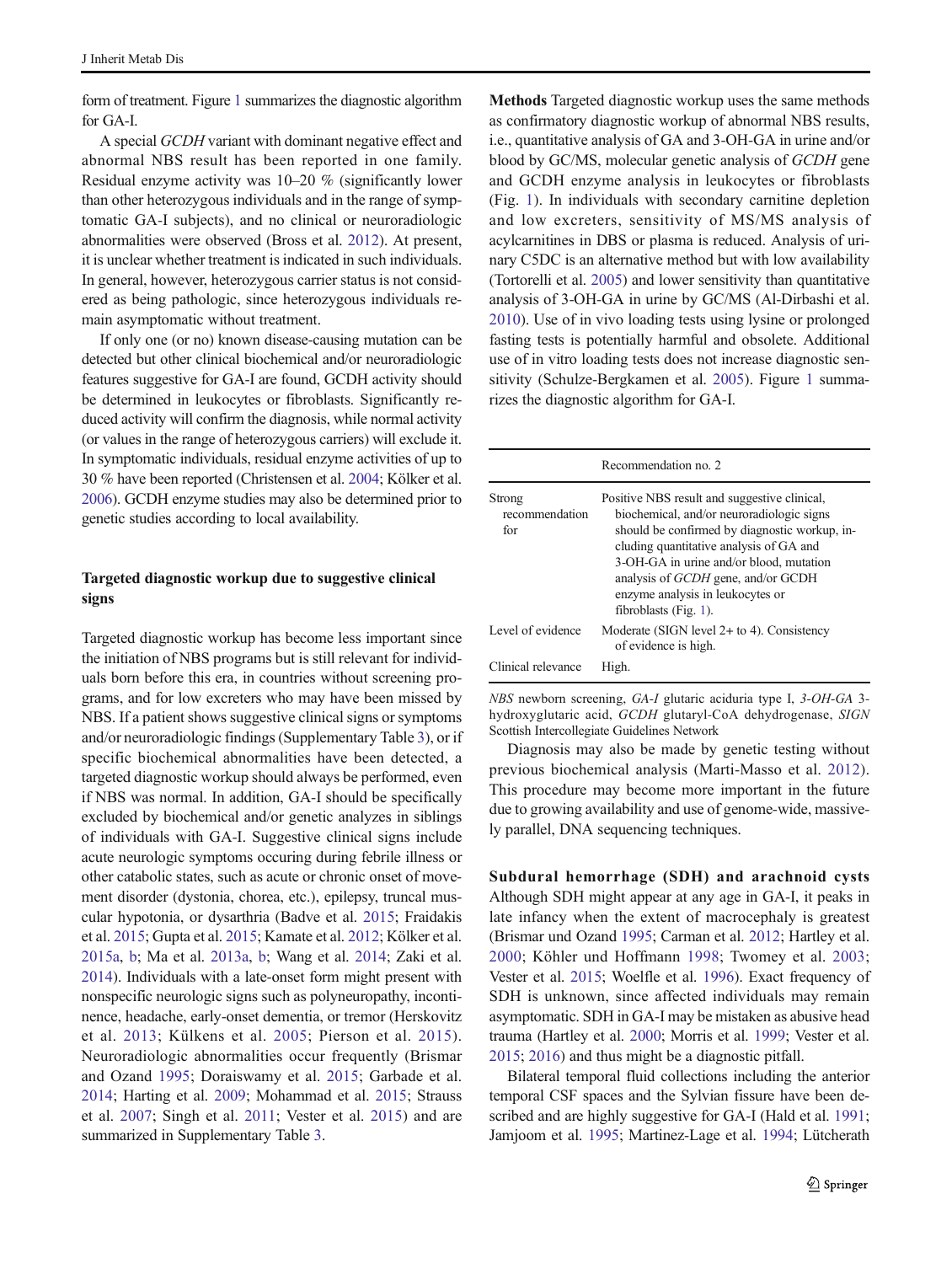et al. [2000\)](#page-24-0). While typically bilateral, they may be asymmetric and even space occupying, with hydrocephalus (Jamjoom et al. [1995\)](#page-24-0). Bitemporal arachnoid cysts have only been verified in one of two patients on craniotomy (Lütcherath et al. [2000](#page-24-0)); however, differentiation from frontotemporal hypoplasia may be challenging. In a recently published review, diagnosis in 16/20 individuals with GA-I was made after targeted diagnostic workup due to SDH. In almost every case, additional characteristic neuroradiologic abnormalities for GA-I were present (Vester et al. [2015](#page-26-0)).

|                              | Recommendation no. 3                                                                                                                                                                                                                                                                           |
|------------------------------|------------------------------------------------------------------------------------------------------------------------------------------------------------------------------------------------------------------------------------------------------------------------------------------------|
| Strong<br>recommendation for | In children with SDH (including suspicion<br>of shaken baby syndrome) and/or<br>bitemporal fluid collections suggesting<br>frontotemporal hypoplasia and/or arachnoid<br>cysts, a diagnostic workup using the<br>algorithm for targeted diagnostic workup<br>(Fig. 1) is strongly recommended. |
| Level of evidence            | Moderate (SIGN level $2+$ to 4). Consistency<br>of evidence is moderate.                                                                                                                                                                                                                       |
| Clinical relevance           | High.                                                                                                                                                                                                                                                                                          |

SDH subdural hemorrhage, SIGN Scottish Intercollegiate Guidelines Network

Statement 2: SDH is usually found in combination with other neuroradiologic abnormalities characteristic for GA-I (i.e., frontotemporal hypoplasia, enlarged CSF spaces etc., Supplementary Table 3). Isolated SDH without these characteristic abnormalities per se is not suggestive for GA-I and should not result in targeted diagnostic workup.

# Metabolic maintenance treatment

# Start of treatment

When GA-I is suspected during diagnostic workup (Fig. [1](#page-7-0)), i.e., due to elevated concentration of 3-OH-GA in urine, metabolic treatment should be started immediately. Development and evaluation of treatment plans, training and education of affected individuals and their families, and avoidance of side effects of dietary treatment (i.e., malnutrition, growth failure) require the expertise of specialized metabolic centers, including specialists in inherited metabolic diseases, genetic counselors, dieticians, nurses, physiotherapists, occupational therapists, speech therapists, psychologists, and social workers. Regular follow-up by metabolic expert centers

significantly increases the probability of an asymptomatic disease course (Heringer et al. [2010\)](#page-23-0).

|                                 | Recommendation no. 4                                                                                                                               |
|---------------------------------|----------------------------------------------------------------------------------------------------------------------------------------------------|
| Strong<br>recommendation<br>for | Metabolic treatment and regular follow-up monitor-<br>ing should be implemented by an interdisciplinary<br>team in a specialized metabolic center. |
| Level of evidence               | High to moderate (SIGN level $2++$ to 4). Consistency<br>of evidence is moderate.                                                                  |
| Clinical relevance              | High.                                                                                                                                              |

SIGN Scottish Intercollegiate Guidelines Network

#### Effectiveness of treatment

When diagnosis is made after manifestation of neurologic disease, outcome is poor, and therapeutic impact is limited (Busquets et al. [2000](#page-22-0); Bjugstad et al. [2000;](#page-22-0) Hoffmann et al. [1996;](#page-24-0) Kamate et al. [2012](#page-24-0); Kyllerman et al. [2004;](#page-24-0) Kölker et al. [2006;](#page-24-0) Wang et al. [2014\)](#page-26-0), though some affected individuals may benefit by prevention of progressive neurologic deterioration (Badve et al. [2015;](#page-22-0) Bjugstad et al. [2000;](#page-22-0) Hoffmann et al. [1996;](#page-24-0) Kölker et al. [2006;](#page-24-0) Strauss et al. [2003;](#page-25-0) Fraidakis et al. [2015](#page-23-0)).

In contrast, 80–90 % of individuals with GA-I remain asymptomatic if treatment is started in the newborn period before symptom onset (Afroze and Yunus [2014](#page-22-0); Bijarnia et al. [2008](#page-22-0); Boneh et al. [2008](#page-22-0); Boy et al. [2013](#page-22-0); Couce et al. [2013;](#page-23-0) Gokmen-Ozel et al. [2012](#page-23-0); Heringer et al. [2010](#page-23-0); Kölker et al. [2006,](#page-24-0) [2007a](#page-24-0), [2012;](#page-24-0) Lee et al. [2013](#page-24-0); Naughten et al. [2004](#page-25-0); Radha Rama Devi et al. [2016;](#page-25-0) Strauss et al. [2003,](#page-25-0) [2007,](#page-25-0) [2011;](#page-25-0) Viau et al. [2012\)](#page-26-0). Combined metabolic therapy consists of low-lysine diet, carnitine supplementation, and emergency treatment during episodes, inducing catabolism, and allows for normal development and growth (Boy et al. [2013](#page-22-0)). Individuals adhering to treatment recommendations rarely develop dystonia (5 %), while nonadherence to maintenance treatment increases the rate to 44 % and nonadherence to emergency treatment to 100 % (Heringer et al. [2010\)](#page-23-0).

#### Dietary treatment

International recommendations and individualization of treatment Dietary recommendations considering agedependent needs of a growing child have been developed by international organizations such as the World Health Organization (WHO) or German, Austrian and Swiss Nutrition Societies (D-A-CH). Recommendations may vary significantly due to the use of different protein requirements and the use of average versus safe levels. Recommendations are usually set to the safe level  $[=$  mean + 2 standard deviations (SD) of daily required intake]. GDG members most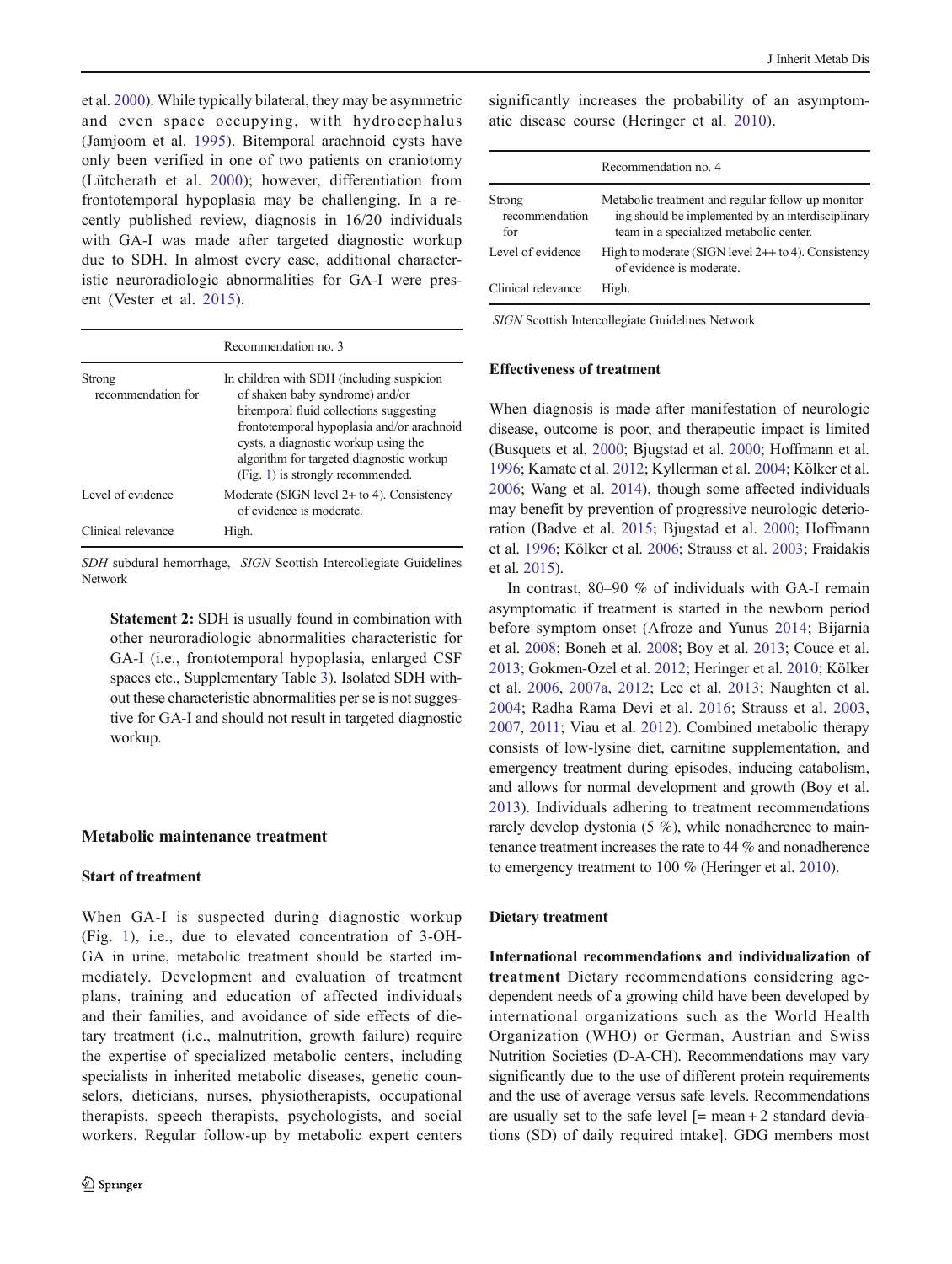<span id="page-10-0"></span>commonly use the revised safe levels (Dewey et al. [1996\)](#page-23-0) and D-A-CH recommendations [\(2000](#page-23-0)) for calculating individualized dietary protocols. These recommendations have been used in several clinical trials and have resulted in a positive outcome (Boy et al. [2013;](#page-22-0) Heringer et al. [2010;](#page-23-0) Kölker et al. [2007a,](#page-24-0) [2012\)](#page-24-0). Nutrient intake and energy recommendations by D-A-CH were revised in 2015 (D-A-CH [2015\)](#page-23-0) and are similar to D-A-CH ([2000](#page-23-0)) and joint WHO/Food and Agriculture Organization (FAO)/United Nations University (UNU) expert consultation (World Health Organization [2007\)](#page-26-0).

Principles of low-lysine diet until age 6 years Dietary treatment for GA-I aims to reduce the intake of lysine, quantitatively the most relevant amino acid precursor of neurotoxic GA and 3-OH-GA, while maintaining sufficient intake of essential nutrients and energy substrates (Table 2 and Supplementary Table 5). In the mouse model for GA-I, cerebral concentrations of GA and 3-OH-GA positively correlated with the amount of dietary lysine intake (Sauer et al. [2011](#page-25-0); Zinnanti et al. [2007](#page-26-0)). Since in vivo measurement of metabolites requires invasive methods, analogous data for individuals with GA-I are scarce, and knowledge is based on a post mortem study (Kölker et al. [2003](#page-24-0)).

Limitation of protein intake concomitantly reduces lysine intake. However, the lysine content in natural foods varies considerably, e.g., 2–4 % (lysine/protein) in cereals and 9 % (lysine/protein) in fish (Supplementary Table 5). Therefore, direct calculation of lysine intake instead of total natural protein intake is more precise and reduces long-term day-to-day

variability of lysine intake (Müller and Kölker [2004;](#page-25-0) Yannicelli et al. [1994](#page-26-0)). This approach has been used in several clinical trials. In addition to decreased lysine intake, individuals with GA-I also received lysine-free, tryptophan-reduced, amino acid mixtures (AAM) aiming to provide adequate supply of essential amino acids and–with some product-specific variation–also minerals, trace elements, and vitamins. This nutritional therapy (low-lysine diet and AAM supplementation) combined with carnitine supplementation and intensified emergency treatment has been associated with the most favorable neurologic outcome and normal growth in several studies (Boy et al. [2013;](#page-22-0) Heringer et al. [2010](#page-23-0); Kölker et al. [2006](#page-24-0), [2007a](#page-24-0), [2012](#page-24-0); Lee et al. [2013;](#page-24-0) Strauss et al. [2011;](#page-25-0) Viau et al. [2012](#page-26-0)). In contrast, less pronounced clinical effect was demonstrated in cohorts on a low-protein diet using calculation of protein intake (instead of lysine) and omitting AAM (Boneh et al. [2008;](#page-22-0) Greenberg et al. [2002;](#page-23-0) Strauss et al. [2007](#page-25-0)).

Tryptophan Tryptophan content in natural protein is only 0.6–2 %; its quantification in plasma is technically challenging, and depletion may cause severe neurologic deficits (Hoffmann et al. [1991\)](#page-24-0). Thus, AAM used for dietary treatment should be tryptophan reduced but not tryptophan free.

Arginine It has been proposed that the reduction of lysine transport across the blood–brain barrier caused by arginine, which competes with lysine for uptake via the CAT1 transporter, can be exploited for treatment, an approach that has

Table 2 Metabolic maintenance treatment

| Treatment                                                                       |                                 | Age                |                   |                  |                  |                                                                                                                 |
|---------------------------------------------------------------------------------|---------------------------------|--------------------|-------------------|------------------|------------------|-----------------------------------------------------------------------------------------------------------------|
|                                                                                 |                                 | $0-6$ months       | $7-12$ months     | $1-3$ years      | $4-6$ vears      | $>6$ years                                                                                                      |
| 1. Low-lysine diet                                                              |                                 |                    |                   |                  |                  |                                                                                                                 |
| Lysine (from natural protein) $a$<br>Amino acid mixtures (protein) <sup>b</sup> | mg/kg per day<br>$g/kg$ per day | 100<br>$1.3 - 0.8$ | 90<br>$1.0 - 0.8$ | $80 - 60$<br>0.8 | $60 - 50$<br>0.8 | Controlled protein intake using<br>natural protein with a low-lysine                                            |
| Energy                                                                          | kcal/kg per day                 | $100 - 80$         | 80                | $94 - 81$        | $86 - 63$        | content and avoiding lysine-rich<br>food; e.g., according to national<br>recommendations such as<br>$Optimix^d$ |
| 2. Micronutrients <sup>c</sup>                                                  | $\%$                            | >100               | >100              | >100             | >100             | $\geq 100$                                                                                                      |
| 3. Carnitine                                                                    | mg/kg per day                   | 100                | 100               | 100              | $100 - 50$       | $50 - 30$                                                                                                       |

If normal growth and development are not achieved these recommendations should be modified according to individual needs

<sup>a</sup> Lysine/protein ratios vary considerably in natural food, and thus, natural protein intake in children on a low-lysine diet is dependent on the natural protein source. Natural protein intake is relatively high if patients predominantly use natural protein with a low-lysine content. For this reason, numerical data on natural protein are not provided

<sup>b</sup> Lysine-free, tryptophan-reduced amino acid mixtures should be supplemented with minerals and micronutrients as required to maintain normal levels. Adequate intake of essential amino acids is provided from natural protein and lysine-free, tryptophan-reduced, amino acid supplements. The amount of amino acid supplements is adjusted to reach at least the safe levels (Dewey et al. [1996](#page-23-0))

<sup>c</sup> According to international dietary recommendations (D-A-CH [2015](#page-23-0))

<sup>d</sup> Optimix®, National Nutritional Recommendations for Children and Adolescents, by Research Institute for Child Nutrition Dortmund, Germany; URL: <http://www.fke-do.de/index.php>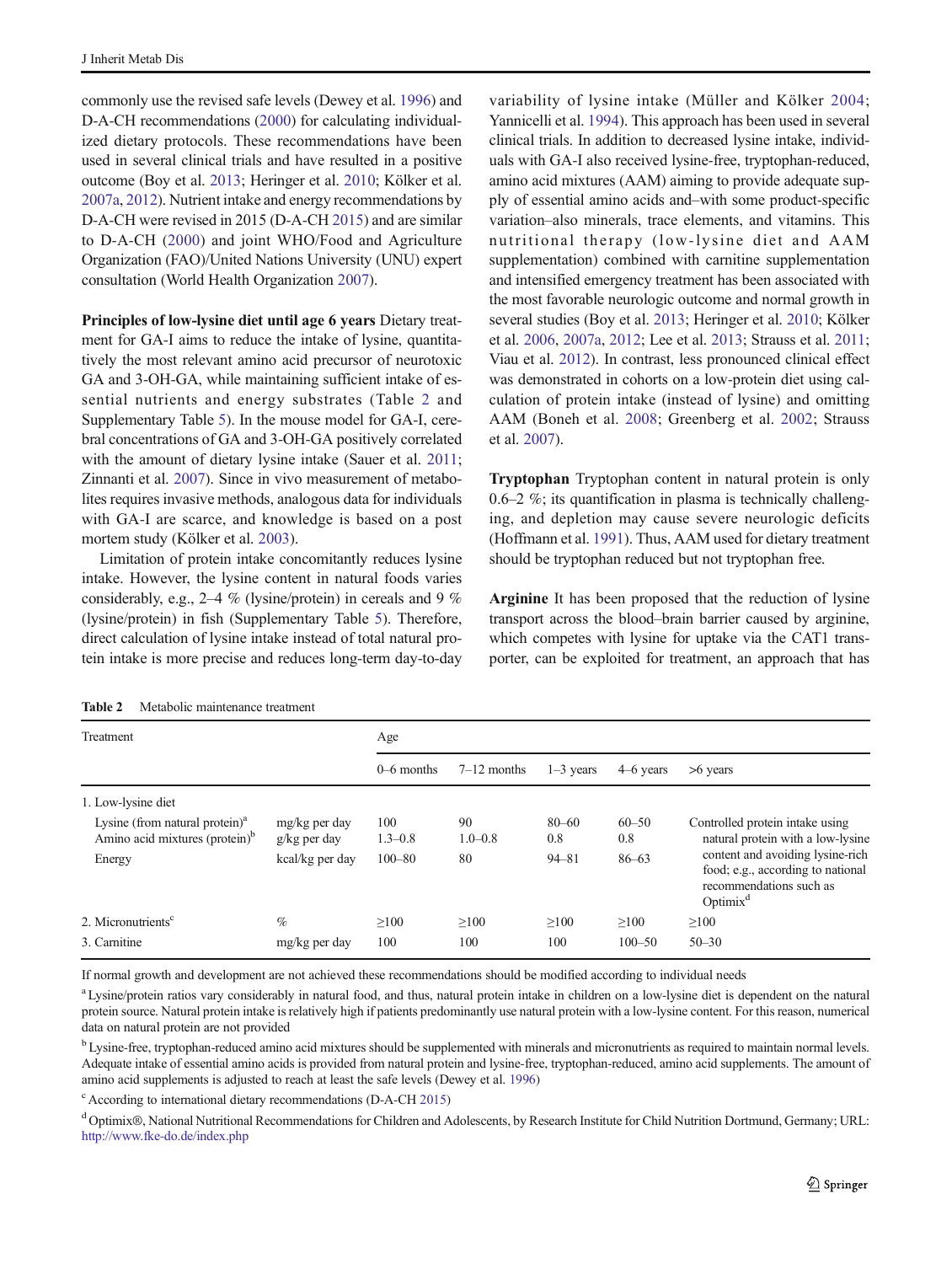been termed complementary diet therapy (Kölker et al. [2012](#page-24-0); Strauss et al. [2011](#page-25-0)). Arginine is a semiessential amino acid that can be synthesized via the urea cycle and for which minimal requirements have not been defined. Only 40 % of dietary arginine reaches circulation after intestinal digestion and metabolism (Castillo et al. [1993\)](#page-22-0). The arginine content of natural protein varies considerably, as does the amount of arginine in commercially available AAMs used during the first year of life. As a result, the daily arginine intake in infants with GA-I can vary significantly depending on the amount and type of natural protein and lysine-free, tryptophanreduced AAM in their diet. There is less variability in the arginine content of AAMs used in older children and adults, but nonetheless, daily intake of arginine can vary depending on the type and amount of natural protein included in the diet. Despite this potential variability, clinical outcomes including motor development and risk of movement disorder are similar, regardless of the arginine content of the AAM being used (Kölker et al. [2012\)](#page-24-0). Studies in a mouse model showed that arginine supplementation can reduce cerebral concentrations of neurotoxic metabolites (GA, 3-OH-GA) but only when given at supraphysiologic doses (Sauer et al. [2011](#page-25-0)). In the same study, it was found that a low-lysine diet was much more effective in reducing cerebral levels of neurotoxic metabolites. There is insufficient evidence to support high-dose arginine supplementation orally in addition to, or as a substitute for, the use of a lysinefree, tryptophan-reduced, arginine-containing AAM.

During acute illness, decreased concentrations of plasma arginine levels have been reported in some individuals with GA-I (Strauss et al. [2011](#page-25-0)). However, clinical relevance of this observation is unknown, and lowarginine plasma levels are a common phenomenon in acute illness independent from GA-I due to enhanced use of arginine via the arginase and nitric oxide pathways (Luiking et al. [2005](#page-24-0)). There is no evidence for arginine therapy IV during acute illness in GA-I.

Statement no. 3: There is no evidence for a clinical benefit of high-dose arginine supplementation orally for maintenance treatment or for the use of arginine IV for emergency treatment. For this reason, arginine intake should only be provided by lysine-free, tryptophan-reduced, arginine-containing AAM and natural protein within a balanced low-lysine diet.

Dietary treatment after age 6 years Long-term outcome in GA-I is largely unknown. Besides acute encephalopathic crises, there is increasing evidence for the occurrence of lateonset and insidious-onset disease variants (Bähr et al. [2002](#page-22-0); Busquets et al. [2000;](#page-22-0) Fernández-Álvarez et al. [2003](#page-23-0); Harting et al. [2009;](#page-23-0) Hoffmann et al. [1996;](#page-24-0) Külkens et al. [2005;](#page-24-0) Pierson et al. [2015](#page-25-0); Strauss et al. [2007](#page-25-0)). Acute and insidious disease onset manifest during the first 6 years of life, whereas individuals with late onset often present during adolescence or adulthood. There is also evidence for variable progressive extrastriatal MRI changes after age 6 years (Harting et al. [2009\)](#page-23-0), but clinical relevance is unclear. Effectiveness of dietary treatment after 6 years has not been systematically studied. However, as the clinical course is unknown, controlled protein intake using natural protein with a low lysine content and avoiding lysine-rich food is advisable after age 6 years (e.g., according to national recommendations such as [Optimix®](#page-25-0), formulated by the Research Institute of Child Nutrition, Dortmund, Germany). To prevent growth disturbance or malnutrition, change from low-lysine diet before to protein-controlled diet after age 6 years and the following period should be accompanied by regular dietary advice.

|                                 | Recommendation 5                                                                                                                                                                                                  |  |
|---------------------------------|-------------------------------------------------------------------------------------------------------------------------------------------------------------------------------------------------------------------|--|
| Strong<br>recommendation<br>for | Low-lysine diet with additional administration of<br>lysine-free, tryptophan-reduced AAMs containing<br>essential amino acids is strongly recommended for<br>dietary treatment up to age 6 years.                 |  |
| Level of evidence               | High to moderate (SIGN level $2++$ to 4). Consistency<br>of evidence is high.                                                                                                                                     |  |
| Clinical relevance<br>High.     |                                                                                                                                                                                                                   |  |
|                                 | SIGN Scottish Intercollegiate Guidelines Network<br>Recommendation no. 6                                                                                                                                          |  |
|                                 |                                                                                                                                                                                                                   |  |
| Recommendation<br>for           | After age 6 years, dietary treatment should follow an<br>age-adapted, protein-controlled protocol based on<br>safe levels for protein intake. Dietary changes<br>should be accompanied by regular dietary advice. |  |
| Level of evidence               | Moderate (SIGN level 2+ to 4). Consistency of<br>evidence is high.                                                                                                                                                |  |
| Clinical relevance              | High.                                                                                                                                                                                                             |  |

SIGN Scottish Intercollegiate Guidelines Network

Infant feeding Breast milk is physiological and beneficial for infants (Dewey et al. [1995\)](#page-23-0), but except for phenylketonuria (PKU), evidence for successful breastfeeding of babies with inherited metabolic diseases is limited to few publications (Huner et al. [2005;](#page-24-0) MacDonald et al. [2006](#page-24-0)). Breastfeeding in infants with GA-I should be encouraged. The GDG is most experienced in breastfeeding on demand after giving certain amounts of lysine-free and tryptophan-reduced AAM, thus limiting lysine intake in analogy to PKU (Francis and Smith [1981](#page-23-0)). This procedure is associated with beneficial clinical outcome (Boy et al. [2013](#page-22-0); Heringer et al. [2010;](#page-23-0)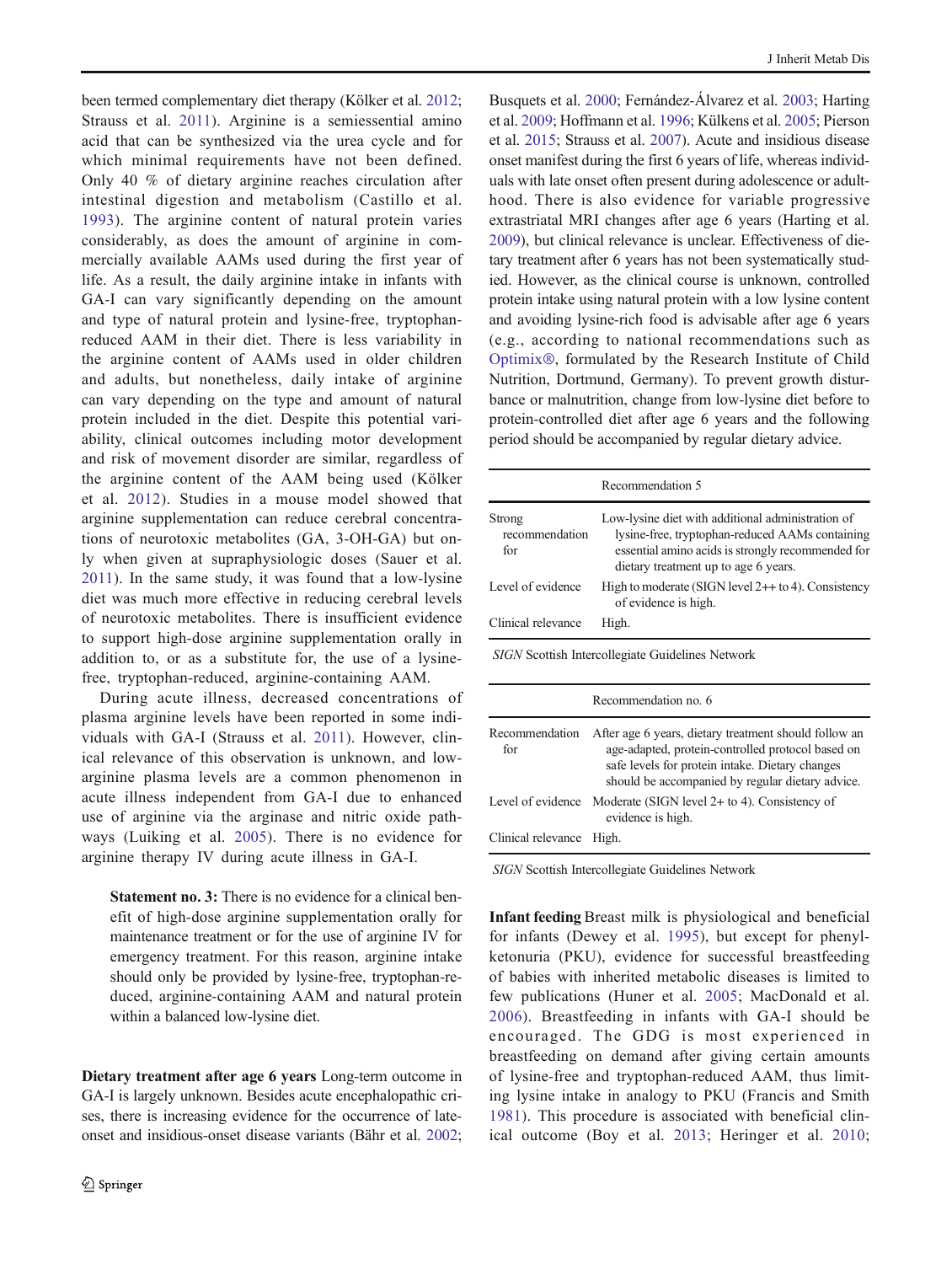Kölker et al. [2007a](#page-24-0), [2012](#page-24-0)). Clinical experience with administration of infant formula after breastfeeding is scarce (van Rijn et al. [2003\)](#page-26-0). Since the amount of lysine in breast milk is known (86 mg/100 ml; Souci et al. [2008](#page-25-0)), daily lysine intake can be calculated when breast milk is the only natural protein source and breast milk intake is calculated and stable. As the lysine content of infant formula is also known, bottle feeding can be used to calculate lysine intake.

Children with feeding problems Children with feeding problems need skilled supervision of a metabolic dietitian. Such children may require tube feeding, pharmacotherapy, or surgery (i.e., fundoplication, gastrostomy, jejunostomy) to sustain adequate energy supply.

Individuals with dystonic movement disorder Children with severe dystonia, or status dystonicus, may have increased energy demand despite treatment with antidystonic medication and immobility (personal communication, B. Assmann, Heidelberg). Intensive dietary supervision is necessary in dystonic individuals to adapt energy intake and avoid catabolism and are also at increased risk of aspiration pneumonia and malnutrition due to orofacial dyskinesia (Boy et al. [2013](#page-22-0); Kölker et al. [2007a](#page-24-0); Müller and Kölker [2004](#page-25-0); Yannicelli et al. [1994](#page-26-0)).

Education Effectiveness of a low-lysine diet (Heringer et al. [2010](#page-23-0) and recommendation no. 5) critically depends upon adequate provision of information and education to parents, affected individuals, and caregivers. It is essential that they receive continued support and education from the interdisciplinary metabolic team.

#### Pharmacotherapy

Carnitine supplementation Secondary plasma carnitine depletion frequently occurs in untreated individuals with GA-I (Lipkin et al. [1988](#page-24-0); Seccombe et al. [1986](#page-25-0); Wang et al. [2014](#page-26-0)), but concomitant intracellular carnitine concentrations are unknown. Conjugation of carnitine with GA results in formation of nontoxic glutarylcarnitine and is proposed to reduce the intracellular CoA pool via increasing accumulation of glutaryl-CoA (Seccombe et al. [1986\)](#page-25-0). This results in secondary carnitine depletion, which can be compensated for by carnitine supplementation orally, as demonstrated in a mouse model (Sauer et al. [2011](#page-25-0)). L-carnitine supplementation is considered to contribute to reduced risk for striatal injury in individuals diagnosed early (Couce et al. [2013;](#page-23-0) Heringer et al. [2010;](#page-23-0) Kölker et al. [2007a](#page-24-0); Lee et al. [2013;](#page-24-0) Strauss et al. [2003](#page-25-0), [2011](#page-25-0); Viau et al. [2012](#page-26-0)) and reduces mortality rates in symptomatic individuals with GA-I (Kölker et al. [2006](#page-24-0)). Although no randomized controlled studies demonstrate a specific positive effect of carnitine on clinical outcome (Nasser et al. [2009;](#page-25-0) Walter [2003](#page-26-0)), lifelong carnitine supplementation is generally recommended (Bjugstad et al. [2000](#page-22-0); Hoffmann et al. [1996;](#page-24-0) Kölker et al. [2006](#page-24-0); Strauss et al. [2003](#page-25-0)). An initial oral dosage of 100 mg L-carnitine/kg per day divided into three doses is commonly used (Kölker et al. [2007a;](#page-24-0) Strauss et al. [2003\)](#page-25-0) and then individually adjusted to maintain plasma free L-carnitine concentration within the normal range. Dosage reduction may be necessary due to adverse effects, such as diarrhea and a fishy odor.

An experimental study demonstrated increased production of trimethylamine-N-oxide (TMAO), an atherogenic metabolite of carnitine formed by intestinal microbiotic metabolism, after carnitine intake from red meat (Koeth et al. [2013](#page-24-0)). Whether long-term carnitine supplementation is associated with atherosclerosis in GA-I is unknown. At present, the benefits of carnitine supplementation are believed to outweigh the potential risks.

|                    | Recommendation no. 7                                                                                                    |
|--------------------|-------------------------------------------------------------------------------------------------------------------------|
| Recommendation for | L-carnitine should be supplemented lifelong<br>aiming to maintain a normal plasma<br>concentration of free L-carnitine. |
| Level of evidence  | High to moderate (SIGN level $2++$ to 4).<br>Consistency of evidence is moderate.                                       |
| Clinical relevance | High.                                                                                                                   |

SIGN Scottish Intercollegiate Guidelines Network

Riboflavin Although certain affected individuals may show biochemical improvement (decreased GA and 3- OH-GA) following riboflavin supplementation (Brandt et al. [1979](#page-22-0); Chalmers et al. [2006;](#page-22-0) Lipkin et al. [1988](#page-24-0)), there is no evidence that riboflavin improves the clinical outcome (Kölker et al. [2006](#page-24-0)). There is no standardized protocol for evaluating riboflavin responsiveness, and it cannot be predicted by mutation analysis. Riboflavin also causes adverse gastrointestinal symptoms such as nausea and abdominal pain.

Neuroprotective agents There is no evidence that use of other drugs, such as phenobarbitone, N-acetylcysteine, creatine monohydrate, topiramate, glutamate receptor antagonists, and antioxidants are beneficial in GA-I (Greenberg et al. [2002;](#page-23-0) Kyllerman et al. [1994](#page-24-0), [2004;](#page-24-0) Strauss et al. [2003\)](#page-25-0).

Table [2](#page-10-0) summarizes recommended best practice for metabolic maintenance treatment.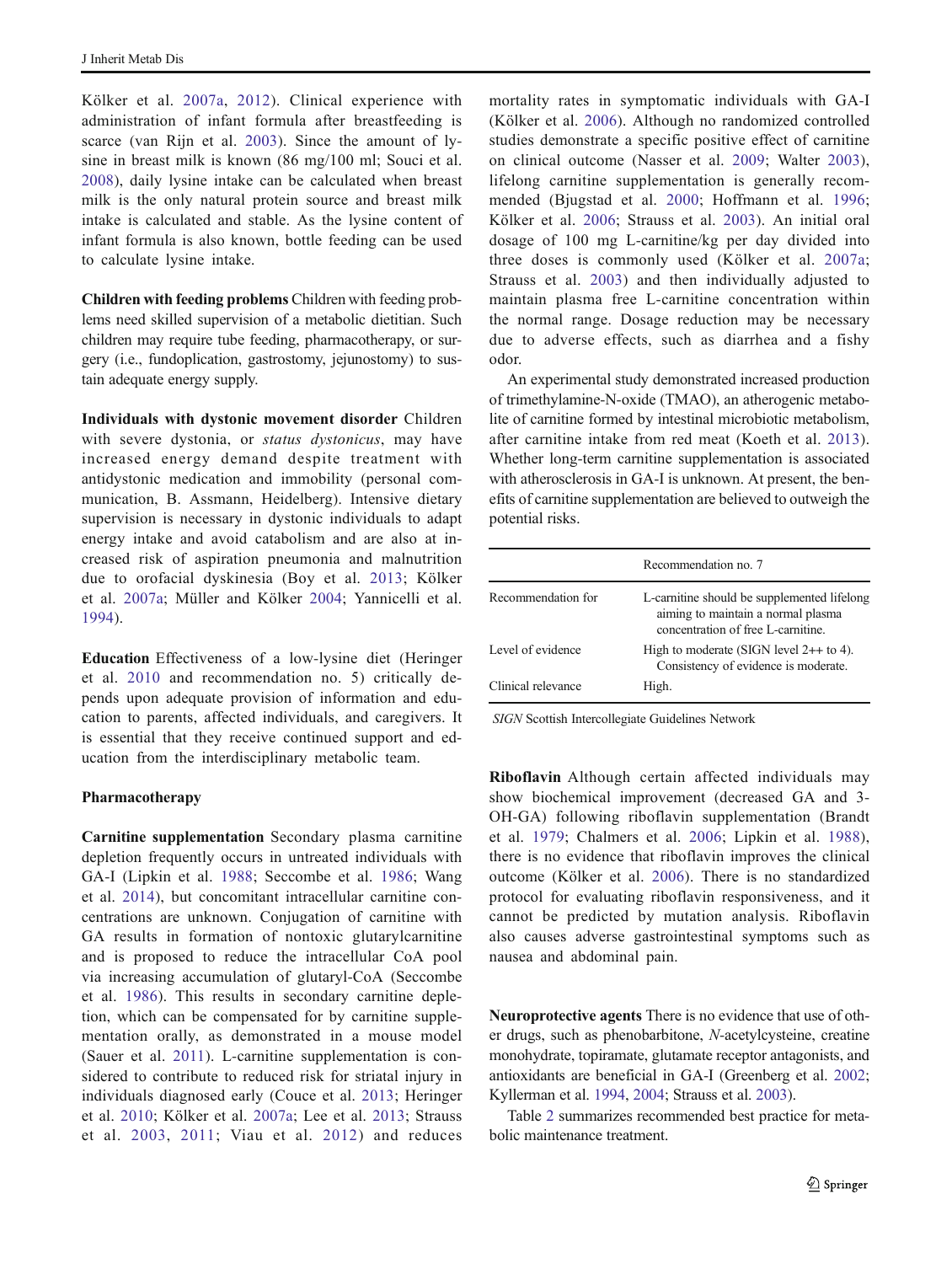# Emergency treatment

Maintenance treatment alone is not sufficient for avoiding encephalopathic crises, so it is important to use intensified emergency treatment protocol if affected individuals are at risk for catabolism due to febrile illness, febrile reactions to vaccination, or perioperative/ peri-interventional fasting periods (Heringer et al. [2010;](#page-23-0) Monavari and Naughten [2000](#page-25-0); Strauss et al. [2007](#page-25-0)). Inadequate or delayed start of emergency treatment results in a high risk of striatal injury and dystonia (Heringer et al. [2010\)](#page-23-0). Emergency treatment should be initiated without delay, with low clinical suspicion, and intensified stepwise (Couce et al. [2013](#page-23-0); Heringer et al. [2010](#page-23-0); Marigliano et al. [2013](#page-24-0); Mushimoto et al. [2011](#page-25-0); Lee et al. [2013](#page-24-0); Pusti et al. [2014;](#page-25-0) Strauss et al. [2007,](#page-25-0) [2011](#page-25-0); Viau et al. [2012](#page-26-0)).

# Principles

Emergency treatment in GA-I follows the elementary treatment principles for intoxication type metabolic diseases (Dixon and Leonard [1992](#page-23-0); Prietsch et al. [2002](#page-25-0)):

- 1. prevent or reverse a catabolic state by administering a high-energy intake (plus insulin in case of hyperglycemia and/or lipids if required);
- 2. reduce production of neurotoxic GA and 3-OH-GA by transient decrease or omitting natural protein for 24 (−48) h;
- 3. support physiological detoxification mechanisms and prevent secondary carnitine depletion by carnitine supplementation, and
- 4. balance electrolytes and pH status via IV fluids.

# Emergency treatment

Preventive care Delaying emergency treatment is associated with significant risk for neurologic disease (Heringer et al. [2010\)](#page-23-0). To avoid this, preventive strategies should be followed (Table [3](#page-14-0)).

Start of emergency treatment Acute encephalopathic crises may occur during any febrile illness, febrile reaction due to vaccinations, or surgery during the vulnerable period (age 0–6 years). Alarming symptoms include conditions that accelerate catabolism, such as repeated vomiting and diarrhea (with or without fever), and manifestation of severe neurologic symptoms (i.e., muscular hypotonia, irritability, rigor, dystonia, reduced consciousness). After age 6 years, the risk for developing an acute crisis is considerably reduced (Bjugstad et al. [2000](#page-22-0); Hoffmann et al. [1996](#page-24-0); Kölker et al. [2006](#page-24-0); Strauss et al. [2003\)](#page-25-0). However, the possibility of subclinical cerebral injury cannot be excluded, and the threshold to start emergency treatment should be low in this age group (Heringer et al. [2010](#page-23-0); Strauss et al. [2007\)](#page-25-0).

|                           | Recommendation no. 8                                                                                                                                                                                                                                                                   |
|---------------------------|----------------------------------------------------------------------------------------------------------------------------------------------------------------------------------------------------------------------------------------------------------------------------------------|
| Strong recommendation for | It is strongly recommended to start<br>emergency treatment without delay<br>and to perform it aggressively during<br>febrile illness, febrile reactions to<br>vaccinations, or perioperative<br>management within the vulnerable<br>period for striatal injury<br>(up to age 6 years). |
| Level of evidence         | High to moderate (SIGN level $2++$ to 3).<br>Consistency of evidence is high.                                                                                                                                                                                                          |
| Clinical relevance        | Very high.                                                                                                                                                                                                                                                                             |

SIGN Scottish Intercollegiate Guidelines Network

#### Outpatient emergency treatment

If the individual is generally clinically well despite intercurrent infectious disease or febrile reaction to vaccinations, the body temperature is <38.5  $\degree$ C (101  $\degree$ F). If the diet is tolerated and no alarming symptoms (i.e., alteration in level of consciousness, diarrhea, vomiting, irritability, hypotonia, dystonia) are found, an outpatient treatment period at home of up to 12 h is recommended. The child should be reassessed every 2 h regarding state of consciousness, fever, and feeding tolerance. If parents are adequately trained, maltodextrin solutions or comparable carbohydrate supplementations can be given orally or via nasogastric tube, gastrostomy, or jejunostomy to provide sufficient energy supply. If body temperature rises >38.5 °C, antipyretics such as acetaminophen, ibuprofen, or paracetamol should be administered. If outpatient emergency treatment can be performed adequately and the child does not develop alarming symptoms, maintenance treatment should be reintroduced stepwise during the next 48 (−72) h.

Table [4](#page-15-0) summarizes recommended best practice for outpatient emergency treatment.

#### Inpatient emergency treatment

If alarming symptoms such as recurrent vomiting, recurrent diarrhea, reduced nutrient intake, spiking temperature, or suspicious neurologic signs evolve, individuals should immediately be transferred to the closest hospital or metabolic center to start emergency treatment.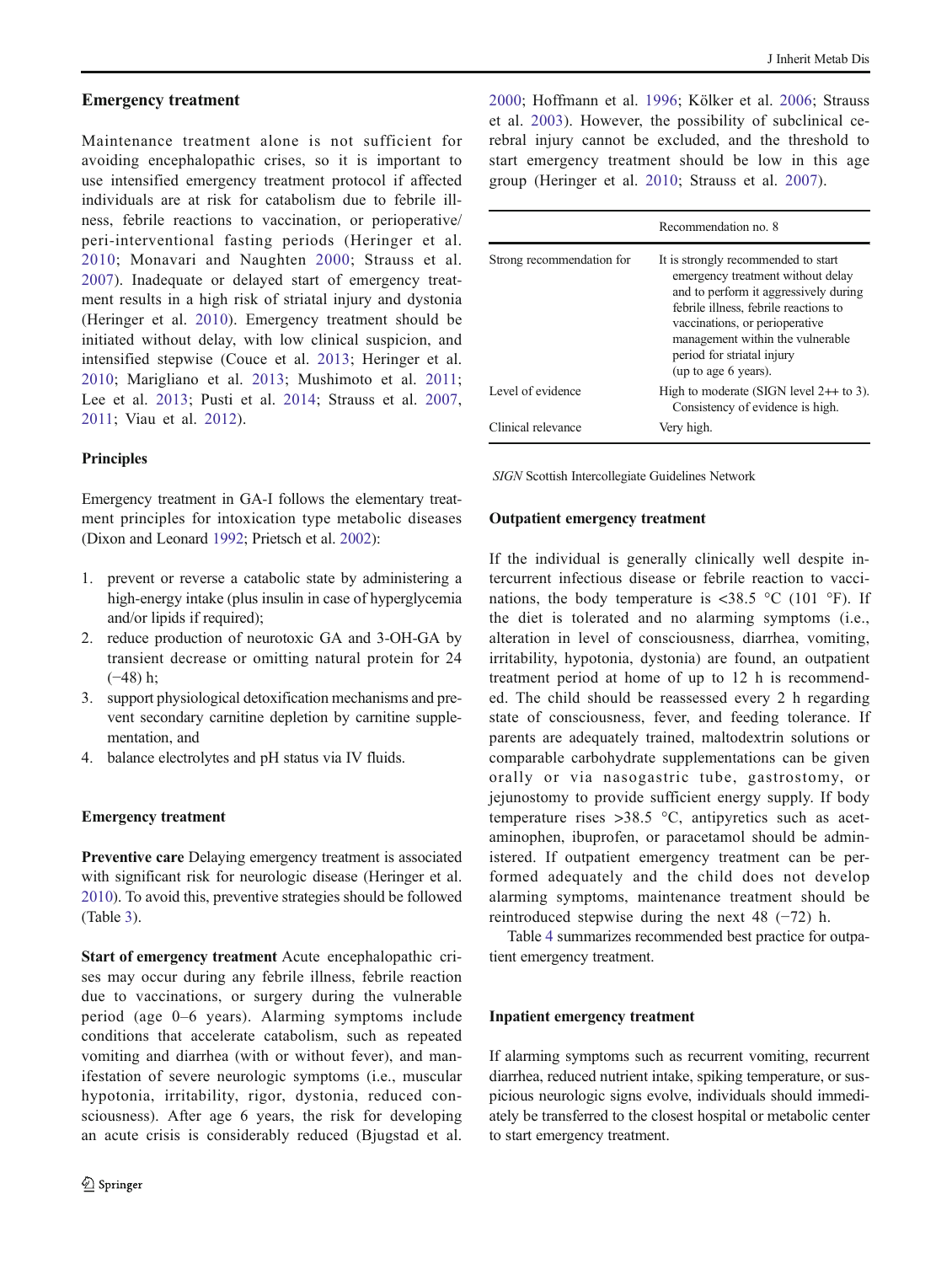### <span id="page-14-0"></span>Table 3 Strategies to optimize emergency treatment

| Target topic                                                | Proposed strategy                                                                                                                                                                                                                                                                                                                                                                                                                                                                          |
|-------------------------------------------------------------|--------------------------------------------------------------------------------------------------------------------------------------------------------------------------------------------------------------------------------------------------------------------------------------------------------------------------------------------------------------------------------------------------------------------------------------------------------------------------------------------|
| Education and training of parents                           | Parents should be informed in detail about natural history, maintenance and emergency<br>treatment, prognosis, and the particular risk for manifestation of an acute encephalopathic<br>crisis. Parents should be regularly tested on this knowledge.                                                                                                                                                                                                                                      |
| Treatment protocols/emergency cards                         | Written protocols for maintenance and emergency treatment should be regularly updated<br>and provided to all persons involved (parents, metabolic centers, local hospitals, and<br>pediatricians). Also, an emergency card (preferably laminated) should be provided<br>summarizing key information and principles of emergency treatment and containing<br>contact information of the treating metabolic center.                                                                          |
| <b>Supplies</b>                                             | Adequate supplies of specialized dietetic products (maltodextrin, lysine-free,<br>tryptophan-reduced amino acid mixtures); medication required for maintenance and<br>emergency treatment (carnitine, antipyretics) should always be maintained at home.                                                                                                                                                                                                                                   |
| Close cooperation with local<br>hospitals and pediatricians | After new diagnosis of GA-I in a child, the closest hospital and local pediatrician should<br>be informed and instructed. Inpatient emergency treatment should: (1) take place in<br>the closest hospital, (2) be started without delay, and (3) be supervised by the responsible<br>metabolic center, which should be contacted without delay. Essential information including written<br>treatment protocols should be provided before inpatient emergency treatment might be necessary. |
| Holiday management                                          | Metabolic specialists/centers closest to the holiday resort should receive information about<br>GA-I and recent treatment before starting the vacation. Parents should be provided with<br>contact information of the corresponding specialist.                                                                                                                                                                                                                                            |
| Consultation at metabolic center<br>for infectious diseases | Parents or local hospitals/pediatricians should immediately inform the responsible metabolic<br>center if: (1) temperature rises >38.5 °C; (2) vomiting/diarrhoea or other symptoms of<br>intercurrent illness develop; (3) new neurologic symptoms occur. Management of<br>emergency treatment should always be supervised by the responsible metabolic center.                                                                                                                           |
| Perioperative management                                    | If an (elective or emergency) surgical intervention is planned, the responsible metabolic<br>center should be informed in advance to discuss perioperative management with<br>surgeons and anesthesiologists.                                                                                                                                                                                                                                                                              |

Table [5](#page-15-0) summarizes recommended best practices for inpatient emergency treatment.

### Emergency treatment after age 6 years

Although encephalopathic crises have not been reported after age 6 years (Bjugstad et al. [2000](#page-22-0); Heringer et al. [2010;](#page-23-0) Kölker et al. [2006;](#page-24-0) Strauss et al. [2003](#page-25-0)), the possibility that febrile illness or surgical procedures could cause subclinical cerebral damage in this age period cannot be excluded. Therefore, emergency treatment after age 6 years should be liberally administered. Of note, glucose intake should always be age adapted. At present, only case reports on emergency treatment in adolescents and adults have been published (Ituk et al. [2013;](#page-24-0) Jamuar et al. [2012\)](#page-24-0).

|                                | Recommendation no. 9                                                                                                                                                                                                           |
|--------------------------------|--------------------------------------------------------------------------------------------------------------------------------------------------------------------------------------------------------------------------------|
| Recommendation<br>for research | Emergency treatment in children after age 6 years<br>should be considered during severe illness or<br>perioperative management and performed similarly<br>to that in the age group $0-6$ years, with individual<br>adaptation. |
|                                | Level of evidence Low (SIGN level 3). Consistency of evidence is low.                                                                                                                                                          |
| Clinical relevance Moderate.   |                                                                                                                                                                                                                                |

SIGN Scottish Intercollegiate Guidelines Network

# Pregnancy and peripartum management in women with GA-I

Management of pregnancy should be supervised by the responsible interdisciplinary team. Evidence and/or sufficient clinical experience regarding efficacy or necessity of emergency treatment during the peripartum period is not available, and recommendations cannot be made. Uneventful clinical course for mother and child has been reported for women receiving emergency treatment during the peripartum period (Ituk et al. [2013\)](#page-24-0), as well as women who did not receive any specific therapy (Garcia et al. [2008\)](#page-23-0). However, for surgical procedures (e.g., C-sections) Recommendation no. 9 should be regarded as valid.

### Neurologic complications

The major neurologic complications in GA-I are development of a dystonic movement disorder and SDH. Frequency of epilepsy is also increased (Kölker et al. [2015a](#page-24-0)).

#### Management of movement disorders

Striatal injury results in a complex movement disorder mostly manifesting as dystonia and/or choreiform movements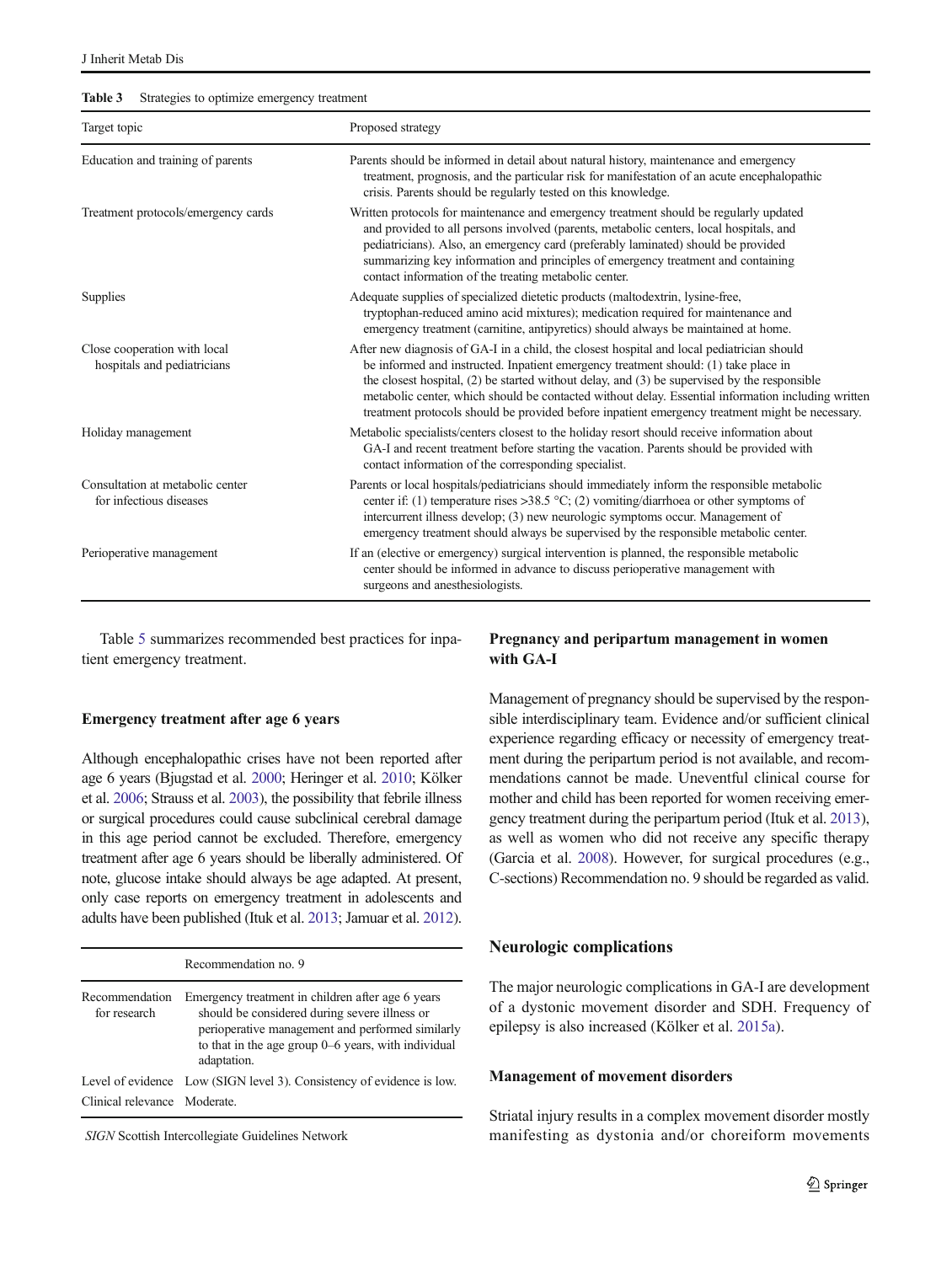<span id="page-15-0"></span>

| <b>Table 4</b> |  |  |  | Outpatient emergency treatment (up to age 6 years) |  |
|----------------|--|--|--|----------------------------------------------------|--|
|----------------|--|--|--|----------------------------------------------------|--|

| Recommended best practice |                                                                                 |                                                                         |             |                                                                                                                                               |
|---------------------------|---------------------------------------------------------------------------------|-------------------------------------------------------------------------|-------------|-----------------------------------------------------------------------------------------------------------------------------------------------|
|                           | A. Oral carbohydrates (maltodextrin) <sup>a</sup>                               |                                                                         |             |                                                                                                                                               |
| Age (years)               | $\%*$                                                                           | kcal/100 ml                                                             | $ki/100$ ml | Volume (ml) per day orally                                                                                                                    |
| Up to $0.5$               | 10                                                                              | 40                                                                      | 167         | min. $150$ ml/kg                                                                                                                              |
| $0.5 - 1$                 | 12                                                                              | 48                                                                      | 202         | $120 \text{ ml/kg}$                                                                                                                           |
| $1 - 2$                   | 15                                                                              | 60                                                                      | 250         | $100$ ml/kg                                                                                                                                   |
| $2 - 6$                   | 20                                                                              | 80                                                                      | 334         | 1200-1500 ml                                                                                                                                  |
| B. Protein intake         |                                                                                 |                                                                         |             |                                                                                                                                               |
|                           |                                                                                 | the amount of maintenance treatment is reached within 48–72 h.          |             | Natural protein According to emergency dietary plan: 50 % reduction or stop for maximum of 24 h, then reintroduce and increase stepwise until |
| <b>AAMs</b>               | If tolerated, administered according to maintenance therapy (see also Table 2). |                                                                         |             |                                                                                                                                               |
| C. Pharmacotherapy        |                                                                                 |                                                                         |             |                                                                                                                                               |
| L-carnitine               |                                                                                 | Double carnitine intake: e.g., 200 mg/kg per day p.o. in infants.       |             |                                                                                                                                               |
| Antipyretics              |                                                                                 | daily, maximum daily dose 60 mg/kg body weight) should be administered. |             | If body temperature rises >38.5 °C (101 F), antipyretics, such as ibuprofen or paracetamol (each 10–15 mg/kg per single dose, 3–4 doses       |

AAM amino acid mixture

<sup>a</sup> Maltodextrin solutions (Dixon and Leonard [1992\)](#page-23-0) should be administered every 2 h day and night. Concentrations may be adapted if clinically indicated. If AAM is tolerated, it may be fortified by maltodextrin. Individuals should be reassessed every 2 h regarding level of consciousness, feed tolerance, fever, and alarming symptoms

\*Volume percent, i.e., 100 g maltodextrin in 1000 ml water results in a 10 % solution

| superimposed on axial hypotonia (Hoffmann et al. 1996;    |  |  |  |  |
|-----------------------------------------------------------|--|--|--|--|
| Kyllerman et al. 1994). Dystonia might evolve from mobile |  |  |  |  |

to fixed and might be associated with akinetic–rigid parkinsonism or spasticity (Gitiaux et al. [2008;](#page-23-0) Heringer et al. [2010;](#page-23-0)

| Recommended best practice |                                                                                                                                  |                                                                                                                           |
|---------------------------|----------------------------------------------------------------------------------------------------------------------------------|---------------------------------------------------------------------------------------------------------------------------|
| A. Intravenous infusions  |                                                                                                                                  |                                                                                                                           |
| Glucose                   | Age (years)                                                                                                                      | Glucose $(g/kg \nper day IV)$                                                                                             |
|                           | $0 - 1$                                                                                                                          | $(12-)15$                                                                                                                 |
|                           | $1 - 3$                                                                                                                          | $(10-)12$                                                                                                                 |
|                           | $3 - 6$                                                                                                                          | $(8-)10$                                                                                                                  |
| Insulin                   | per h IV and adjust the infusion rate according to serum glucose.                                                                | If persistent hyperglycemia >150-180 mg/dl (>8-10 mmol/L) and/or glucosuria occurs, start with 0.025-0.05 IU insulin/kg   |
| B. Protein intake         |                                                                                                                                  |                                                                                                                           |
| Natural protein           | within 48-72 h.                                                                                                                  | Stop for maximum of 24 h, then reintroduce and increase stepwise until the amount of maintenance treatment is reached     |
| AAMs                      | If tolerated, AAMs should be administered according to maintenance therapy (see also Table 2).                                   |                                                                                                                           |
| C. Pharmacotherapy        |                                                                                                                                  |                                                                                                                           |
| L-carnitine               | 100 mg/kg per day IV according to normal daily dose.                                                                             |                                                                                                                           |
| Antipyretics              | dose, 3–4 doses daily, maximum daily dose 60 mg/kg body weight) should be administered.                                          | If body temperature rises >38.5 °C (101 F), antipyretics, such as ibuprofen or paracetamol (each $10-15$ mg/kg per single |
| Sodium bicarbonate        | If acidosis: alkalization of urine also facilitates urinary excretion of organic acids                                           |                                                                                                                           |
| D. Monitoring             |                                                                                                                                  |                                                                                                                           |
| Metabolic parameters      | Blood: glucose, blood gases, creatine kinase, amino acids (plasma) <sup>a</sup> , carnitine (plasma)<br>Urine: ketone bodies, pH |                                                                                                                           |
| Routine laboratory        | Electrolytes, blood count, creatinine, C-reactive protein, blood culture (if indicated)                                          |                                                                                                                           |
| Vital signs               | signs (hypotonia, irritability, rigor, dystonia)                                                                                 | Heart rate, blood pressure, temperature, diuresis; Glasgow Coma Scale if reduced consciousness; assessment for neurologic |

Table 5 Inpatient emergency treatment (up to age 6 years)

<sup>a</sup> During the recovery phase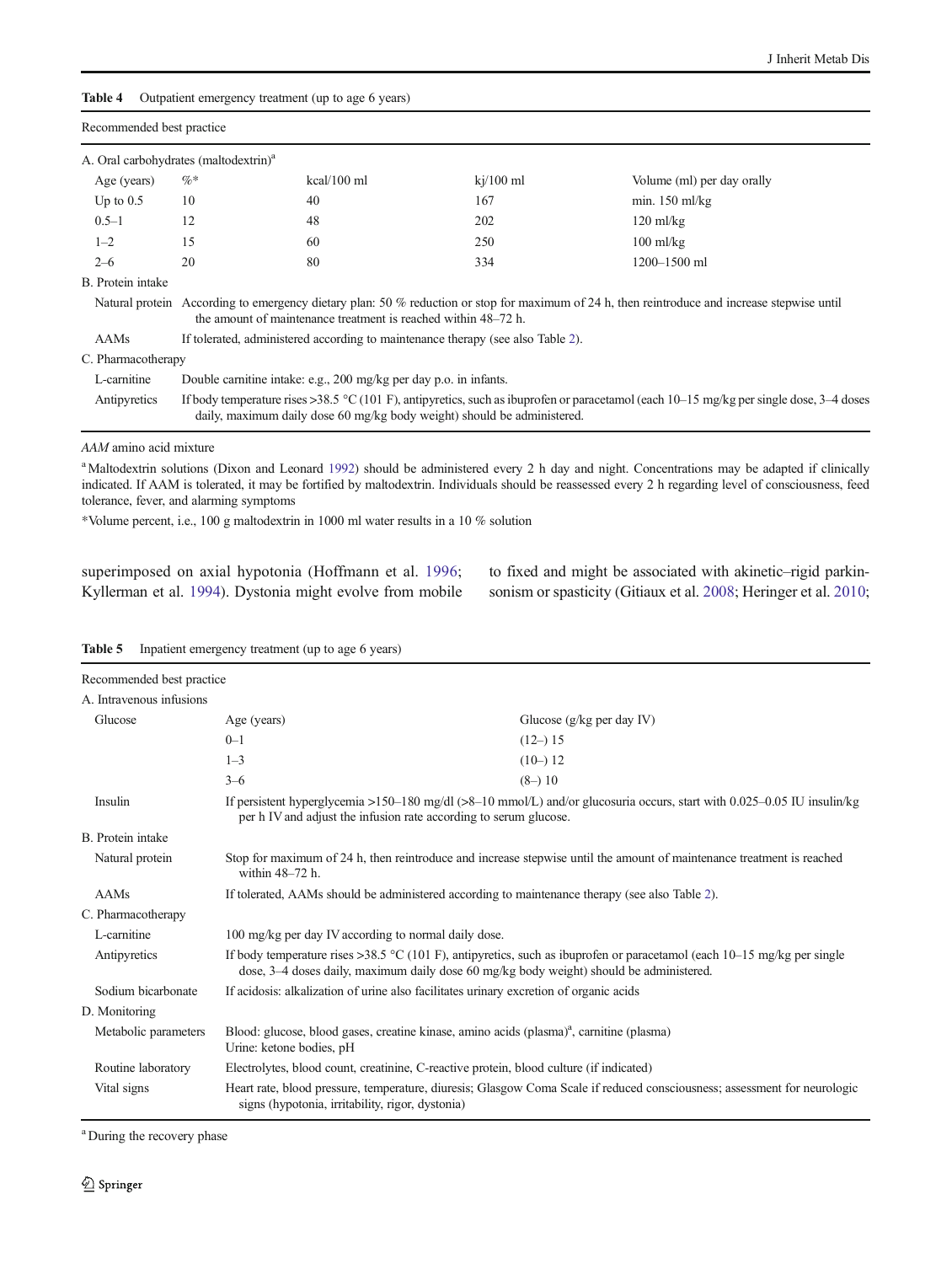Hoffmann et al. [1996;](#page-24-0) Kyllerman et al. [1994](#page-24-0); Kölker et al. [2006;](#page-24-0) Strauss et al. [2003](#page-25-0)).

|                                 | Recommendation no. 10                                                                                                                                                                                                                         |
|---------------------------------|-----------------------------------------------------------------------------------------------------------------------------------------------------------------------------------------------------------------------------------------------|
| Strong<br>recommendation<br>for | Neurologic ( <i>i.e.</i> , epilepsy, movement disorder) or<br>neurosurgical (SDH) complications should be<br>managed by a neuropediatrician (later neurologist)<br>and/or neurosurgeon in close cooperation with the<br>metabolic specialist. |
| Level of evidence               | Moderate (SIGN level $2-$ to 3).                                                                                                                                                                                                              |
| Clinical relevance              | High.                                                                                                                                                                                                                                         |

SDH subdural hemorrhage, SIGN Scottish Intercollegiate Guidelines Network

#### Dystonia rating scales

Objective assessment of movement disorders includes evaluation of clinical localization, severity, and effectiveness of treatment. The Barry-Albright Dystonia Rating Scale (Barry et al. [1999](#page-22-0); Monbaliu et al. [2010](#page-25-0)) has been used in some studies (Boy et al. [2015](#page-22-0); Heringer et al. [2010](#page-23-0)) but may be of limited use in infants and young children, since it likely underestimates the severity of movement disorders in this age group due to severe truncal hypotonia (Heringer et al. [2010\)](#page-23-0). The Burke-Fahn-Marsden Dystonia Rating Scale (Elze et al. [2016\)](#page-23-0) has also been used in children but not specifically in GA-I. The Gross Motor Function Classification System (GMFCS) is widely used in different neurologic conditions in children, and although it does not specifically evaluate dystonia, it is a helpful and standardized test to analyze global motor impairment.

#### Drug therapy

In general, treating movement disorder associated with GA-I is challenging, with little evidence regarding the effectiveness of specific drugs (Burlina et al. [2004](#page-22-0)).

Baclofen Together with benzodiazepines, baclofen (mono- or combination therapy) orally is the mostly widely used and apparently effective drug for long-term treatment of movement disorders in GA-I (Hoffmann et al. [1996;](#page-24-0) Kyllerman et al. [1994](#page-24-0)) and should be used in dosages according to general recommendations. Baclofen administered intrathecally was successful in severely dystonic indiviuals with GA-I (Kyllerman et al. [2004](#page-24-0)). In younger children with prominent axial hypotonia, use of baclofen may be limited due to worsening of reduced muscle tone.

Benzodiazepines Diazepam and clonazepam show positive effects in >90 % of symptomatic individuals (Hoffmann et al. [1996](#page-24-0); Kyllerman et al. [1994,](#page-24-0) [2004](#page-24-0)). Dosages should be

administered according to general recommendations. In individuals with variable symptoms, the daily dosage may be adjusted within a given range. To prevent tachyphylaxis, intermittent treatment may be necessary.

Zopiclone, a cyclopyrrolone used as a hypnotic drug primarily in nonmetabolic dystonia, has shown positive effects in some affected individuals (personal communication, B. Assmann, Heidelberg) by reducing the hyperkinetic proportion of movement disorders and general muscle tone due to its sedative, hypnotic, anxiolytic, and muscle-relaxant qualities. In contrast to other benzodiazepines, its pharmacodynamic effect is mediated by the gamma-aminobutyric acid A (GABA-A) receptor (BZ1 and BZ2 subunits) and modulation of chloride channel with a low risk of developing tolerance and addiction. Treated individuals are more relaxed and awake during the day, as they are less affected by their movement disorder during night time. Cautious dose adaption and stepwise reduction is important and preferably provided on an inpatient basis. If treatment with baclofen and/or benzodiazepines is not effective or adverse effects occur, anticholinergic drugs should be considered as second-line medication.

Anticholinergic drugs Trihexyphenidyl can be effective in treating dystonia (Burlina et al. [2004](#page-22-0)), especially in adolescents and adults, but it may also be effective in children if dosage is slowly increased. However, adverse effects (i.e., temporary symptoms such as blurred vision and dry mouth or persisting symptoms such as memory loss and confusion) occur frequently, and hyperkinetic dystonia (Rice and Waugh [2009;](#page-25-0) Sanger et al. [2007](#page-25-0)) may be worsened. Ocular tonometry should regularly be performed in adults.

Botulinum toxin Botulinum toxin type A may help prevent hip dislocation and reduce limb dystonia (Burlina et al. [2004\)](#page-22-0). Some individuals may develop antibodies against the toxin, and treatment cessation may be necessary. It is usually administered every 3–6 months.

Drugs without proven benefit or with adverse effects Some antiepileptic drugs without significant clinical effect have been used (Hoffmann et al. [1996;](#page-24-0) Kyllerman et al. [1994](#page-24-0), [2004\)](#page-24-0). Vigabatrin and valproate showed clinical benefit in 10–25 %: vigabatrin may induce peripheral visual field defects as a putative side effect; valproate may influence mitochondrial acetyl-CoA/CoA ratio negatively. Therefore, neither drug should be used to treat GA-I. Carbamazepine, L-DOPA, and amantadine are ineffective. Gabapentin can significantly improve dystonia due to diverse conditions (Liow et al. [2016](#page-24-0)); however, results in GA-I have not been reported.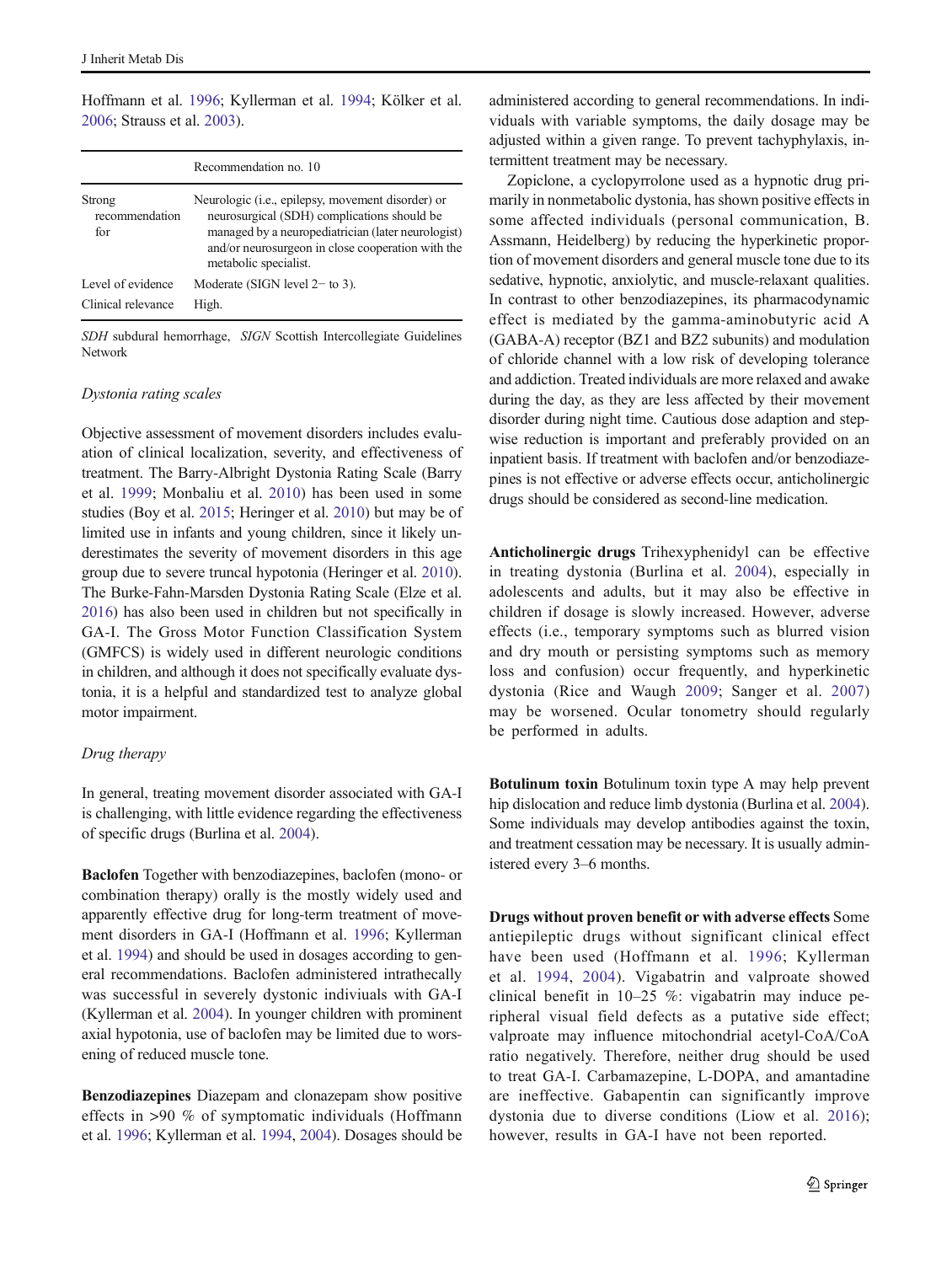# Antiepileptic therapy

Risk for epilepsy is increased in GA-I (Kölker et al. [2015a\)](#page-24-0), and seizures may be the first or sole symptom of the disease (McClelland et al. [2009](#page-25-0)). Single seizures may be observed during an acute encephalopathic crisis (Greenberg et al. [2002;](#page-23-0) Kölker et al. [2006](#page-24-0); Kyllerman et al. [2004](#page-24-0); Strauss et al. [2003](#page-25-0)), but infantile spasms and hypsarrhythmia have also been reported in the absence of encephalopathy (Young-Lin et al. [2013\)](#page-26-0); dystonic movements may be mistaken as seizures (Cerisola et al. [2009\)](#page-22-0). No study has analyzed the effectiveness of antiepileptic agents in GA-I. However, as previously mentioned, valproate and vigabatrin should be avoided. The choice of antiepileptic drug used in individuals with epilepsy should be derived from individual semiology of seizures and/or specific electroencephalogram (EEG) patterns.

# Neurosurgery

Stereotactic surgery (pallidotomy) has been performed in three severely dystonic individuals with GA-I. In two, clinical outcome was poor (Strauss et al. [2003\)](#page-25-0), whereas short-term improvement of dystonia was reported in another (Rakocevic et al. [2004\)](#page-25-0). Data on long-term outcome after pallidotomy have not been published. Deep brain stimulation has been performed in four cases, with some positive results (Air et al. [2011;](#page-22-0) Lumsden et al. [2013](#page-24-0)).

### Subdural hemorrhage and arachnoid cysts

Neurosurgery There are few reports of individuals with GA-I undergoing neurosurgical procedures to treat arachnoid cysts and/or SDH (Hald et al. [1991](#page-23-0); Lütcherath et al. [2000](#page-24-0); Martinez-Lage et al. [1994](#page-25-0); Woelfle et al. [1996](#page-26-0)). Postinterventional neurologic outcome was mostly poor, and symptoms were often worsened. In addition, neurosurgical interventions in undiagnosed individuals without treatment increase the risk for acute encephalopathic crisis. See Recommendation no. 10 for management of neurosurgical complications. Perioperative metabolic management should be based on recommendations mentioned above, and therapy should be supervised by a metabolic specialist (see Recommendations nos. 4–9).

# **Monitoring**

# General aims

The aim of regular clinical monitoring is to assess the treatment effectiveness and identify any new symptoms, complications, or side effects of dietary or pharmacologic treatment. In general, monitoring should include parameters that:

- 1. Are reliable and predictive for clinically relevant outcome
- 2. Allow therapeutic decisions
- 3. Have acceptable reproducibility to allow use for shortterm monitoring,
- 4. Are sufficiently affordable and
- 5. Are practical (Glasziou et al. [2005\)](#page-23-0). For GA-I, no specific marker reliably predicts the clinical outcome. Therefore, monitoring should include all anthropometric, neurologic, biochemical, cognitive, and therapeutic parameters summarized in Table [6](#page-18-0).

# Clinical monitoring

GA-I is associated with an increased risk of severe neurologic disease, and treatment must be adapted specifically to each patient. Clinical monitoring is important to ensure adherence to treatment recommendations, which are essential to prevent significant neurologic injury and possible early death. Frequent monitoring can also help to reassure patients and their families that the recommended treatments are being effective, which helps maintain compliance. Regular clinical monitoring should include anthropometrics, developmental milestones, neurologic assessment, specific psychological tests, and dietary parameters. Although overall cognitive outcome may be normal, subtle cognitive deficits, mainly in speech development and fine-motor function, may be found (Beauchamp et al. [2009](#page-22-0); Harting et al. [2009](#page-23-0)). Expertise from general pediatricians, metabolic specialist, and dietitians, as well as consultations from other specialities (e.g., neuropediatricians, psychologists, physiotherapists, occupational therapists, and social workers), should be included in the evaluation and monitoring of individuals with GA-I.

Table [6](#page-18-0) summarizes recommended best practices for clinical monitoring.

|                                         | Recommendation no. 11                                                                                                                                                                                                                                                                                                      |
|-----------------------------------------|----------------------------------------------------------------------------------------------------------------------------------------------------------------------------------------------------------------------------------------------------------------------------------------------------------------------------|
| Strong<br>recommendation<br>for         | Therapeutic effectiveness should be monitored by<br>regular follow-up and intensified at any age if<br>symptoms progress, new symptoms manifest<br>(disease or therapy related), or nonadherence to<br>treatment recommendations is suspected. For<br>clinical endpoints of monitoring, see<br>Recommendations nos. 13-17. |
| Level of evidence<br>Clinical relevance | High to moderate (SIGN level $2++$ to 3).<br>Depending on particular endpoint.                                                                                                                                                                                                                                             |
|                                         |                                                                                                                                                                                                                                                                                                                            |

SIGN Scottish Intercollegiate Guidelines Network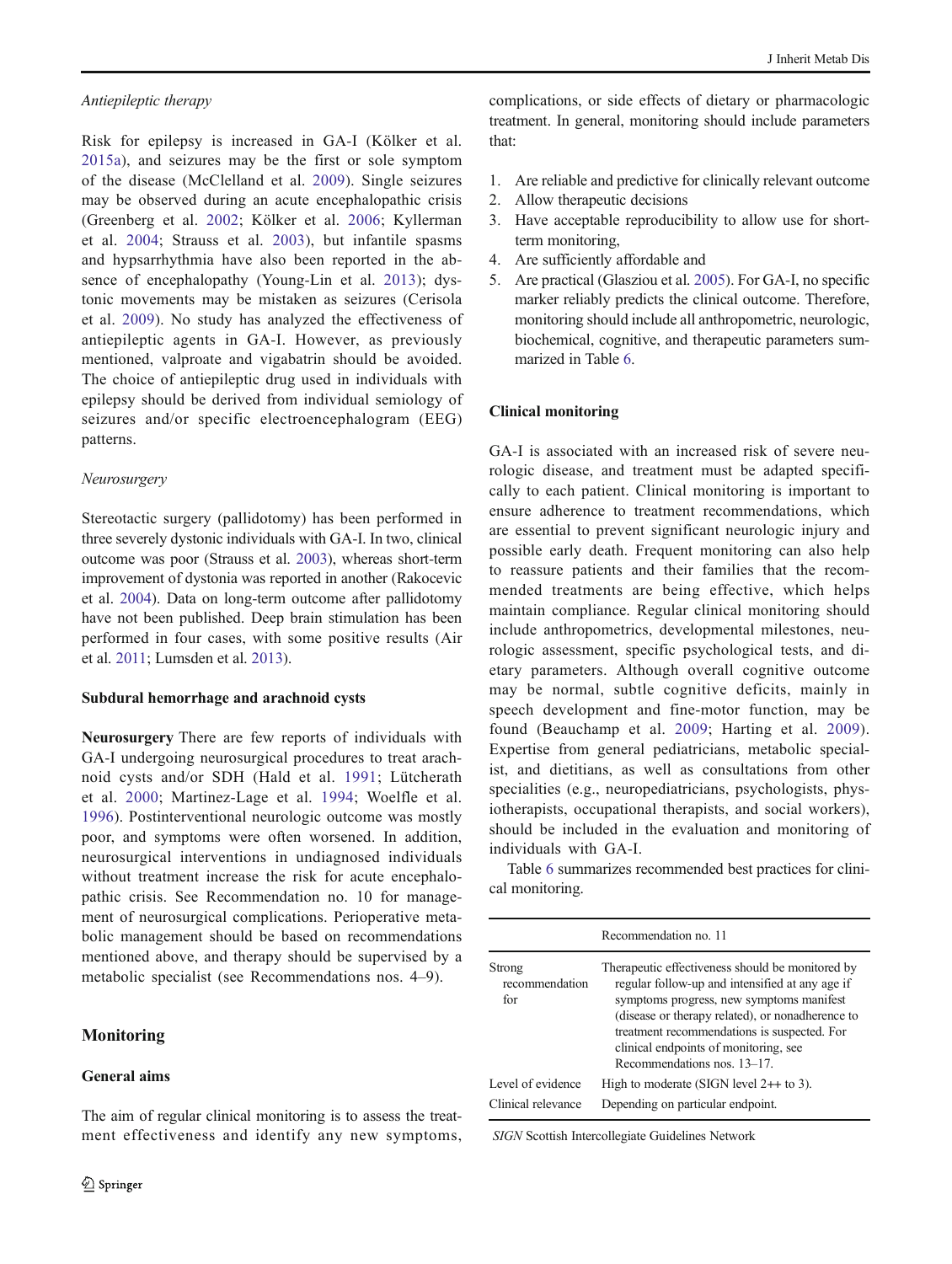### <span id="page-18-0"></span>Table 6 Clinical monitoring

| Domain                                | Clinical endpoints                                                                                                                                                                                                                                                              | Frequency at age                   |                                                                                                                 |            |                        |
|---------------------------------------|---------------------------------------------------------------------------------------------------------------------------------------------------------------------------------------------------------------------------------------------------------------------------------|------------------------------------|-----------------------------------------------------------------------------------------------------------------|------------|------------------------|
|                                       |                                                                                                                                                                                                                                                                                 | $0-1$ year                         | $1-6$ years                                                                                                     | $>6$ years | $>18$ years            |
| History                               | General history and development,<br>intercurrent infections, outpatient<br>or inpatient emergency treatment,<br>dietary treatment, pharmacotherapy,<br>vaccinations, regular pediatric<br>preventive examinations                                                               | Every 3 months                     | Every 6 months                                                                                                  | $1$ /year  | $1$ /year              |
| Anthropometics                        | Body weight, body length, head<br>circumference                                                                                                                                                                                                                                 | Every 3 months                     | Every 6 months                                                                                                  | $1$ /year  | $1$ /year              |
| Clinical status                       | General examination; developmental<br>milestones; neurologic status including<br>fine-motor skills: evaluation of<br>movement disorder such as dystonia,<br>chorea, tremor, muscle weakness,<br>speech articulation; and reception,<br>behavior, concentration, and development | Every 3 months                     | Every 6 months                                                                                                  | $1$ /year  | $1$ /year              |
| Diet                                  | Daily intake of lysine (mg/kg), natural<br>protein and protein from AAM (g/kg);<br>calories (kcal/kg); fat (g/kg)                                                                                                                                                               | Every 3 months                     | Every 6 months                                                                                                  | $1$ /year  | $1$ /year              |
| Biochemistry                          | See Table 7                                                                                                                                                                                                                                                                     | Every 3 months                     | Every 6 months                                                                                                  | $1$ /year  | $1$ /year              |
| Neuroradiology                        | cMRI                                                                                                                                                                                                                                                                            |                                    | At any neurologic deterioration (see Recommendation no. 16)                                                     |            |                        |
| of motor and<br>psychologic functions | Developmental parameters Regular evaluation of intelligence,<br>motor function, and speech/language<br>(see Recommendation no. 17)                                                                                                                                              |                                    | At 12 and 24 months BSID At 8 years<br>III /Denver-Scales: at<br>3 years WPPSI I-III; at<br>5 years WPPSI I-III | WISC IV    | At 18 years<br>WISC IV |
| Quality of life                       | Separate assessment of quality<br>of life for affected individuals<br>and their parents                                                                                                                                                                                         |                                    | $1$ /year                                                                                                       |            |                        |
| Psychosocial counseling               | Reimbursement of expenses for medication<br>or travel, handicapped ID, etc.                                                                                                                                                                                                     | At initial presentation On request |                                                                                                                 |            |                        |

BSID III Bayley Scales of Infant and Toddler Development, Third Edition [2006](#page-22-0), cMRI cerebral magnetic resonance imaging, WPPSI Wechsler Preschool and Primary Scale of Intelligence, Third Edition [2006,](#page-26-0) WISC IV Wechsler Intelligence Scale for Children, Fourth Edition, [2007](#page-26-0)

Clinical monitoring after head injury Even under recommended treatment and without macrocephaly, SDH may occur after minor head trauma (Zielonka et al. [2015\)](#page-26-0).

|                    | Recommendation no. 12                                                                                 |
|--------------------|-------------------------------------------------------------------------------------------------------|
| Recommendation for | Individuals with GA-I should be admitted to a<br>hospital and closely monitored after<br>head trauma. |
| Level of evidence  | Low (SIGN level $3$ to $4$ ).                                                                         |
| Clinical relevance | High.                                                                                                 |

SIGN Scottish Intercollegiate Guidelines Network

#### Biochemical monitoring

Organic acids Start of dietary treatment results in decreased urinary concentrations of GA and 3-OH-GA in high (Hoffmann et al. [1991,](#page-24-0) [1996](#page-24-0); Strauss et al. [2003](#page-25-0), [2011](#page-25-0)) but not in low (Greenberg et al. [2002\)](#page-23-0) excreters. Urinary concentrations of GA and 3-OH-GA do not correlate with clinical parameters (Boy et al. [2013](#page-22-0); Christensen et al. [2004](#page-23-0); Couce et al. [2013](#page-23-0); Kölker et al. [2006](#page-24-0); Viau et al. [2012\)](#page-26-0).

|                    | Recommendation no. 13                                                                                   |
|--------------------|---------------------------------------------------------------------------------------------------------|
| Recommendation for | Analysis of urinary concentrations of GA<br>and 3-OH-GA should not be used for<br>treatment monitoring. |
| Level of evidence  | Moderate (SIGN level 2+ to 3).<br>Consistency of evidence is high.                                      |
| Clinical relevance | Low.                                                                                                    |

GA glutaric aciduria type I, 3-OH-GA 3-hydroxyglutaric acid, SIGN Scottish Intercollegiate Guidelines Network

Amino acids Quantitative analysis of plasma amino acids helps ensure that patients on a low-lysine diet are receiving a nutritionally adequate diet (Müller and Kölker [2004;](#page-25-0) Yannicelli et al. [1994\)](#page-26-0). There is no clear-cut correlation between plasma lysine concentrations and lysine intake (Boy et al. [2013;](#page-22-0) Kölker et al. [2012](#page-24-0)), but lysine level should be maintained within the normal range. Tryptophan cannot be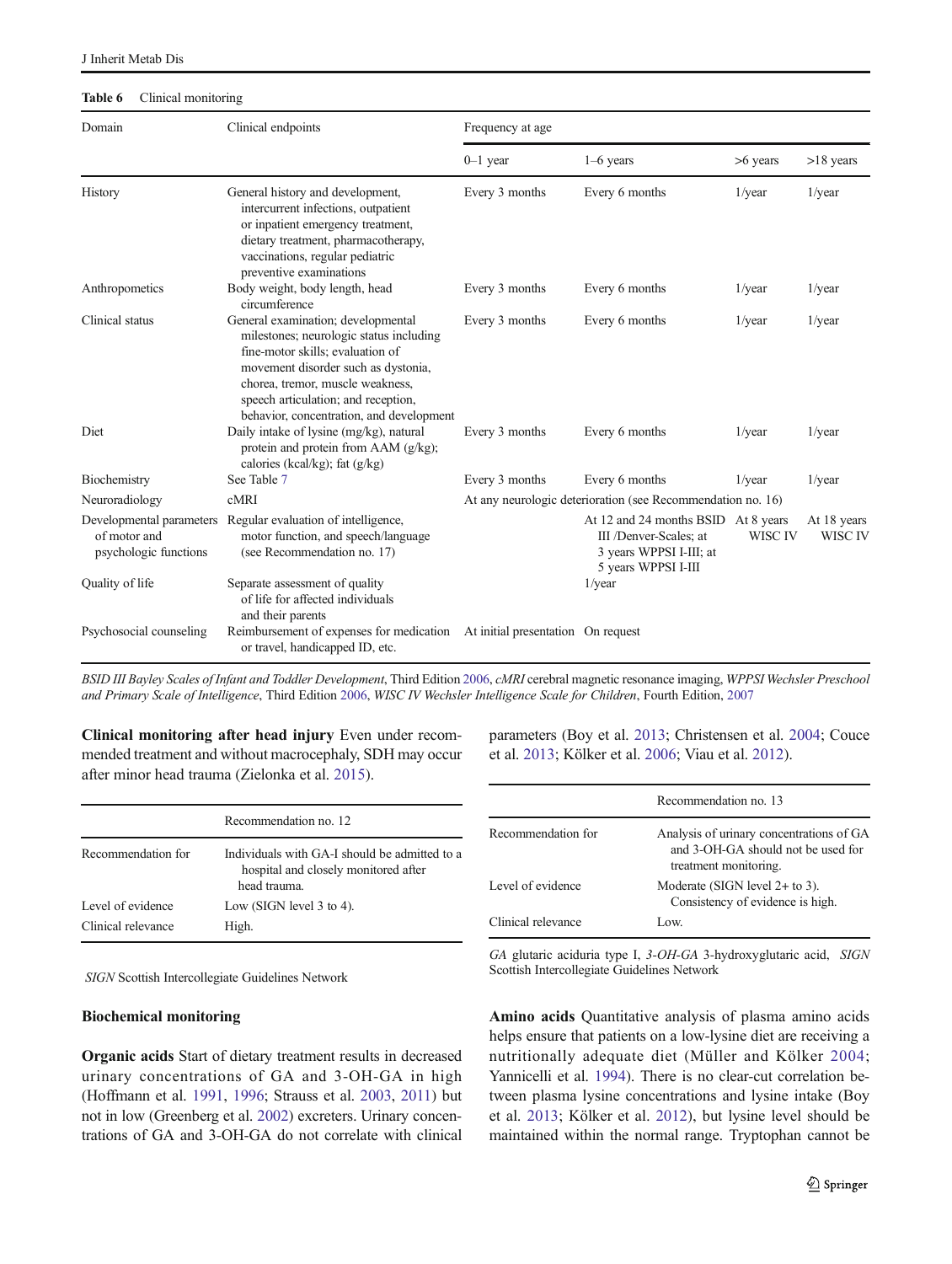measured accurately by conventional amino acid analysis; therefore, if tryptophan deficiency is clinically suspected, plasma tryptophan level should be measured using highperformance liquid chromatography (HPLC) or MS/MS (Krstulovic et al. [1977](#page-24-0); Laich et al. [2002\)](#page-24-0). Tryptophan deficiency has not been reported in individuals receiving lysinefree, tryptophan-reduced AAMs.

|                                 | Recommendation no. 14                                                                                                                                                                                                                                   |
|---------------------------------|---------------------------------------------------------------------------------------------------------------------------------------------------------------------------------------------------------------------------------------------------------|
| Strong<br>recommendation<br>for | Infants and children on a low-lysine diet should have<br>amino acids in plasma (ideally 3-4 h postprandi-<br>ally) quantified regularly. Concentrations of lysine<br>and other essential amino acids should be main-<br>tained within the normal range. |
| Level of evidence               | Moderate (SIGN level 2+ to 4). Consistency of<br>evidence is high.                                                                                                                                                                                      |
| Clinical relevance              | High.                                                                                                                                                                                                                                                   |

SIGN Scottish Intercollegiate Guidelines Network

Carnitine status Carnitine supplementation prevents secondary depletion of free carnitine and contributes to positive outcome (Bjugstad et al. [2000](#page-22-0); Heringer et al. [2010](#page-23-0); Hoffmann et al. [1996;](#page-24-0) Kölker et al. [2006,](#page-24-0) [2007a](#page-24-0); Seccombe et al. [1986\)](#page-25-0). Carnitine status in plasma can be assessed using HPLC or MS/ MS analysis and provides information on adherence to treatment. MS/MS analysis of DBS may detect secondary carnitine depletion but is less precise than plasma analysis. Plasma carnitine concentrations are usually within the upper range of normal when given according to recommendations in Table [2](#page-10-0) (Boy et al. [2013](#page-22-0); Couce et al. [2013](#page-23-0)).

|                          | Recommendation no. 15                                                                                   |
|--------------------------|---------------------------------------------------------------------------------------------------------|
| for                      | Recommendation Carnitine level in plasma should be monitored<br>regularly in all individuals with GA-I. |
|                          | Level of evidence Moderate (SIGN level 2+ to 4). Consistency of<br>evidence is moderate.                |
| Clinical relevance High. |                                                                                                         |

SIGN Scottish Intercollegiate Guidelines Network

Acylcarnitine profile Although effective for NBS, regular assessment of C5DC and other acylcarnitines in DBS or serum does not provide relevant or reliable treatment monitoring information. For example, C5DC concentrations increase markedly with carnitine supplementation, regardless of lysine intake (Chace et al. [2003;](#page-22-0) Lindner et al. [2004](#page-24-0); Wilcken et al. [2003\)](#page-26-0).

Additional biochemical monitoring Analysis of other parameters, such as complete blood cell count, albumin, calcium, phosphorous, vitamin D, ferritin, and serum transaminases, may be helpful for routine surveillance, helping to

detect insufficient intake of micronutrients or energy substrates (Ma et al. [2013a](#page-24-0), [b;](#page-24-0) Yannicelli et al. [1994\)](#page-26-0). However, they are usually normal in individuals compliant with treatment recommendations during the first 6 years of life (Boy et al. [2013\)](#page-22-0). Therefore, these parameters should only be analyzed if clinically indicated (Table [7\)](#page-20-0).

Kidney function A recent study demonstrated chronic renal failure in some adolescent and adults with GA-I (Kölker et al. [2015b](#page-24-0)). Therefore, renal function should be monitored in adults with GA-I. Renal tubular dysfunction following a high-protein challenge was observed in the mouse model for GA-I (Thies et al. [2013\)](#page-25-0).

Table [7](#page-20-0) summarizes recommended best practices for minimal requirement for biochemical monitoring.

### Biochemical monitoring during acute illness

Individuals with GA-I are at risk for dehydration and electrolyte imbalance during periods of recurrent vomiting, diarrhea, and/or reduced intake of nutrients and fluids, increasing the risk for an encephalopathic crisis (Bjugstad et al. [2000;](#page-22-0) Hoffmann et al. [1996;](#page-24-0) Kölker et al. [2006;](#page-24-0) Kyllerman et al. [2004;](#page-24-0) Strauss et al. [2003\)](#page-25-0). Blood gases and serum electrolytes should be assessed on admission, and emergency treatment adjusted accordingly (see Table [5](#page-15-0)). Since single cases of rhabdomyolysis have been reported (Chow et al. [2003](#page-22-0)), monitoring of creatine kinase (CK) levels during a crisis is also recommended.

#### Neuroradiological monitoring

Cranial MRI studies have elucidated a characteristic pattern of gray and white matter abnormalities and widened CSF spaces in GA-I (Supplementary Table 3). However, striatal and extrastriatal MRI abnormalities are highly variable and dynamic (Harting et al. [2009\)](#page-23-0). MRI with diffusion-weighted imaging allows earlier and more precise detection of striatal lesions than does computed tomography (CT) (Brismar and Ozand [1995](#page-22-0); Desai et al. [2003](#page-23-0); Elster [2004](#page-23-0); Garbade et al. [2014;](#page-23-0) Lee et al. [2013;](#page-24-0) Kurtcan et al. [2015](#page-24-0); Neumaier-Probst et al. [2004](#page-25-0); Oguz et al. [2005](#page-25-0); Strauss et al. [2007;](#page-25-0) Twomey et al. [2003](#page-26-0); Viau et al. [2012](#page-26-0)). Cranial ultrasound can also detect structural brain abnormalities (Forstner et al. [1999\)](#page-23-0) as early as last trimester of pregnancy (Lin et al. [2002\)](#page-24-0). Although serial MRI scans may allow better understanding of neuropathogenesis by observing its temporal evolution, they are not considered essential for monitoring.

Three case reports on subependymal mass lesions have been published in individuals with a late-onset form of GA-I (Herskovitz et al. [2013](#page-24-0); Korman et al. [2007;](#page-24-0) Pierson et al.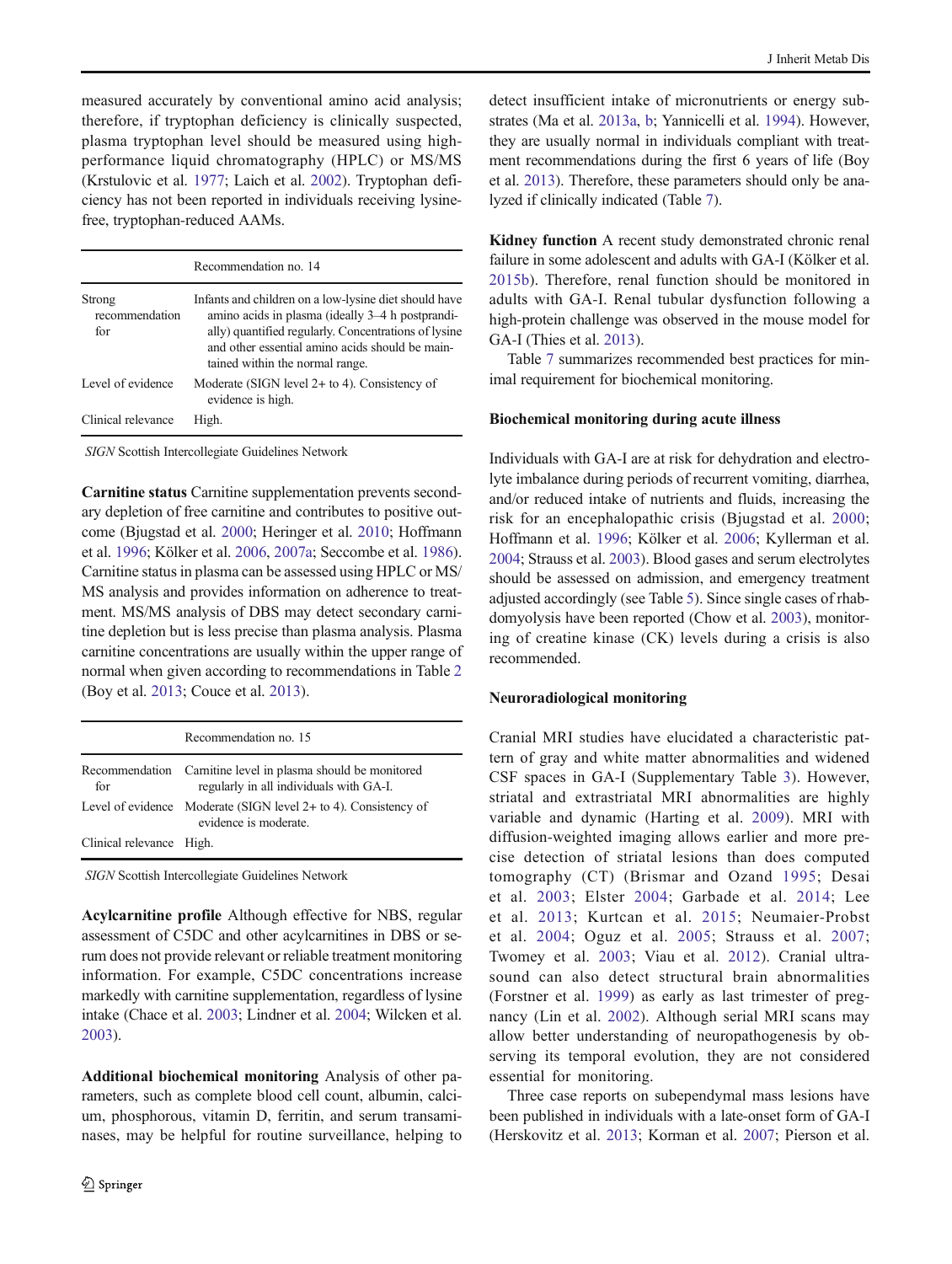#### <span id="page-20-0"></span>Table 7 Minimal requirements for biochemical monitoring

| Parameter                                                                                                                                       | Rationale                                               | Frequency at age                                                                                             |                |                 |                 |
|-------------------------------------------------------------------------------------------------------------------------------------------------|---------------------------------------------------------|--------------------------------------------------------------------------------------------------------------|----------------|-----------------|-----------------|
|                                                                                                                                                 |                                                         | $0-1$ years                                                                                                  | $1-6$ years    | $>6$ years      | $>18$ years     |
| Amino acids (plasma)                                                                                                                            | General nutritional status                              | Every 3 months                                                                                               | Every 6 months | Every 12 months | Every 12 months |
| Carnitine (plasma or serum)                                                                                                                     | Avoid depletion, check for<br>non-adherence             | Every 3 months                                                                                               | Every 6 months | Every 12 months | Every 12 months |
| Creatinine, cystatin-C, GFR                                                                                                                     | Kidney function                                         |                                                                                                              |                | Every 12 months | Every 12 months |
| Complete blood count, calcium,<br>phosphorous, albumin, transaminases,<br>parathormone, alkaline phosphatase,<br>vitamin $B_{12}$ , iron status | General nutritional status,<br>bone status <sup>a</sup> | At any clinical abnormalities, <i>i.e.</i> , signs for malnutrition, failure to thrive,<br>feeding problems. |                |                 |                 |

GFR glomerular filtration rate

<sup>a</sup> If inadequate bone mineralization is suggested, additional tests are required (e.g., radiological investigations for bone age and density)

[2015\)](#page-25-0), but a causal relationship of the underlying metabolic defect is unclear so far.

|                                      | Recommendation no. 16                                                                                             |
|--------------------------------------|-------------------------------------------------------------------------------------------------------------------|
| for                                  | Recommendation Neuroradiological investigation should be performed if<br>signs of neurologic deteroriation occur. |
|                                      | Level of evidence Moderate (SIGN level 2+ to 4). Consistency of<br>evidence is moderate.                          |
| Clinical relevance Moderate to high. |                                                                                                                   |

SIGN Scottish Intercollegiate Guidelines Network

It has recently been demonstrated that intracerebral concentrations of neurotoxic metabolites GA and 3- OH-GA can be detected by noninvasive  ${}^{1}$ H-MRS in vivo (Harting et al. [2015](#page-23-0)). It remains to be elucidated whether this method can be used for long-term monitoring and therapy adaptation.

# Developmental diagnostics of motoric and psychologic functions

Comprehensive studies on cognitive functions in GA-I have not been reported. Given the characteristic cerebral abnormalities frequently observed in GA-I (Supplementary Table 3) and the impact of similar white matter changes observed in other neurologic diseases (Schmahmann et al. [2008](#page-25-0)), individuals with GA-I might be at risk for cognitive dysfunction. Therefore, regular evaluation of neuropsychological function is important. The generally held assumption that the intellect is spared in GA-I (Morton et al. [1991\)](#page-25-0) is based on small case series without adequate control groups and using differing methodologies (Brown et al. [2015](#page-22-0); Couce et al. [2013](#page-23-0); Lee et al. [2013](#page-24-0)). Other studies have reported decreased IQ or subtle cognitive dysfunction in children with GA-I (Beauchamp et al. [2009;](#page-22-0) Boneh et al. [2008](#page-22-0); Gupta et al. [2015;](#page-23-0) Lee et al. [2013](#page-24-0); Yang et al. [2011](#page-26-0)), and cognitive decline has also been reported in individuals with late-onset GA-I (Külkens et al. [2005](#page-24-0)). A recent study demonstrated that analysis of information processing can be used to evaluate neuropsychologic functions in GA-I (Boy et al. [2015\)](#page-22-0), but its relevance and role in long-term monitoring is unclear.

Monitoring psychologic functions should include intelligence (developmental quotient in young children) for assessing the general level of development, motor functions (including fine-motor skills), and language (Table [6](#page-18-0)). Earlyintervention strategies can only be implemented after early detection of specific deficits.

|                       | Recommendation no. 17                                                                                                                                                                                                                                    |
|-----------------------|----------------------------------------------------------------------------------------------------------------------------------------------------------------------------------------------------------------------------------------------------------|
| Recommendation<br>for | Neuropsychologic functions, <i>i.e.</i> ,<br>intelligence/developmental quotient, motor<br>functions, and language, should be evaluated regu-<br>larly to detect specific deficits early and allow initi-<br>ation of appropriate intervention services. |
|                       | Level of evidence Moderate (SIGN level 2+ to 3). Consistency of<br>evidence moderate.                                                                                                                                                                    |
| Clinical relevance    | High.                                                                                                                                                                                                                                                    |

SIGN Scottish Intercollegiate Guidelines Network

# Quality of life

Metabolic diseases have huge influence on everyday life (de Ridder et al. [2008;](#page-23-0) Gramer et al. [2014;](#page-23-0) Zeltner et al. [2016\)](#page-26-0). Individuals with organic acidurias show more mental disability as well as behavioral and emotional problems. Assessment of psychosocial factors and quality of life (QoL) in affected individuals and their families is therefore an important part of long-term management. The impact of the disease may be a greater burden on the family than on the patient, particularly when patients are young. Consequently, the ability of the family to cope with the patient's illness can have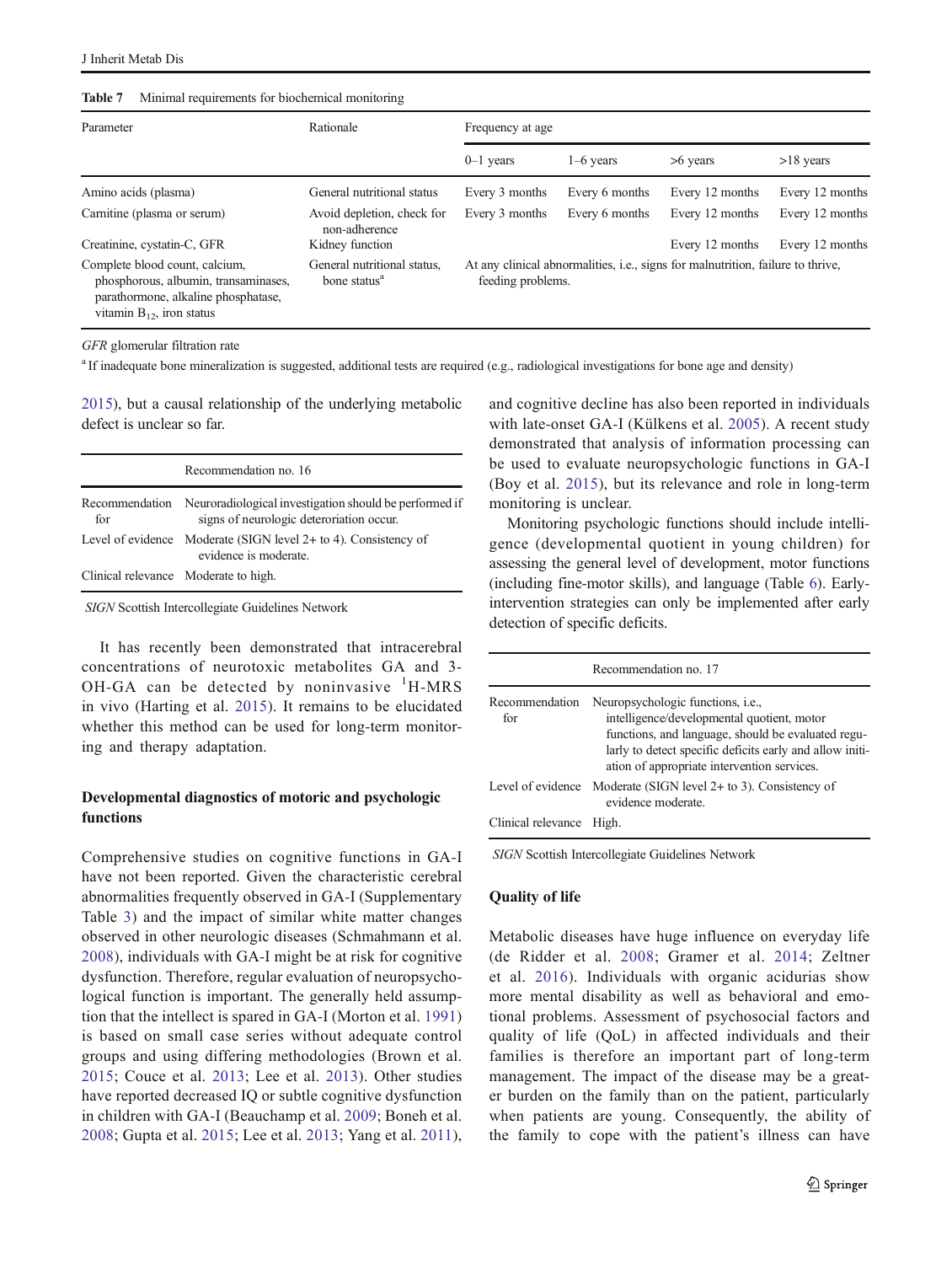a significant impact on the patient's QoL (Jamiolkowski et al. [2016\)](#page-24-0).

Statement no. 4: Psychosocial effects of the diagnosis and treatment of GA-I should be assessed in both affected individuals and their families as part of routine monitoring.

# General procedures for medical health care

No systematic studies have been performed to determine an optimal approach to medical management of GA-I (or other metabolic diseases). Based on the best clinical experience and knowledge of GDG, we recommend the following process:

After definite diagnosis (Fig. [1\)](#page-7-0), the affected individual is initially admitted to an interdisciplinary metabolic center for a short inpatient stay. Families receive intensive informational consultation (including delivery of information materials) by a specialist for inherited metabolic diseases, aiming to form a common perspective on diagnosis, treatment, and prognosis. Metabolic maintenance therapy is initiated, and parents are intensively educated in dietary management and pharmacotherapy. Additionally, families receive psychosocial advice and emergency cards (or letters) providing details on emergency treatment and contact information of the metabolic center. Families should be instructed on how to recognize symptoms that indicate impending catabolism and be given a stepwise introduction to emergency treatment. Metabolic specialists will explain to families the importance of regular follow-up investigations, including their frequency and content. Use of interpreters may be required. Long-term management should be done in an interdisciplinary metabolic center in close cooperation with external childrens' hospitals (i.e., for emergency treatment), local general pediatricians (i.e., vaccinations, regular medical checkups), specialized outpatient departments, family support groups for individuals with GA-I (exchange of experience), and other entities, such as schools and daycare centers, important for ensuring the well-being of affected individuals. Translation of new research results into clinical management is an important part of the entire evaluation and treatment process.

### Transition to adult medicine and long-term care

Transition of adolescents and young adults with metabolic diseases from pediatrics to adult medicine is essential for long-term management and should be organized as a well-planned, continuous, interdisciplinary process integrating all relevant players. Standardized procedures for transition do not exist (inter-)nationally due to the absence of interdisciplinary outpatient departments. However, some transitional care concepts have been developed in which adult internal specialists initially see individuals with GA-I together with pediatric metabolic experts, dietitians, psychologists, and social workers—and later on independently (Vom Dahl et al. [2014](#page-26-0)).

In puberty and early adulthood, deficits in adherence to treatment may occur due to noncompliance or other unknown factors resulting in negative impact on clinical outcome (Watson [2000\)](#page-26-0). As the long-term course of pediatric metabolic diseases in this age group is unknown, continuous supervision by a metabolic center with sufficient personal and technical resources is essential.

Although details on neuropathogenesis and long-term outcome are still unclear in GA-I, knowledge has increased considerably since publication of the first guideline recommendations in 2007 (Kölker et al. [2007b](#page-24-0)). New discoveries in basic and clinical research as well as a better understanding of phenotype and natural history of GA-I have all led to improved outcomes. Five years ago, the first guideline revision was published (Kölker et al. [2011](#page-24-0)). For this second revision of proposed recommendations for the diagnosis and treatment of GA-I, new research findings, clinical experience, and expertise of the GDG, as well as the perspectives of affected individuals, have been integrated and hopefully will be accepted and implemented. However, future studies on long-term outcome, treatment monitoring, characterization of variant GA-I onset types, and methods for reliable detection of low excreters are necessary.

Acknowledgments This second guideline revision was supported by the German Society of Paediatrics (Deutsche Gesellschaft für Kinder- und Jugendmedizin, DGKJ).

Coauthors summarized as additional individual contributors are: Diana Ballhausen (Centre des maladies moléculaires, CHUV-Clinique Infantile, Centre Hospitalier Universitaire Vaudois, Lausanne, Switzerland); Alberto B. Burlina (Division of Inherited Metabolic Diseases, University Hospital, Padova, Italy); Ralph Fingerhut (University Children`s Hospital, Zürich, Switzerland); Angeles García-Cazorla (Neurology and Metabolism Department, Hospital Sant Joan de Déu, Universitat de Barcelona, Esplugues de Llobregat, E-08950 Barcelona, Spain); Berthold Koletzko (Dr. von Hauner Children's Hospital, Ludwig-Maximilians-University of Munich, University of Munich Medical Centre, Munich, Germany); Martin Lindner (Division of Metabolic Diseases, University Children's Hospital Frankfurt, Frankfurt, Germany); Sabine Scholl-Bürgi (Clinic for Paediatrics I, Inherited Metabolic Disorders, Medical, University of Innsbruck, Innsbruck, Austria) and Stephan vom Dahl (Department of Gastroenterology, Hepatology and Infectious Diseases, University Hospital, University of Düesseldorf, Düsseldorf, Germany).

We thank Avihu Boneh, Alessandro P. Burlina, Ernst Christensen, Marinus Duran, Stephen I. Goodman, Mårten Kyllermann, James V.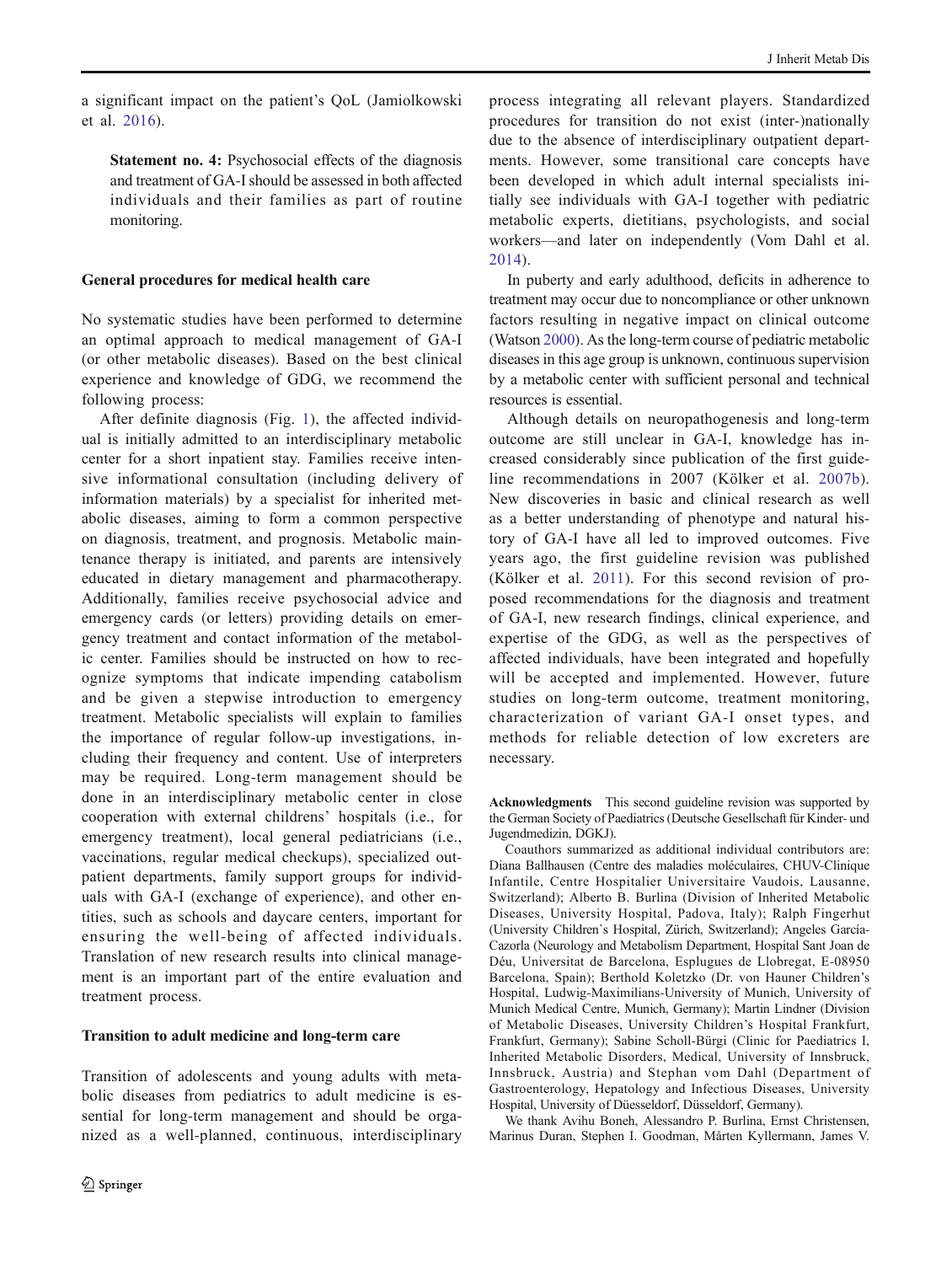<span id="page-22-0"></span>Leonard, Edith Müller, Eileen R. Naughten, and Bridget Wilcken for their contributions to the initial guideline development and first revision of guideline recommendations (Kölker et al. [2007b,](#page-24-0) [2011](#page-24-0)).

Additionally, we thank Mrs. Mirjam Kallmes as a representative of a support group for individuals with GA-I for her valuable input at the GDG meeting.

Details of funding The process for the second guideline revision was financially supported by the German Society of Paediatrics (Deutsche Gesellschaft für Kinder- und Jugendmedizin, DGKJ) and logistically supported by the University Hospital Heidelberg, Germany. The guideline process has not been influenced by the financing organisations.

Competing interest Consideration of conflicts of interests followed a recently recommended procedure (Zschocke et al. [2016\)](#page-26-0). All authors declare that the answers to all other questions on the JIMD competing interest form are "NO". The authors confirm independence from sponsors. The GDG did not accept direct funding from medical product companies or company foundations. Nikolas Boy, Chris Mühlhausen, Jana Heringer, Brigit Assmann, Diana Ballhausen, Alberto B. Burlina, Marjorie Dixon, Ralph Fingerhut, Angeles García-Cazorla, Cheryl R. Greenberg, Inga Harting, Berthold Koletzko, Martin Lindner, Jürgen G. Okun, Thomas Opladen, Roland Posset, Katja Sahm, Sabine Scholl-Bürgi, Stephan vom Dahl and Johannes Zschocke declare that they have no conflict of interest. Four members (Peter Burgard, Sandra Fleissner, Stefan Kölker, Michael Krawinkel) were consultants for a pharmaceutical company; five members (Peter Burgard, Sandra Fleissner, Georg F. Hoffmann, Stefan Kölker, Esther M. Maier) gave presentations during meetings organized by a pharmaceutical company; three members (Peter Burgard, Daniela Karall, Michael Krawinkel) received financial funding for research; one member (David M. Koeller) acted as an expert witness. No serious conflict of interest was declared. The content of this article has not been influenced by the sponsors.

### References

- Air EL, Ostrem JL, Sanger TD et al (2011) Deep brain stimulation in children: experience and technical pearls. J Neurosurg Pediatr 8: 566–574
- Afroze B, Yunus ZM (2014) Glutaric aciduria type 1–importance of early diagnosis and treatment. J Pak Med Assoc 64:593–595
- Al-Dirbashi OY, Jacob M, Al-Amoudi M, Al-Kahtani A-OA, El-Badaoui F, Rashed MS (2005) Quantification of glutaric and 3 hydroxyglutaric acids in urine of glutaric acidemia type I patients by HPLC with intramolecular excimer-forming fluorescence derivatization. Clin Chim Acta 359:179–188
- Al-Dirbashi OY, Kölker S, Ng D et al (2010) Diagnosis of glutaric aciduria type 1 by measuring 3-hydroxyglutaric acid in dried urine spots by liquid chromatography tandem mass spectrometry. J Inherit Metab Dis 34:173–180
- Badve MS, Bhuta S, Mcgill J (2015) Rare presentation of a treatable disorder: Glutaric aciduria type 1. N Z Med J 128:61–64
- Bähr O, Mader I, Zschocke J, Dichgans J, Schulz JB (2002) Adult onset glutaric aciduria type I presenting with leukoencephalopathy. Neurology 59:1802–1804
- Baric I, Wagner L, Feyh P, Liesert M, Buckel W, Hoffmann GF (1999) Sensitivity of free and total glutaric and 3-hydroxyglutaric acid measurement by stable isotope dilution assays for the diagnosis of glutaric aciduria type I. J Inherit Metab Dis 22:867–882
- Barry MJ, VanSwearingen JM, Albright AL (1999) Reliability and responsiveness of the Barry-Albright Dystonia Scale. Dev Med Child Neurol 41:404–411
- Basinger AA, Booker JK, Frazier DM, Koeberl DD, Sullivan JA, Muenzer J (2006) Glutaric academia type 1 in patients of Lumbee heritage from North Carolina. Mol Genet Metab 88:90–92
- Bayley Scales of Infant and Toddler Development (2006) ,3rd edn.
- Beauchamp MH, Boneh A, Anderson V (2009) Cognitive, behavioural and adaptive profiles of children with glutaric aciduria type I detected through newborn screening. J Inherit Metab Dis. doi[:10.1007](http://dx.doi.org/10.1007/s10545-009-1167-z) [/s10545-009-1167-z](http://dx.doi.org/10.1007/s10545-009-1167-z)
- Bijarnia S, Wiley V, Carpenter K, Christodoulou J, Ellaway CJ, Wilcken B (2008) Glutaric aciduria type I: out come following detection by newborn screening. J Inherit Metab Dis 31:503–507
- Bjugstad KB, Goodman SI, Freed CR (2000) Age at symptom onset predicts severity of motor impairment and clinical onset of glutaric aciduria type I. J Pediatr 137:681–686
- Boneh A, Beauchamp M, Humphrey M, Watkins J, Peters H, Yaplito-Lee J (2008) Newborn screening for glutaric aciduria type I in Victoria: treatment and outcome. Mol Genet Metab 94:287–291
- Boy N, Haege G, Heringer J et al (2013) Low lysine diet in glutaric aciduria type I-effect on anthropometric and biochemical followup parameters. J Inherit Metab Dis 36:525–533
- Boy N, Heringer J, Haege G et al (2015) A cross-sectional controlled developmental study of neuropsychological functions in patients with glutaric aciduria type I. Orphanet J Rare Dis 10:163
- Brandt NJ, Gregersen N, Christensen E, Gron ICH, Rasmussen K (1979) Treatment of glutaryl-CoA dehydrogenase deficiency (glutaric aciduria). J Pediatr 94:669–673
- Brismar J, Ozand PT (1995) CT and MR of the brain in glutaric aciemia type I: a review of 59 published cases and a report of 5 new patients. Am J Neuroradiol 16:675–683
- Bross P, Frederiksen JB, Bie AS et al (2012) Heterozygosity for an inframe deletion causes glutaryl-CoA dehydrogenase deficiency in a patient detected by newborn screening: Investigation of the effect of the mutant allele. J Inherit Metab Dis 35:787–796
- Brown A, Crowe L, Beauchamp MH et al (2015) Neurodevelopmental profiles of children with glutaric aciduria type I diagnosed by newborn screening: A follow-up case series. JIMD Rep 18:125–134
- Burlina AP, Zara G, Hoffmann GF, Zschocke J, Burlina AB (2004) Management of movement disorders in glutaryl-CoA dehydrogenase deficiency : Anticholinergic drugs and botulinum toxin as additional therapeutic options. J Inherit Metab Dis 27:911–915
- Burlina AP, Danieli D, Malfa F et al (2012) Glutaric aciduria type I and glioma: the first report in a young adult patient. J Inherit Metab Dis 35:S1–S182
- Busquets C, Merinero B, Christensen E et al (2000) Glutaryl-CoA dehydrogenase deficiency in Spain: evidence of two groups of patients, genetically and biochemically distinct. Pediatr Res 48:315–322
- Carman KB, Aydogdu SD, Yakut A et al (2012) Glutaric aciduria type 1 presenting as subdural haematoma. J Paediatr Child Health 48:712
- Castillo L, Chapman TE, Yu YM et al (1993) Dietary arginine uptake by the splanchnic region in adult humans. Am J Physiol 265:E532–539
- Cerisola A, Campistol J, Pérez-Duenas B et al (2009) Seizures versus dystonia in encephalopathic crisis of glutaric aciduria type I. Pediatr Neurol 40:426–431
- Chace DH, Kalas TA, Naylor EW (2003) Use of tandem mass spectrometry for multianalyte screening of dried blood specimens from newborns. Clin Chem 40:1797–1817
- Chalmers RA, Bain MD, Zschocke J (2006) Riboflavin-responsive glutaryl-CoA dehydrogenase deficiency. Mol Genet Metab 29:162–172
- Chow SL, Rohan C, Morris AA (2003) Rhabdomyolysis in glutaric aciduria type I. J Inherit Metab Dis 26:711–712
- Christensen E (1983) Improved assay of glutaryl-CoA dehydrogenase in cultured cells and liver: application to glutaric aciduria type I. Clin Chim Acta 129:91–97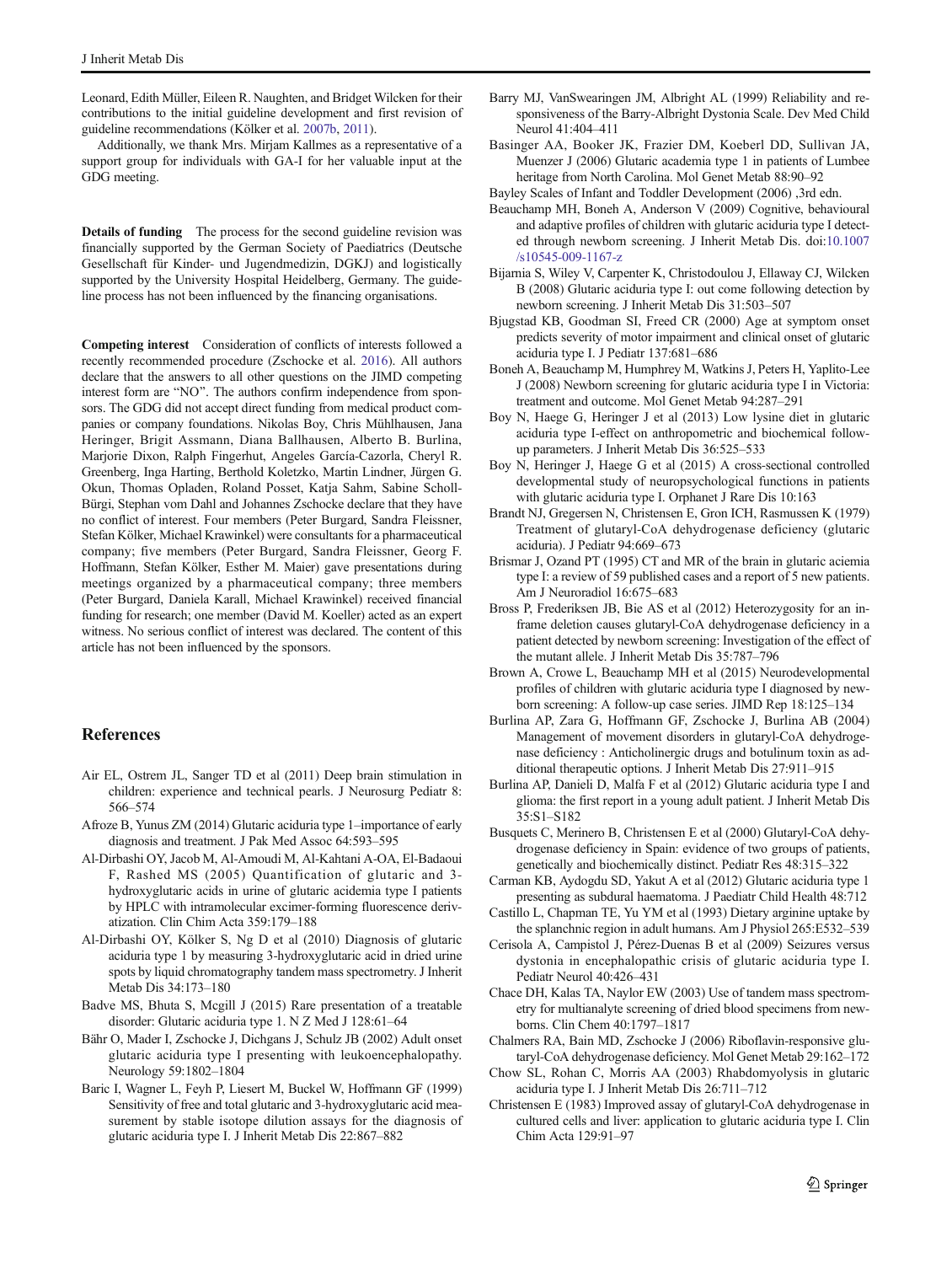- <span id="page-23-0"></span>Christensen E, Ribes A, Merinero B, Zschocke J (2004) Correlation of genotype and phenotype in glutaryl-CoA dehydrogenase deficiency. J Inherit Metab Dis 27:861–868
- Couce ml, López-Suárez O, Bóveda MD et al (2013) A Glutaric aciduria type I: Outcome of patients with early- versus late-diagnosis. Eur J Paediatr Neurol 17:383–389
- Crombez EA, Cederbaum SD, Spector E, Chan E, Salazar D, Neidich J, Goodman S (2008) Maternal glutaric acidemia type I identified by newborn screening. Mol Genet Metab 94:132–134
- de Ridder D, Geenen R, Kuijer R et al (2008) Psychological adjustment to chronic disease. The Lancet 372:246–255
- Desai NK, Runge VM, Crisp DE, Crisp MB, Naul LG (2003) Magnetic resonance imaging of the brain in glutaric aciduria type I. Invest Radiol 38:489–496
- Deutsche Gesellschaft für Ernährung, Österreichische Gesellschaft für Ernährung, Schweizerische Gesellschaft für Ernährungsforschung, Schweizerische Vereinigung für Ernährung (D-A-CH) (2000) Referenzwerte für die Nährstoffzufuhr. 1. Aufl. Frankfurt am Main; Umschau/Braus
- Deutsche Gesellschaft für Ernährung, Österreichische Gesellschaft für Ernährung, Schweizerische Gesellschaft für Ernährungsforschung, Schweizerische Vereinigung für Ernährung (D-A-CH) (2015): Referenzwerte für die Nährstoffzufuhr. Bonn, 2. Auflage; Neuer Umschau Buchverlag
- Dewey KG, Heinig MJ, Nommsen-Rivers LA (1995) Differences in morbidity between breast-fed and formula-fed infants. J Pediatr 126:696–702
- Dewey KG, Beaton G, Fjeld C, Lonnerdal B, Reeds P (1996) Protein requirements of infants and children. Eur J Clin Nutr 50:119–147
- Dixon M, Leonard JV (1992) Intercurrent illness in inborn errors of intermediary metabolism. Arch Dis Child 67:1387–1391
- Doraiswamy A, Kesavamurthy B, Ranganatha L (2015) Batwing appearance e A neuroradiologic clue to glutaric aciduria-type 1. Int J Epidemiol 2:44–48
- Elster AW (2004) Value of diffusion-weighted resonance imaging for diagnosing acute striatal necrosis. J Comput Assist Tomogr 28:98– 100
- Elze MC, Gimeno H, Tustin K, Baker L, Lumsden DE, Hutton JL, Lin JP (2016) Burke-Fahn-Marsden dystonia severity, Gross Motor, Manual Ability, and Communication Function Classification scales in childhood hyperkinetic movement disorders including cerebral palsy: a Rosetta Stone study. Dev Med Child Neurol 58:145–153
- Estrella J, Wilcken B, Carpenter K et al (2014) Expanded newborn screening in New South Wales: missed cases. J Inherit Metab Dis 37:881–887
- Fernández-Álvarez E, García-Cazorla A, Sans A et al (2003) Hand tremor and orofacial dyskinesia: clinical manifestations of glutaric aciduria type I in a young girl. Mov Disord 18:1076–1077
- Forstner R, Hoffmann GF, Gassner I et al (1999) Glutaric aciduria type I: ultrasonographic demonstration of early signs. Pediatr Radiol 29: 138–143
- Fraidakis MJ, Liadinioti C, Stefanis L et al (2015) Rare late-onset presentation of glutaric aciduria type i in a 16-year-old woman with a novel gcdh mutation. JIMD Rep 1:85–92
- Francis DEM, Smith I (1981) Breast-feeding regime for the treatment of infants with phenylketonuria. In: Bateman C (ed) Applied nutrition. John Libbey, London, pp 82–83
- Fu Z, Wang M, Paschke R, Rao S, Frerman FE, Kim JJP (2004) Crystal structures of human glutaryl-CoA dehydrogenase with and without an alternate substrate: structural bases of dehydrogenation and decarboxylation reactions. Biochemistry 43:9674–9684
- Gallagher RC, Cowan TM, Goodman SI, Enns GM (2005) Glutaryl-CoA dehydrogenase deficiency and newborn screening: Retrospective analysis of a low excreter provides further evidence that some cases may be missed. Mol Genet Metab 86:417–420
- Garbade SF, Greenberg CR, Demirkol M et al (2014) Unravelling the complex mri pattern in glutaric aciduria type I using statistical models-a cohort study in 180 patients. J Inherit Metab Dis 37: 763–773
- Garcia P, Martins E, Diogo L et al (2008) Outcome of three cases of untreated maternal glutaric aciduria type I. Eur J Pediatr 167:569– 573
- German Society for Newborn Screening [Deutsche Gesellschaft für Neugeborenenscreening e.V., DGNS] (2015) National Screening Report Germany 2013; URL: [http://www.screening-dgns.](http://dx.doi.org/http://www.screening-dgns.de/reports.php) [de/reports.php](http://dx.doi.org/http://www.screening-dgns.de/reports.php)
- Gitiaux C, Roze E, Kinugawa K et al (2008) Spectrum of movement disorders associated with glutaric aciduria type 1: a study of 16 patients. Mov Disord 23:2392–2397
- Glasziou P, Irwig L, Mant D (2005) Monitoring in chronic disease: a rational approach. BMJ 330:644–648
- Gokmen-Ozel H, MacDonald A, Daly A et al (2012) Dietary practices in glutaric aciduria type 1 over 16 years. J Hum Nutr Diet 25:514–519
- Goodman SI, Markey SP, Moe PG, Miles BS, Teng CC (1975) Glutaric aciduria: a new inborn error of amino acid metabolism. Biochem Med 12:12–21
- Goodman SI, Stein DE, Schlesinger S et al (1998) Glutaryl-CoA dehydrogenase mutations in glutaric acidemia (Type I): Review and report of thirty novel mutations. Hum Mutat 12:141–144
- Gramer G, Haege G, Glahn EM, Hoffmann GF, Lindner M, Burgard P (2014) Living with an inborn error of metabolism detected by newborn screening-parents' perspectives on child development and impact on family life. J Inherit Metab Dis 37:189–195
- Greenberg CR, Reimer D, Singal R et al (1995) A G-to-T transversion at the +5 position of intron 1 in the glutaryl-CoA dehydrogenase gene is associated with the Island Lake variant of glutaric acidemia type I. Hum Mol Genet 4:493–495
- Greenberg CR, Prasad AN, Dilling LA et al (2002) Outcome of the three years of a DNA-based neonatal screening program for glutaric aciduria type I in Manitoba and Northwestern Ontaria, Canada. Mol Genet Metab 75:70–78
- Gupta N, Singh PK, Kumar M et al (2015) Glutaric acidemia type 1 clinico-molecular profile and novel mutations in GCDH gene in Indian patients. JIMD Rep 21:45–55
- Guyatt G, Oxman AD, Akl EA et al (2011) GRADE guidelines: 1. Introduction-GRADE evidence profiles and summary of findings tables. J Clin Epidemiol 64:383–394
- Hald JK, Nakstad PH, Skjeldal OH, Stromme P (1991) Bilateral arachnoid cysts of the temporal fossa in four children with glutaric aciduria type I. Am J Neuroradiol 12:407–409
- Harting I, Neumaier-Probst E, Seitz A et al (2009) Dynamic changes of striatal and extrastriatal abnormalities in glutaric aciduria type I. Brain 132:1764–1782
- Harting I, Boy N, Heringer J et al (2015) (1)H-MRS in glutaric aciduria type 1: Impact of biochemical phenotype and age on the cerebral accumulation of neurotoxic metabolites. J Inherit Metab Dis 38: 829–838
- Hartley LM, Khwaja OS, Verity CM (2000) Glutaric aciduria type 1 and nonaccidental head injury. Pediatrics 107:174–175
- Haworth JC, Booth FA, Chudley AE et al (1991) Phenotypic variability in glutaric aciduria type I: report of fourteen cases in five Canadian Indian kindreds. J Pediatr 118:52–58
- Hennermann JB, Roloff S, Gellerman J et al (2009) False-positive newborn screening mimicking glutaric aciduria type I in infants with renal insufficiency. J Inherit Metab Dis. doi:[10.1007/s10545-009-](http://dx.doi.org/10.1007/s10545-009-9017-6) [9017-6](http://dx.doi.org/10.1007/s10545-009-9017-6)
- Heringer J, Boy SPN, Ensenauer R et al (2010) Use of guidelines improves the neurological outcome in glutaric aciduria type I. Ann Neurol 68:743–752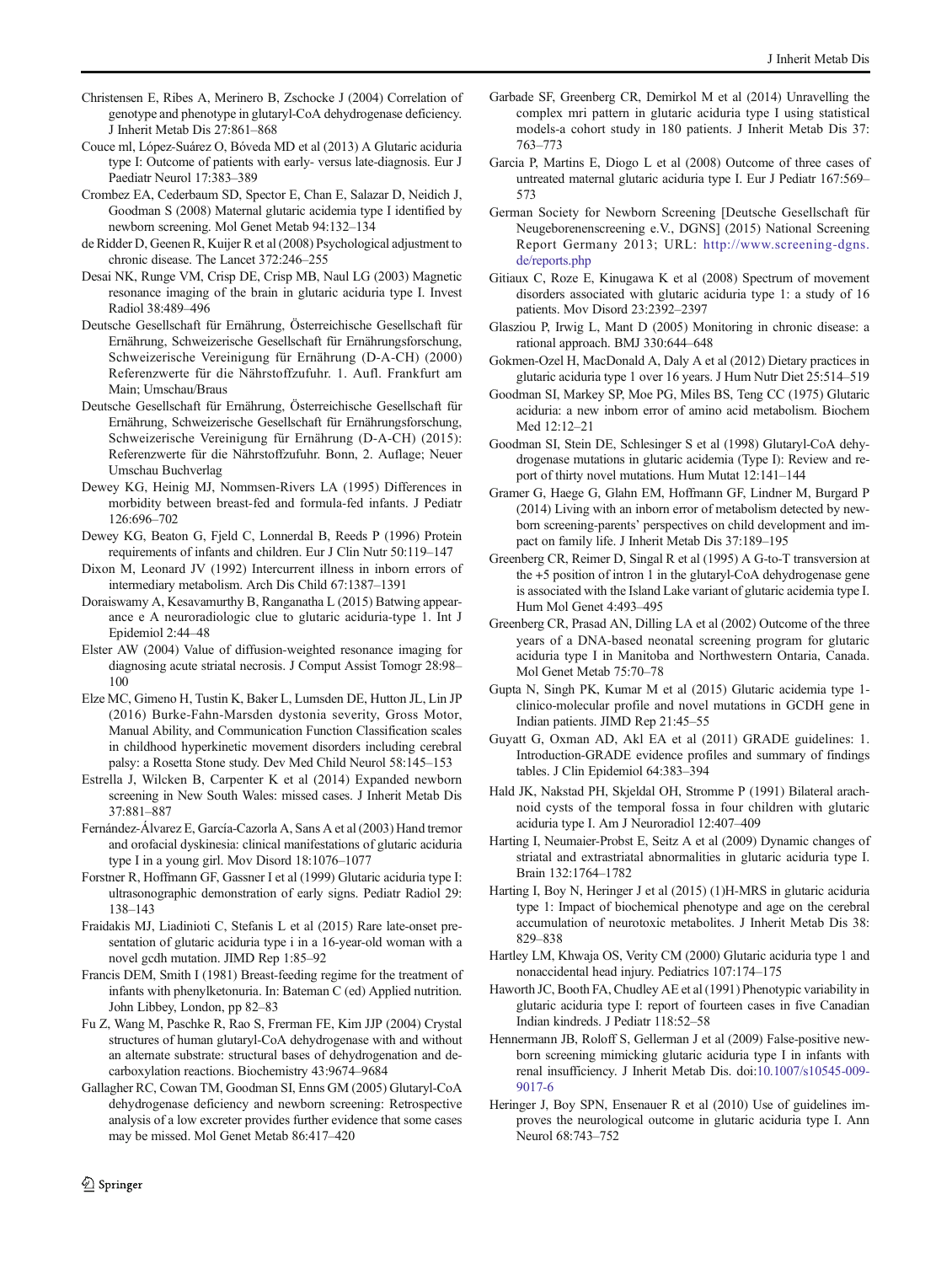- <span id="page-24-0"></span>Herskovitz M, Goldsher D, Sela BA et al (2013) Subependymal mass lesions and peripheral polyneuropathy in adult-onset glutaric aciduria type I. Neurology 81:849–850
- Hoffmann GF, Trefz FK, Barth PG et al (1991) Glutaryl-CoA dehydrogenase deficiency: A distinct encephalopathy. Pediatrics 88:1194– 1203
- Hoffmann GF, Athanassopoulos S, Burlina AB et al (1996) Clinical course, early diagnosis, treatment, and prevention of disease in glutaryl-CoA dehydrogenase deficiency. Neuropediatrics 27:115– 123
- Huner G, Baykal T, Demir F, Demirkol M (2005) Breast-feeding experience in inborn errors of metabolism other than phenylketonuria. J Inherit Metab Dis 28:457–465
- Ituk US, Allen TK, Habib AS (2013) The peripartum management of a patient with glutaric aciduria type 1. J Clin Anesth 25: 141–145
- Jamiolkowski D, Kölker S, Glahn EM, Barić I, Zeman J, Baumgartner MR, Mühlhausen C, Garcia-Cazorla A, Gleich F, Haege G, Burgard P, E-IMD consortium (2016) Behavioural and emotional problems, intellectual impairment and health-related quality of life in patients with organic acidurias and urea cycle disorders. J Inherit Metab Dis 39:231–241
- Jamjoom ZA, Okamoto E, Jamjoom AH, Al-Hajery O, Abu-Melha A (1995) Bilateral arachnoid cysts of the sylvian region in female siblings with glutaric aciduria type I. Report of two cases. J Neurosurg 82:1078–1081
- Jamuar SS, Newton SA, Prabhu SP et al (2012) Rhabdomyolysis, acute renal failure, and cardiac arrest secondary to status dystonicus in a child with glutaric aciduria type I. Mol Genet Metab 106:488–490
- Kamate M, Patil V, Chetal V et al (2012) Glutaric aciduria type I: A treatable neurometabolic disorder. Ann Indian Acad Neurol 15:31– 34
- Koeth RA, Wang Z, Levison BS et al (2013) Intestinal microbiota metabolism of L-carnitine, a nutrient in red meat, promotes atherosclerosis. Nat Med 19:576–585
- Köhler M, Hoffmann GF (1998) Subdural haematoma in a child with glutaric aciduria type I. Pediatr Radiol 28:582
- Kölker S, Hoffmann GF, Schor DS et al (2003) Glutaryl-CoA dehydrogenase deficiency: region-specific analysis of organic acids and acylcarnitines in post mortem brain predicts vulnerability of the putamen. Neuropediatrics 34:253–260
- Kölker S, Garbade S, Greenberg CR et al (2006) Natural history, outcome, and treatment efficacy in children and adults with glutaryl-CoA dehydrogenase deficiency. Pediatr Res 59:840–847
- Kölker S, Garbade SF, Boy N et al (2007a) Decline of acute encephalopathic crises in children with glutaryl-CoA dehydrogenase deficiency identified by neonatal screening in Germany. Pediatr Res 62:353– 362
- Kölker S, Christensen E, Leonard JV et al (2007b) Guideline for the diagnosis and management of glutaryl-CoA dehydrogenase deficiency (glutaric aciduria type I). J Inherit Metab Dis 30:5–22
- Kölker S, Christensen E, Leonard JV (2011) Diagnosis and management of glutaric aciduria type I–revised recommendations. J Inherit Metab Dis 34:677–694
- Kölker S, Boy SP, Heringer J et al (2012) Complementary dietary treatment using lysine-free, arginine-fortified amino acid supplements in glutaric aciduria type I - a decade of experience. Mol Genet Metab  $107 - 72 - 80$
- Kölker S, Cazorla AG, Valayannopoulos V et al (2015a) The phenotypic spectrum of organic acidurias and urea cycle disorders. Part 1: the initial presentation. J Inherit Metab Dis 38:1041–1057
- Kölker S, Valayannopoulos V, Burlina AB et al (2015b) The phenotypic spectrum of organic acidurias and urea cycle disorders. Part 2: the evolving clinical phenotype. J Inherit Metab Dis 38:1059–1074
- Korman SH, Jakobs C, Darmin PS et al (2007) Glutaric aciduria type 1: clinical, biochemical and molecular findings in patients from Israel. Eur J Paediatr Neurol 11:81–89
- Krstulovic AM, Brown PR, Rosie DM, Champlin PB (1977) Highperformance liquid-chromatographic analysis for tryptophan in serum. Clin Chem 23:1984–1988
- Külkens S, Harting I, Sauer S et al (2005) Late-onset neurologic disease in glutaryl-CoA dehydrogenase deficiency. Neurology 64:2142– 2144
- Kurtcan S, Aksu B, Alkan A et al (2015) MRS features during encephalopathic crisis period in 11 years old case with GA-1. Brain Dev 37: 546–551
- Kyllerman M, Skjeldal OH, Lundberg M et al (1994) Dystonia and dyskinesia in glutaric aciduria type I: Clinical heterogeneity and therapeutic considerations. Mov Disord 9:22–30
- Kyllerman M, Skjeldal O, Christensen E et al (2004) Long-term followup, neurological outcome and survival rate in 28 Nordic patients with glutaric aciduria type 1. Eur J Paediatr Neurol 8:121–129
- Laich A, Neurauter G, Widner B, Fuchs D (2002) More rapid method for simultaneous measurement of trytophan and kynurenine by HPLC. Clin Chem 48:579–581
- Lee CS, Chien YH, Peng SF et al (2013) Promising outcomes in glutaric aciduria type I patients detected by newborn screening. Metab Brain Dis 28:61–67
- Lin SK, Hsu SG, Ho ES et al (2002) Novel mutations and prenatal sonographic findings of glutaric aciduria (type I) in two Taiwanese families. Prenat Diagn 22:725–729
- Lindner M, Kölker S, Schulze A, Christensen E, Greenberg CR, Hoffmann GF (2004) Neonatal screening for glutaryl-CoA dehydrogenase deficiency. J Inherit Metab Dis 27:851–859
- Lindner M, Ho S, Fang-Hoffmann J, Hoffmann GF, Kölker S (2006) Neonatal screening for glutaric aciduria type I: strategies to proceed. J Inherit Metab Dis 29:378–382
- Liow NY, Gimeno H, Lumsden DE et al (2016) Gabapentin can significantly improve dystonia severity and quality of life in children. Eur J Paediatr Neurol 20:100–107
- Lipkin PH, Roe CR, Goodman SI, Batshaw ml (1988) A case of glutaric aciduria type I: effect of riboflavin and carnitine. J Pediatr 112:62– 65
- Loeber JG, Burgard P, Cornel MC et al (2012) Newborn screening programmes in Europe; arguments and efforts regarding harmonization. Part 1. From blood spot to screening result. J Inherit Metab Dis 35:603–611
- Luiking YC, Poeze M, Ramsay G, Deutz NE (2005) The role of arginine in infection and sepsis. JPEN J Parenter Enteral Nutr 29:S70–S74
- Lumsden DE, Kaminska M, Gimeno H, Tustin K, Baker L, Perides S, Ashkan K, Selway R, Lin JP (2013) Proportion of life lived with dystonia inversely correlates with response to pallidal deep brain stimulation in both primary and secondary childhood dystonia. Dev Med Child Neurol 55:567–574
- Lütcherath V, Waaler PE, Jellum E, Wester K (2000) Children with bilateral temporal arachnoid cysts may have glutaric aciduria type 1 (GAT1); operation without knowing that may be harmful. Acta Neurochir (Wien) 142:1025–1030
- Ma J, Tan L, Chen S (2013a) A case of choreoathetosis due to glutaric aciduria type 1. Mov Disord 28:1808
- Ma L, Savory S, Agim NG (2013b) Acquired protein energy malnutrition in glutaric acidemia. Pediatr Dermatol 30:502–504
- MacDonald A, Depondt E, Evans S, Daly A, Hendriksz C, Chakrapani AA, Saudubray JM (2006) Breast feeding in IMD. J Inherit Metab Dis 29:299–303
- Marigliano M, Anton G, Sabbion A et al (2013) Difficult management of glucose homeostasis in a 21-month-old child with type 1 diabetes and unknown glutaric aciduria type I: a case report. Diabetes Care 36:e135–e136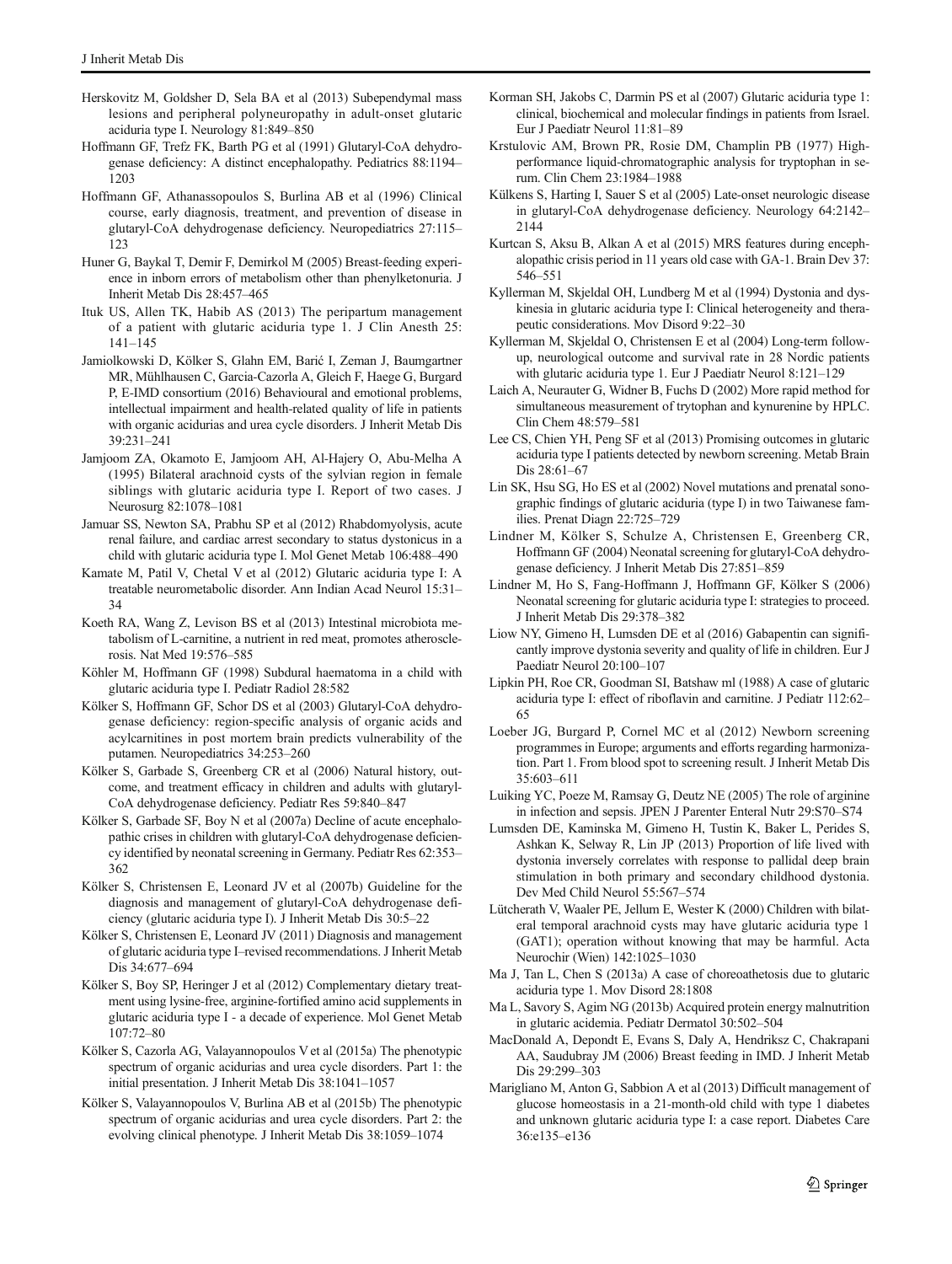- <span id="page-25-0"></span>Marti-Masso JF, Ruiz-Martínez J, Makarov V et al (2012) Exome sequencing identifies GCDH (glutaryl-CoA dehydrogenase) mutations as a cause of a progressive form of early-onset generalized dystonia. Hum Genet 131:435–442
- Martinez-Lage JF, Casas C, Fernandez MA, Puche A, Rodriguez Costa T, Poza M (1994) Macrocephaly, dystonia, and bilateral temporal arachnoid cysts : glutaric aciduria type 1. Childs Nerv Syst 10: 198–203
- McClelland VM, Bakalinova DB, Hendriksz C, Singh RP (2009) Glutaric aciduria type1 presenting with epilepsy. Dev Med Child Neurol 51:235–239
- Mohammad SA, Abdelkhalek HS, Ahmed KA et al (2015) Glutaric aciduria type 1: Neuroimaging features with clinical correlation. Pediatr Radiol 45:1696–1705
- Monavari AA, Naughten ER (2000) Prevention of cerebral palsy in glutaric aciduria type I by dietary management. Arch Dis Child 82:67–70
- Monbaliu E, Ortibus E, Roelens F, Desloovere K, Deklerck J, Prinzie P, de Cock P, Feys H (2010) Rating scales for dystonia in cerebral palsy: reliability and validity. Dev Med Child Neurol 52:570–575
- Moore T, Le A, Cowan TM (2012) An improved LC-MS/MS method for the detection of classic and low excreter glutaric acidemia type 1. J Inherit Metab Dis 35:431–435
- Morris AAM, Hoffmann GF, Naughten ER, Monavari AA, Collins JE, Leonard JV (1999) Glutaric aciduria and suspected child abuse. Arch Dis Child 80:404–405
- Morton DH, Bennett MJ, Seargeant LE, Nichter CA, Kelley RI (1991) A common cause of episodic encephalopathy an spastic paralysis in the Amish of Lancaster County, Pennsylvania. Am J Med Genet 41: 89–95
- Müller E, Kölker S (2004) Reduction of lysine intake while avoiding malnutrition–major goals and major problems in dietary treatment of glutaryl-CoA dehydrogenase deficiency. J Inherit Metab Dis 27: 903–910
- Mushimoto Y, Fukuda S, Hasegawa Yet al (2011) Clinical and molecular investigation of 19 Japanese cases of glutaric acidemia type 1. Mol Genet Metab 102:343–348
- Nasser M, Javaheri H, Fedorowicz Z, Noorani Z (2009) Carnitine supplementation for inborn errors of metabolism. Cochrane Database Syst Rev 2:CD006659
- Naughten ER, Mayne PD, Monavari AA, Goodman SI, Sulaiman G, Croke DT (2004) Glutaric Aciduria Type I, Outcome in the Republic of Ireland. J Inherit Metab Dis 27:917–920
- Neumaier-Probst E, Harting I, Seitz A, Ding C, Kölker S (2004) Neuroradiological findings in glutaric aciduria type I (glutaryl-CoA dehydrogenase deficiency). J Inherit Metab Dis 27:869–876
- Oguz KK, Ozturk A, Cila A (2005) Diffusion-weighted MR imaging and MR spectroscopy in glutaric aciduria type I. Neuroradiology 47: 229–234
- Optimix®, Nutritional recommendations for children and adolescents, Research Institute for Child Nutrition Dortmund, Germany; URL [http://www.fke-do.de/index.php;](http://dx.doi.org/http://www.fke-do.de/index.php) retrieved from 8th March 2016
- Patay Z, Mills JC, Löbel U, Lambert A, Sablauer A, Ellison DW (2012) Cerebral neoplasms in L-2 hydroxyglutaric aciduria: 3 new cases and meta-analysis of literature data. AJNR Am J Neuroradiol 33: 940–943
- Pfeil J, Listl S, Hoffmann GF et al (2013) Newborn screening by tandem mass spectrometry for glutaric aciduria type 1: A cost-effectiveness analysis. Orphanet J Rare Dis 8:167
- Pierson TM, Nezhad M, Tremblay MA et al (2015) Adult-onset glutaric aciduria type I presenting with white matter abnormalities and subependymal nodules. Neurogenetics 16:325–328
- Prietsch V, Lindner M, Zschocke J, Nyhan WL, Hoffmann GF (2002) Emergency management of inherited metabolic diseases. J Inherit Metab Dis 25:531–546
- Pusti S, Das N, Nayek K et al (2014) A treatable neurometabolic disorder: glutaric aciduria type 1. Case Rep Pediatr 2014:256356
- Radha Rama Devi A, Ramesh VA, Nagarajaram HA et al (2016) Spectrum of mutations in glutaryl-coa dehydrogenase gene in glutaric aciduria type I - study from South India. Brain Dev 38: 54–60
- Rakocevic G, Lyons KE, Wilkinson SB, Overman JW, Pahwa R (2004) Bilateral pallidotomy for severe dystonia in an 18-month-old child with glutaric aciduria. Stereotact Funct Neurosurg 82:80–83
- Renaud dl (2012) Leukoencephalopathies associated with macrocephaly. Semin Neurol 32:34–41
- Rice J, Waugh MC (2009) Pilot study on trihexiphenidyl in the treatment of dystonia in children with cerebral palsy. J Child Neurol 24:176– 182
- Sanger TD, Bastian A, Brunstrom J et al (2007) Prospective open-label clinical trial of trihexiphenidyl in children with secondary dystonia due to cerebral palsy. J Child Neurol 22:530–537
- Sauer SW, Opp S, Hoffmann GF et al (2011) Therapeutic modulation of cerebral L-lysine metabolism in a mouse model for glutaric aciduria type I. Brain 134:157–170
- Schmahmann JD, Smith EE, Eichler FS, Filley CM (2008) Cerebral white matter: neuroanatomy, clinical neurology, and neurobehavioral correlates. Ann N Y Acad Sci 1142:266–309
- Schulze-Bergkamen A, Okun JG, Spiekerkötter U et al (2005) Quantitative acylcarnitine profiling in peripheral blood mononuclear cells using in vitro loading with palmitic and 2-Oxoadipic acids: biochemical confirmation of fatty acid oxidation and organic acid disorders. Pediatr Res 58:873–880
- Seccombe DW, James L, Booth F (1986) L-Carnitine treatment in glutaric aciduria type I. Neurology 36:264–267
- Shigematsu Y, Hata I, Tanaka Y, Tajima G, Sakura N, Naito E, Yorifuri T (2005) Stable-isotope dilution gas chromatography–mass spectrometric measurement of 3-hydroxyglutaric acid, glutaric acid and related metabolites in body fluids of patients with glutaric aciduria type 1 found in newborn screening. J Chromatogr B Analyt Technol Biomed Life Sci 823:7–12
- Singh P, Goraya JS, Ahluwalia A, Saggar K (2011) Teaching NeuroImages: Glutaric aciduria type 1 (glutaryl-CoA dehydrogenase deficiency). Neurology 77:e6
- Smith WE, Millington DS, Koeberl DD, Lesser PS (2001) Glutaric academia, type I, missed by newborn screening in an infant with dystonia following promethazine administration. Pediatrics 107:1184– 1187
- Souci WS, Fachmann W, Kraut H (2008) Die Zusammensetzung der Lebensmittel, Nährwert-Tabellen. Wissenschaftliche Verlagsgesellschaft, 7. Auflage, ISBN-13: 978–3804750388
- Strauss KA, Puffenberger EG, Robinson dl, Morton DH (2003) Type I glutaric aciduria, part 1: Natural history of 77 patients. Am J Med Genet 121C:38–52
- Strauss KA, Lazovic J, Wintermark M, Morton DH (2007) Multimodal imaging of striatal degeneration in Amish patients with glutaryl-CoA dehydrogenase deficiency. Brain 130:1905–1920
- Strauss KA, Brumbaugh J, Duffy A et al (2011) Safety, efficacy and physiological actions of a lysine-free, arginine-rich formula to treat glutaryl-CoA dehydrogenase deficiency: Focus on cerebral amino acid influx. Mol Genet Metab 104:93–106
- Thies B, Meyer-Schwesinger C, Lamp J et al (2013) Acute renal proximal tubule alterations during induced metabolic crises in a mouse model of glutaric aciduria type 1. Biochim Biophys Acta 1832:1463–1472
- Thomason MJ, Lord J, Bain MD, Chalmers RA, Littlejohns P, Addison GM, Wilcox AH, Seymour CA (1998) A systematic review of evidence for the appropriateness of neonatal screening programmes for inborn errors of metabolism. J Public Health Med 20:331–343
- Tortorelli S, Hahn SH, Cowan TM, Brewster TG, Rinaldo P, Matern D (2005) The urinary excretion of glutarylcarnitine is an informative